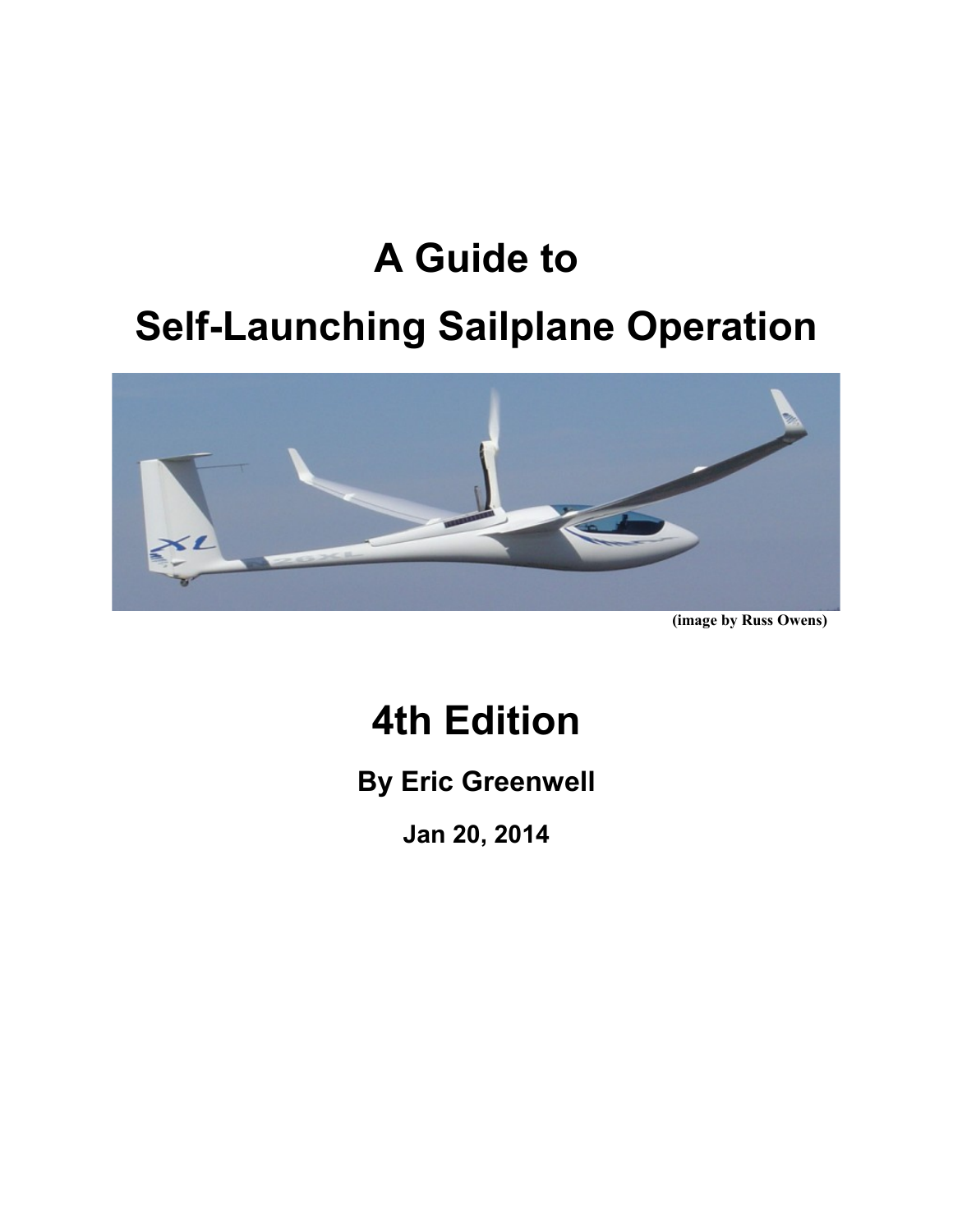

## **Table of Contents**

| $\overline{12}$ |  |
|-----------------|--|
|                 |  |
|                 |  |
|                 |  |
|                 |  |
|                 |  |
|                 |  |
|                 |  |
| 16              |  |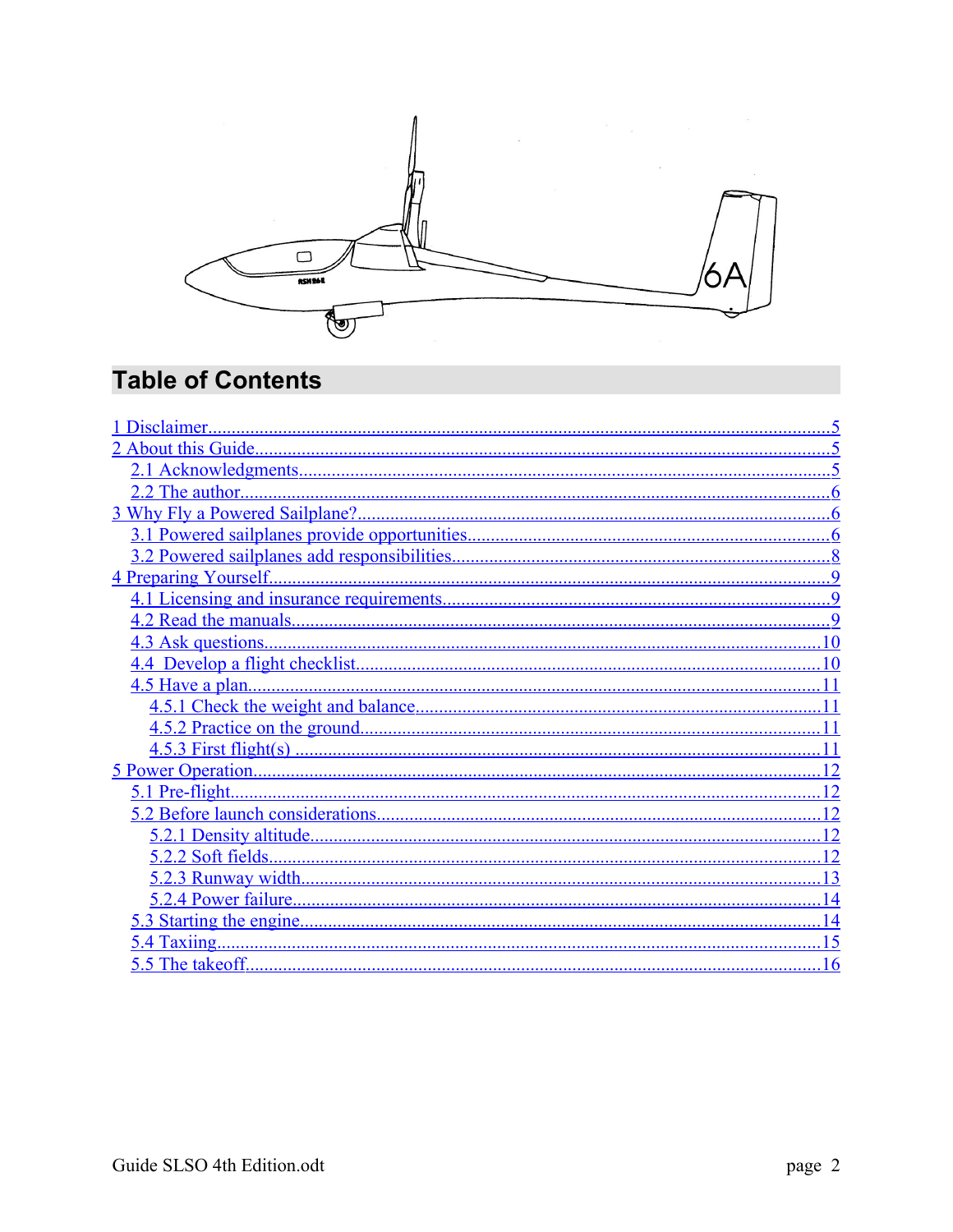| .17 |
|-----|
|     |
|     |
|     |
| 19  |
|     |
|     |
|     |
|     |
|     |
|     |
|     |
|     |
|     |
|     |
|     |
|     |
|     |
|     |
|     |
|     |
|     |
|     |
|     |
|     |
|     |
|     |
|     |
|     |
|     |
|     |
|     |
| 35  |
|     |
| 36  |
| 37  |
|     |
| 38  |
| 38  |
| 39  |
| 39  |
| 40  |
| 40  |
|     |
|     |
|     |
| 42  |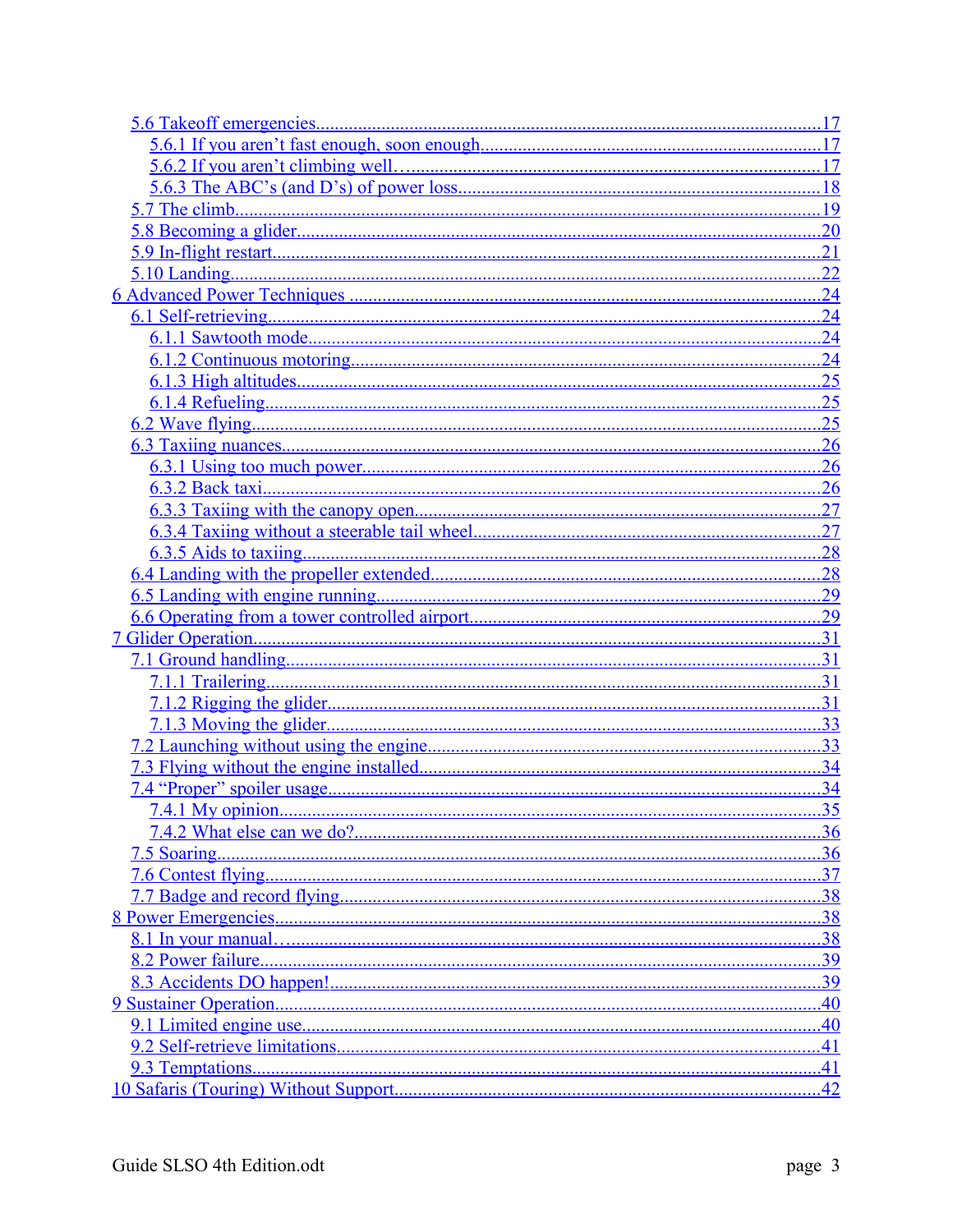| 42  |
|-----|
| 43  |
| .43 |
| 45  |
| 45  |
| 46  |
| 46  |
| 46  |
| 47  |
| .48 |
| .48 |
|     |
| 49  |
| .50 |
| 50  |
| .51 |
|     |
|     |
|     |
| .52 |
| .52 |
| 54  |
| 54  |
| 55  |
| .55 |
| .56 |

## <span id="page-3-0"></span>**Figures**

| Figure 8 Piggott-hook example - pin on spoiler handle engages slots in plate (John Morgan)36 |  |
|----------------------------------------------------------------------------------------------|--|
|                                                                                              |  |
|                                                                                              |  |
|                                                                                              |  |
|                                                                                              |  |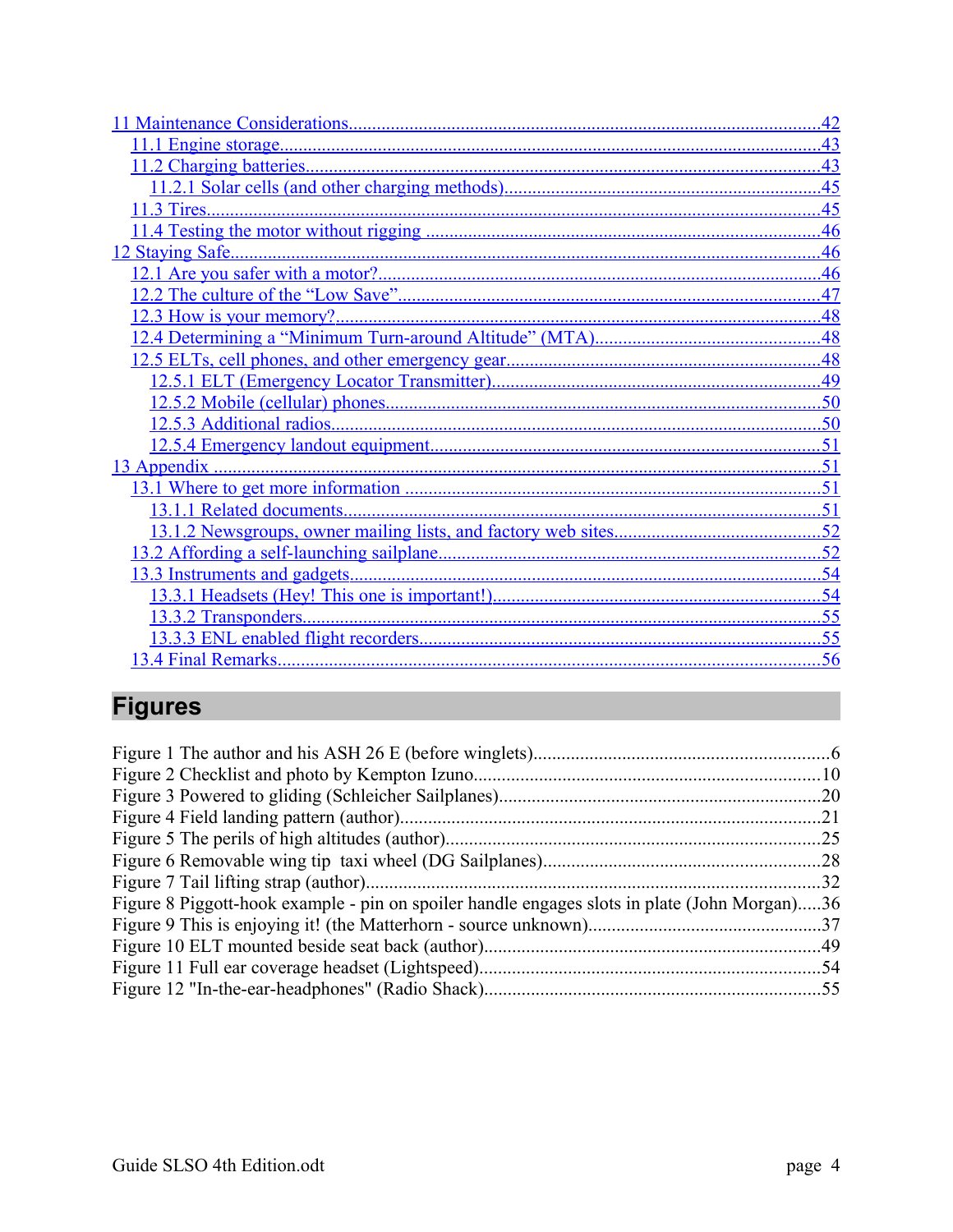## <span id="page-4-0"></span>**1 Disclaimer**

The views expressed in this guide are mine and do not necessarily express the views of the Auxiliary-powered Sailplane Association. While many people contributed to the completion of this guide, any mistakes remaining are solely my responsibility.

Please treat this document as a report of my experiences with self-launching sailplanes. It should not be considered as authoritative recommendations, in part because I have limited experience in powered sailplanes, and most of that in only one type. Because of the large variety of powered sailplanes, soaring areas, weather conditions, and pilot training, it cannot cover every situation, even though several pilots of varying experience have reviewed it. Your aircraft's handbook, gliding instructional texts, previous training, and your common sense must guide you. Since the emphasis is on the differences in operation and thinking made necessary and possible by having a motor, you won't learn everything here that you need to know about flying sailplanes and soaring.

Inevitably, a few US-centric remarks will be present, particularly relating to regulatory requirements. Non-US pilots please ignore these, but in cases where it might lead to real confusion affecting safety, I hope you will contact me so I can change it.

## <span id="page-4-1"></span>**2 About this Guide**

I wrote the first edition of this guide in 1996 because I couldn't find a comprehensive guide to aid my friends and I when we began flying self-launching sailplanes. The majority of it is aimed at self-launching, high performance sailplanes in general, though much of it also pertains to sustainer equipped sailplanes, and even "touring" motorglider owners can benefit.

Permission is granted for limited quoting and entire copies for personal use, provided credit is given to the author.

I strongly encourage any reader to contact me if they believe there are errors, important omissions, a better or alternative way to do things, or if the clarity and accuracy of the guide can be improved. You may contact me by:

> Mail: Eric Greenwell 222 Thayer Dr. Richland, WA 99352 USA

Phone: 509-943-9065 E-mail: owner@thegreenwells.us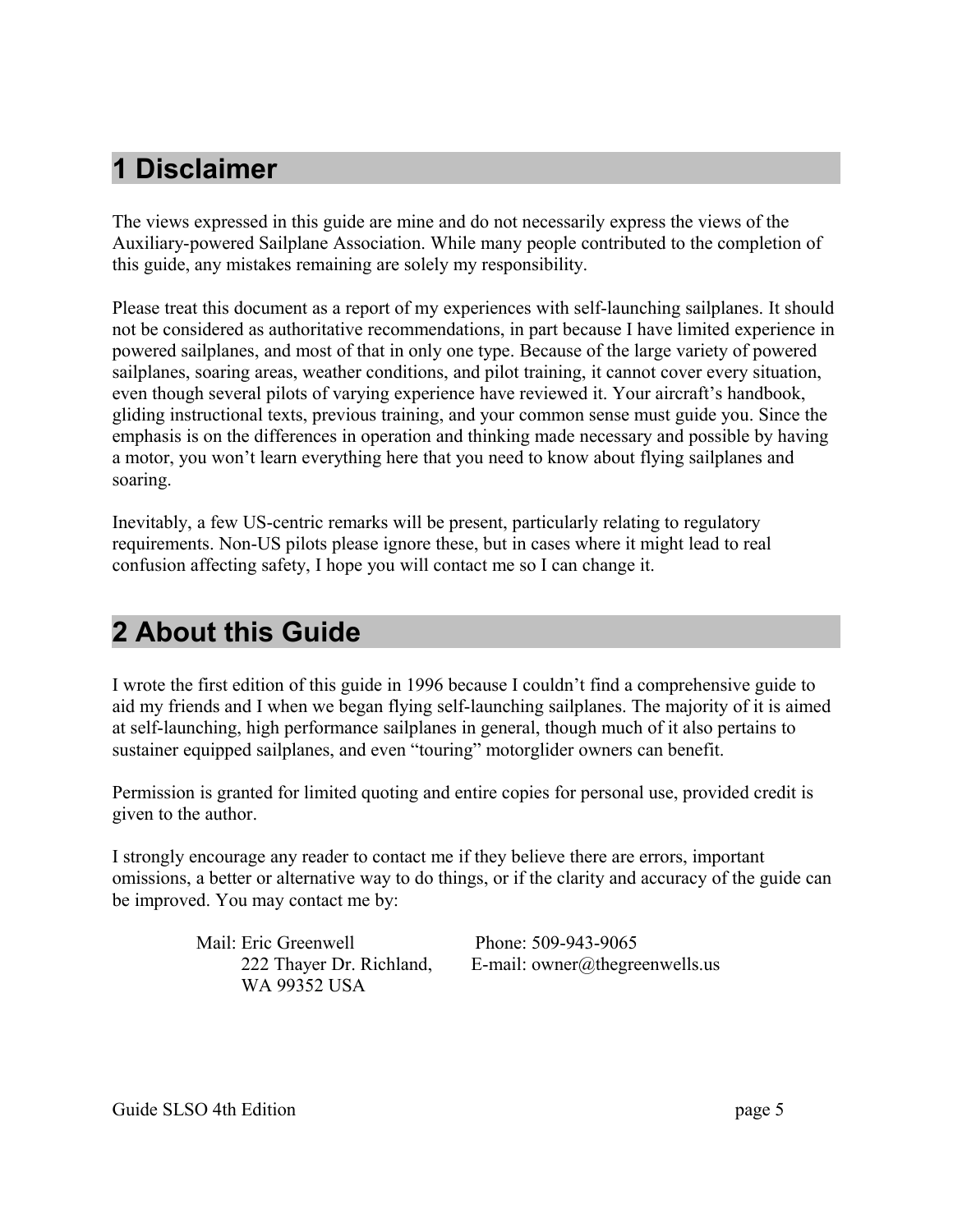The Auxiliary-powered Sailplane Association website (motorglider.org) and the Soaring Society of America (ssa.org) websites will always have my contacts.

### <span id="page-5-3"></span>*2.1 Acknowledgments*

Thanks to Jim Herd for a large number of useful suggestions to improve upon the 3 rd edition, most of which are incorporated into this, the  $4<sup>th</sup>$  edition.

### <span id="page-5-2"></span>*2.2 The author*



#### **Figure 1 The author and his ASH 26 E (before winglets)**

The author has flown sailplanes since 1975, acquiring his three Diamonds in a Ka-6E (the "E" did not mean "engine" back then!). Since then, he's also owned a Standard Cirrus, Libelle H301, and an ASW 20 C, putting about 3000 hours total on them. Currently he owns an ASH 26 E, which he has flown over 3400 hours. He's been an SSA member the entire time, and served as the Flight Safety Chairman and as an SSA Director for several years.

## <span id="page-5-1"></span>**3 Why Fly a Powered Sailplane?**

#### <span id="page-5-0"></span>*3.1 Powered sailplanes provide opportunities*

I've learned some things since getting my powered sailplane in March 1995. One of the most interesting things is how people that aren't powered sailplane pilots have a very limited concept of what a powered sailplane can provide.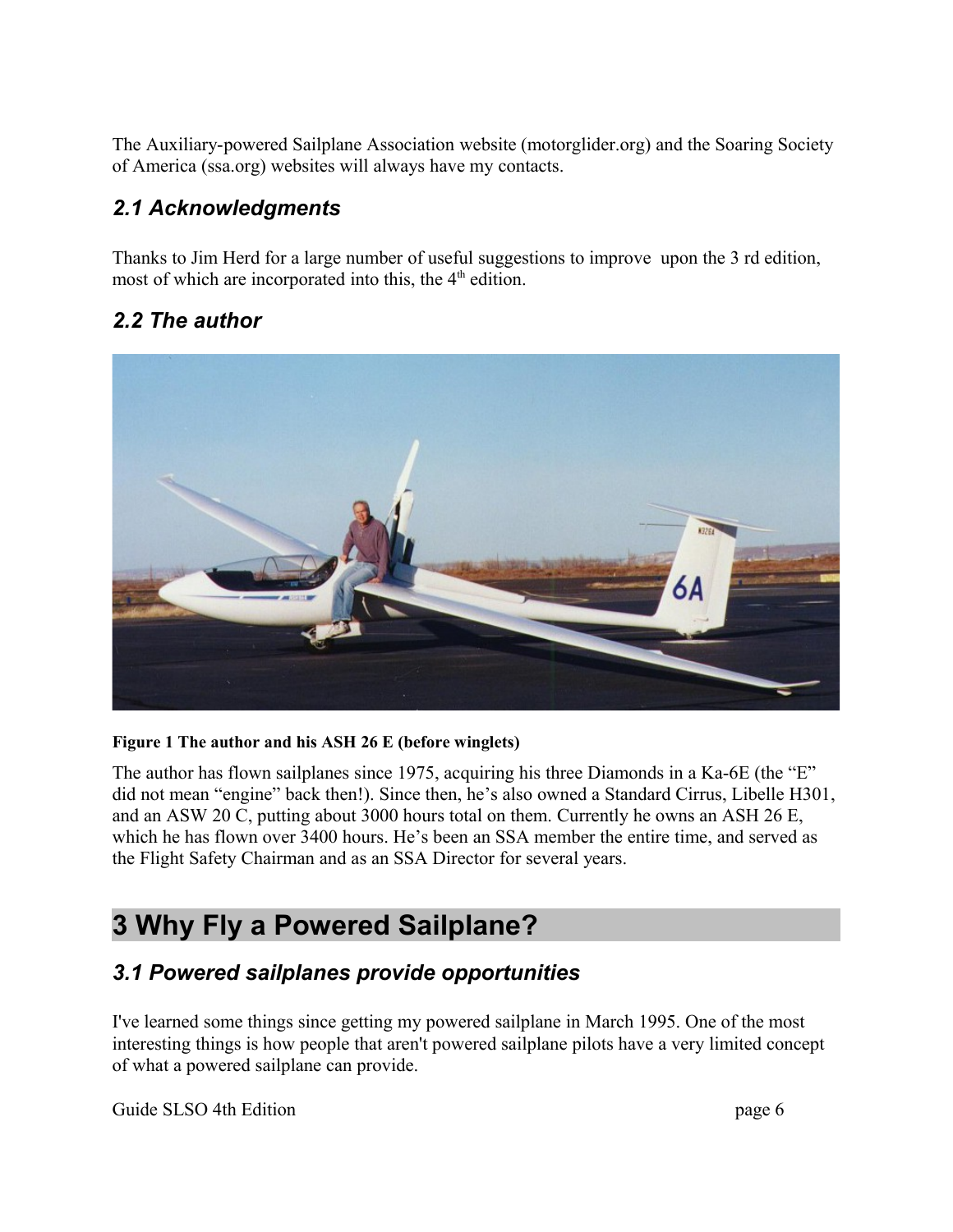Everyone understands what I call "towplane avoidance". The ability to self-launch gives you the freedom to launch when you are ready, avoiding the wait for the towplane and the delay caused by all those other people in front of you. This part everybody envies.

Secondly, everyone easily grasps the idea of "retrieve avoidance", using the motor to avoid landing out. Most people like this idea, though some don't, believing the chance of landing out is is an important part of the sport of soaring.

Indeed, self-launch and self-retrieve are important, but these abilities don't really allow a change in the way you soar, but just allow you to do it more conveniently or more often. After all, a weekend flier at the typical gliderport has little trouble getting a tow, avoiding a landout, or getting a friend or towplane to retrieve them a few times a year.

*"Opportunity"* is the key word.

Not so obvious is that a powered sailplane allows you the opportunity to enhance your soaring. This is what is really important to me. Most glider pilots don't realize how much their selfimposed constraints limit their soaring. The biggest constraint is probably the desire to soar home. Once you realize you no longer have to soar home, your soaring opportunities increase immensely. Here are some examples:

1) I stay hours longer in the great soaring in the mountains, while the unpowered gliders scoot for home before the thermals die on the flat lands.

2) I fly in low cloudbase, marginal, but exhilarating conditions when no one else will bother launching, because the lift is too unpredictable.

3) Sometimes I fly like it's a record attempt, speed ring way up and ruthlessly rejecting all but the very best thermals. Great practice, and the palms still get sweaty!

4) If the soaring is dying between home and me, I keep going towards the still good air knowing I can motor home if I need to.

5) If I miss the wave on the first try, instead of dashing back to the airport to get back in the line for tows, I try another place, and another, until I get it right.

6) I can fly to another place on one day, fly back on the next, and never worry about finding a towplane there or a long retrieve. Great for people that still have to work during the week!

7) Safaris (flying holiday) with or without a ground crew: an expansion of (6), just keep going towards the good soaring, day after day, until it's time to head back home.

Let me expand on two of these situations from the summer of 1996.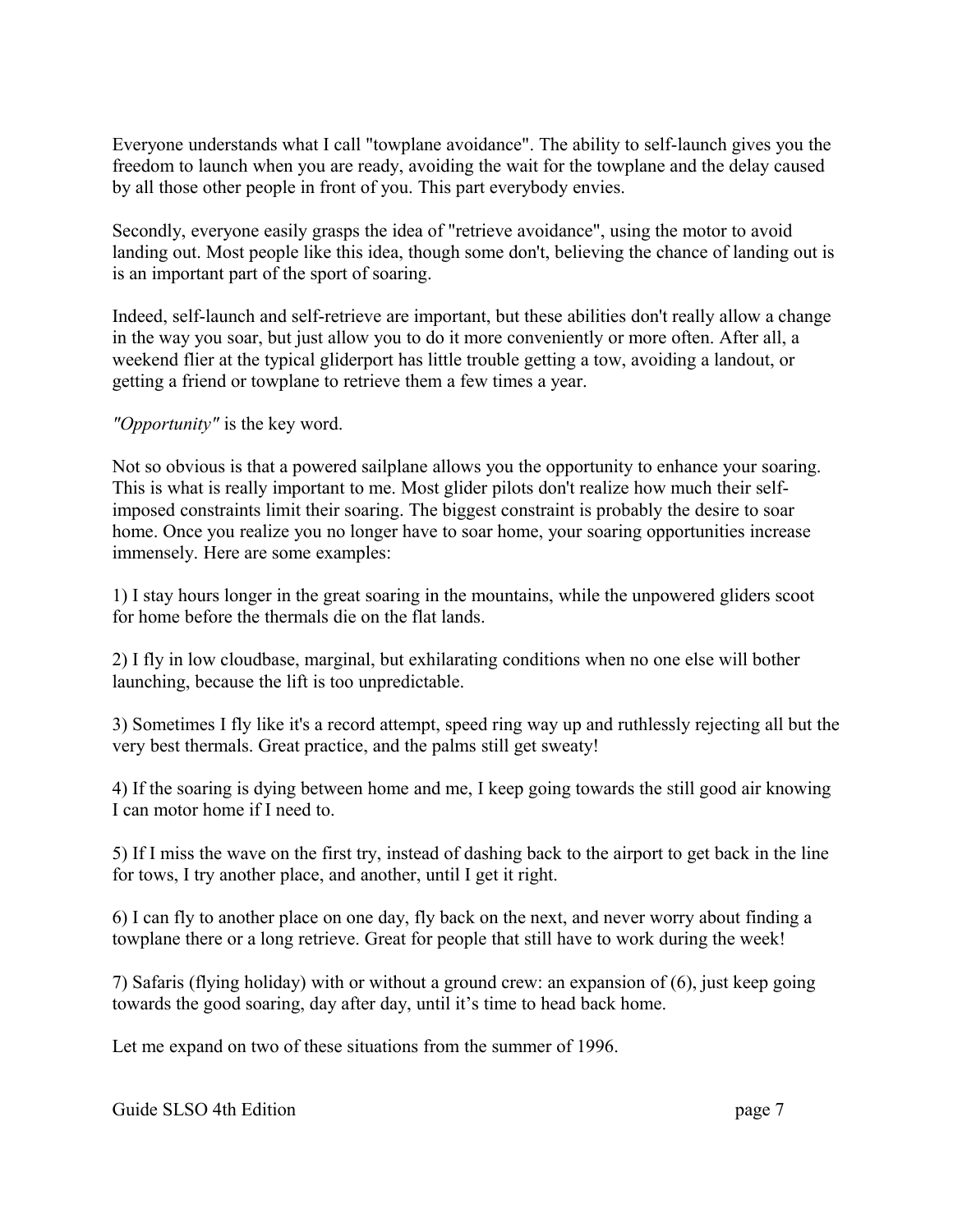One day in Ionia, Michigan, the cu started early, but only to a two thousand feet AGL base. None of the locals launched when I did, preferring to wait for the bases to rise. The lift was less than a knot, but there seemed to be no sink, and every cloud worked. Gently dolphining from one puffy cumulus to next, I stayed between 1500' and 2000' AGL as I covered about 70 miles in the first two hours. How different from my usual flying! I flew a four-hour, 150 mile cross-country in these odd conditions, and never required the motor. Without it, I would have flown locally, but not gone cross-country. The locals never did fly because the bases didn't rise until too late in the day.

In mid-April, plentiful little cumulus over Hermiston, Oregon, encouraged me to head south from Richland, Washington (my home). The other pilots went north, fearing the Hermiston basin would, as usual, die by mid-afternoon, cutting off their return to Richland. I was certain they were right, but with my ticket home nestled behind the wing, I went past Heppner, and then pushed well into the mountains. The bases rose, the lift increased, streets appeared, and best of all, I was flying in new territory. What a rush! Late in the day, I turned back from well south of Hermiston. The clouds ended before Pendleton, Hermiston was its usual pit, but with slow, careful climbs (and 50:1 glides), I inched my way across Hermiston and the Columbia River. Once again I managed to get home without the motor.

Sometimes I do have to use the motor to get home. Most of the time, I discover there is more lift out there than we realize. Because a retrieve or landout is so inconvenient, most glider pilots play it safe by heading back early, or by not going there in the first place. We take pride in getting back, and don't think of all the soaring we missed. Why else is the first question a powered sailplane pilot is often asked after the flight is "Did you use the motor?", instead of "How was the soaring?".

Years ago, before motorgliders were as common as they are now, some glider pilots, even some powered sailplane pilots, considered it a "failure" if the motor was used after the launch. That perception has changed, and most now realize if it was good soaring, it was good soaring, even if the end of the soaring wasn't the landing. Most of my post-launch motor use is anticipated hours before it happens: I frequently, consciously, make soaring decisions that will almost surely require the motor to return home. Why? So I can do more and better soaring.

Kempton Izuno put it even more strongly:

"When I tell other pilots, including soaring pilots, about the motor, I classify my benefits into three areas, a) towplane avoidance, b) self-retrieval, and c) transportation  $TO & FROM$  where the soaring is good. Thus Tonopah, Nevada, is local to me [Kempton lives near San Francisco]. But then you combine a), b) and c), and you have the ability to safari on your own! To me, this COMBINATION is a vast expansion of the soaring horizon. This allows the Texas to Alaska type trips<sup>[1](#page-7-0)</sup>, which are simply not possible any other (practical) way. This allows me to realistically consider flying from my home to Tonopah to Montana and back over a week period

<span id="page-7-0"></span><sup>&</sup>lt;sup>1</sup> Winfried Boos and Hans Fritz, two Germans that shipped their ASH 26 Es to Houston, Texas, then made a roundtrip with only the gliders (no crew) to Alaska in a month's time. Guide SLSO 4th Edition page 8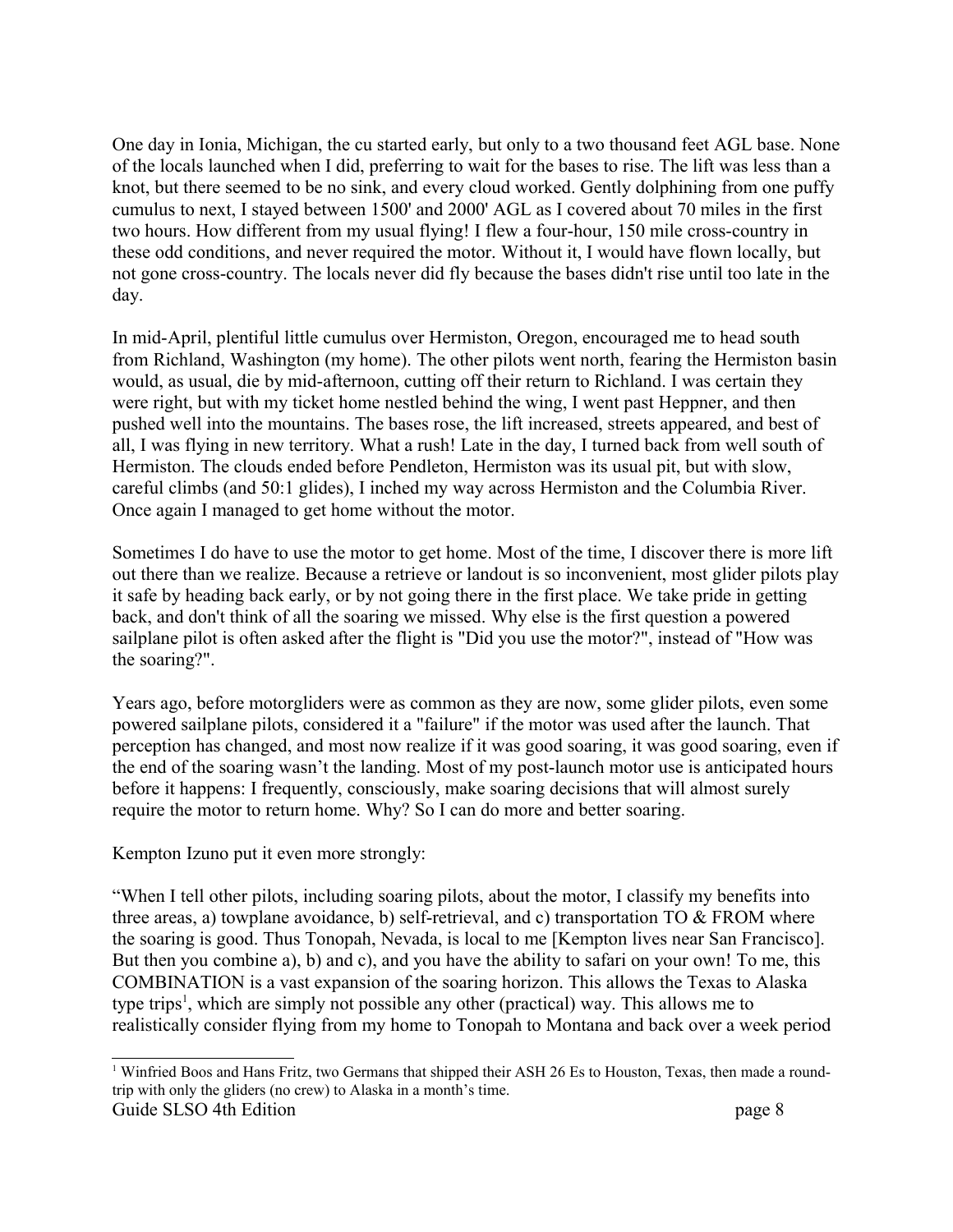WHEN the weather is good. Since I am only dependent on myself, I can go when the weather is going to be best."

#### <span id="page-8-2"></span>*3.2 Powered sailplanes add responsibilities*

The motor that gives the self-launching sailplane its opportunities also exacts additional responsibilities. The towpilot is no longer responsible for the safe operation of the launch vehicle: you, the powered sailplane pilot, are now responsible. Even flying a sustainer-equipped gilder still adds much responsibility.

These extras include the:

- Maintenance of the engine and its systems
- **Preflight of the engine and extension mechanism**
- Fuel and oil addition and checking
- Ground operation (starting and taxiing)
- Entire launch operation
- Converting back to a glider
- **Perhaps restarting the motor in flight**

The life of a powered sailplane is more difficult due to the extra complexity, weight and vibration. The powered glider should not be treated as casually as the unpowered gliders often are. If you are not an experienced airplane pilot, you will have a lot to learn. Don't rush the learning.

## <span id="page-8-1"></span>**4 Preparing Yourself**

Selecting and acquiring a self-launching sailplane isn't covered here, but once you have your glider, you need to assure that it and you are ready to fly.

#### <span id="page-8-0"></span>*4.1 Licensing and insurance requirements*

Basically, the FAA requires you to have a glider rating and a self-launch endorsement because these are licensed as gliders. Your power rating doesn't allow you to fly one. The SSA<sup>[2](#page-8-3)</sup> (Soaring Society of America) and ASA<sup>[3](#page-8-4)</sup> (Auxiliary-powered Sailplane Association) web sites can help you find clubs, commercial operators, and instructors that can give you the required training and endorsements.

Sometimes the insurance company's requirements for pilot experience and instruction can exceed the FAA's requirements, so it is important to check with them *before* flying the glider; in

<span id="page-8-3"></span><sup>&</sup>lt;sup>2</sup> <http://www.ssa.org/>

<span id="page-8-4"></span><sup>&</sup>lt;sup>3</sup> <http://www.motorglider.org/>

Guide SLSO 4th Edition page 9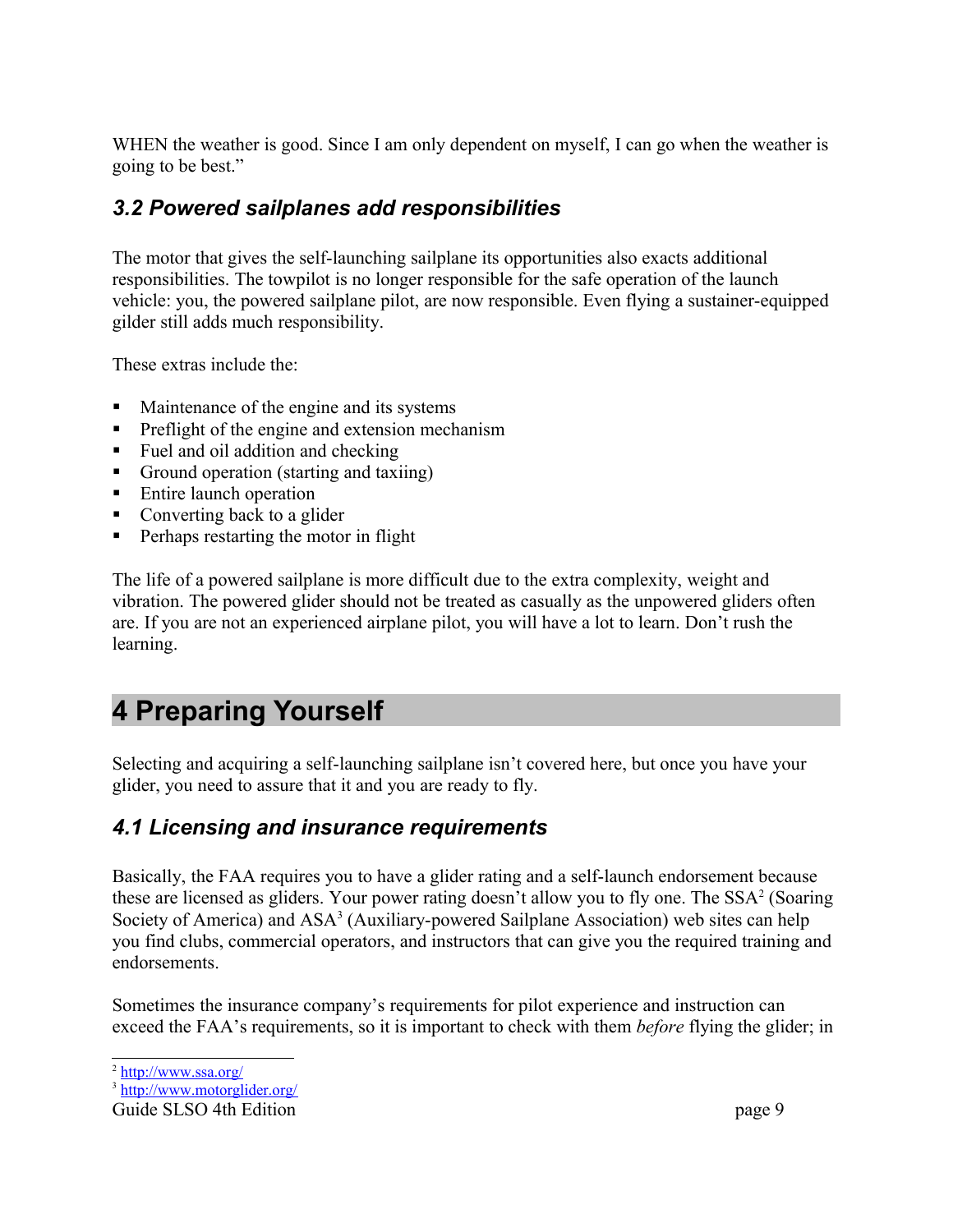fact, it's a good idea to check with them before *buying* the glider, especially if you have limited hours in gliders.

#### <span id="page-9-2"></span>*4.2 Read the manuals*

There is a lot of information packed into a motorglider flight manual that isn't in the manual of an unpowered glider, which is why it's twice as thick. And the maintenance manual is even thicker! You'll need to know this stuff if you want to operate it safely, or even just avoid expensive repairs on the engine. Read them again, until you can remember all the speeds, RPMs, temperatures, and procedures (preflight, starting, stopping, and emergency, to name a few).

### <span id="page-9-1"></span>*4.3 Ask questions*

You'll probably have some questions, even after you've read your manuals and the rest of this guide. Find a mentor, if you can: someone that's an experienced motorglider pilot in your model of glider (the ideal case), or at least a similar one. In addition, there is a lot of information specific to your glider available on the Web, particularly from the owner's groups. The Appendix has a list of some of these places [\(13.1](#page-57-3) [Where to Get More Information\)](#page-57-3).

### <span id="page-9-0"></span>*4.4 Develop a flight checklist*

Most pilots find it more reliable to work from a checklist at critical parts of the flight. The manufacturer usually provides one, but many of us prefer to develop our own, more succinct list. A number of times when an engine hasn't started in-flight, it was not that the engine failed to start, but that the pilot failed to start the engine. Because they weren't following a list, the stress of the situation caused them to forget something, even something as simple as the ignition switch. Don't join this group of pilots!

Here is an example of one that covers engine starting, takeoff, retraction, in-flight restart, and landing on the different tabbed pages. When it is flipped up (most of the time), the instrument panel is fully visible, and the black covers prevent reflections. Velcro holds it to the cowling. It beats fumbling around to pull one out of the side pocket.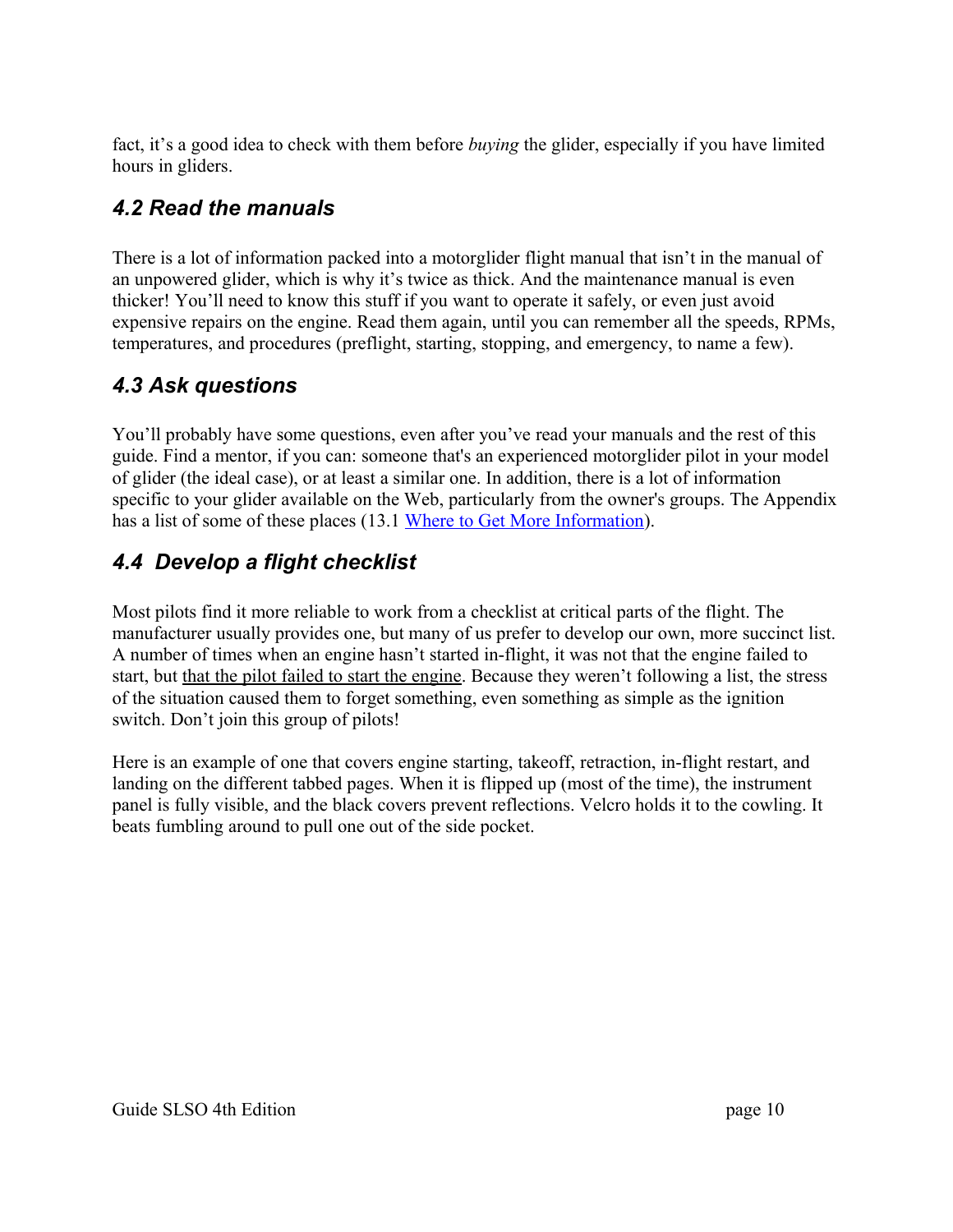

#### **Figure 2 Checklist and photo by Kempton Izuno**

#### <span id="page-10-2"></span>*4.5 Have a plan*

You could just drive the glider straight to the airport when you get it, rig it, hop in, and learn "on the job", but please try a methodical approach for your first flight!

#### <span id="page-10-1"></span>**4.5.1 Check the weight and balance**

I'm willing to trust the factory's weight and balance on a new glider, but I think it's essential to get a fresh weight and balance on any used glider I buy before I fly it. Maybe the last one was done incorrectly, maybe the previous owner forgot to remove that ballast he put in it (and didn't enter it in the log book or correct the placards), and so on.

Before you fly, carefully check the minimum cockpit loading. Because of the motor weight behind the CG, a powered sailplane can have a much higher minimum cockpit loading than a similar unpowered glider. Don't assume you are OK just because you didn't need cockpit ballast on any of the other gliders you've flown.

#### <span id="page-10-0"></span>**4.5.2 Practice on the ground**

Learn how rig it and do the preflight well, how to fuel it, how to start the engine when it's cold and when it's hot, then taxi around an open area of the ramp when it's not busy. If you plan to taxi to the runway, figure out the best path and check the taxiway for clearances. See Section [5.4](#page-15-0) [Taxiing](#page-15-0) for additional remarks before "serious" taxiing. If you don't have a headset, read [13.3.1](#page-59-0) [Headsets,](#page-59-0) because the engine will be much louder when you fly it at full power!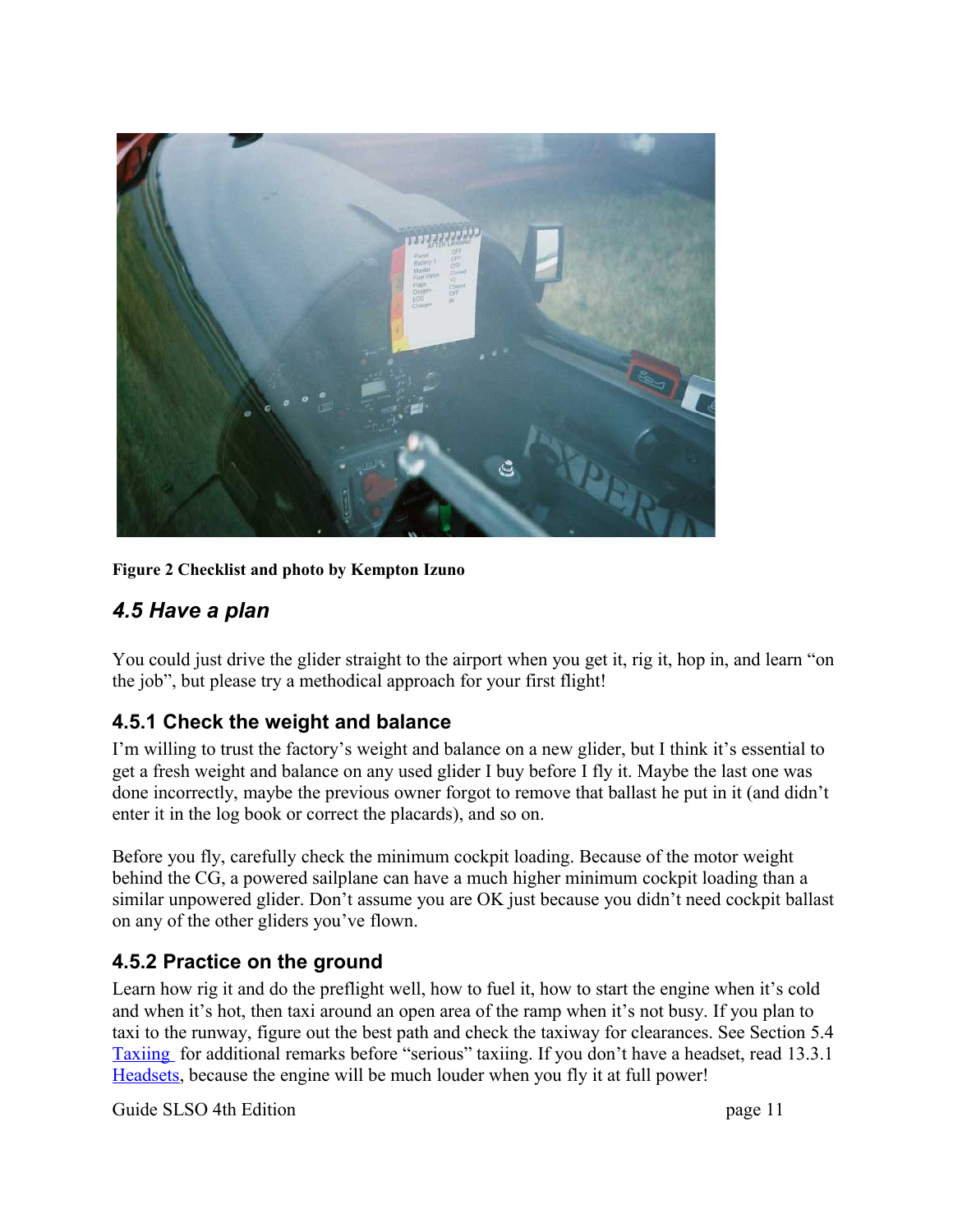This is a good time to learn how to do a full power test on the ground ("static" test). If you can't achieve the proper static RPM, you might have an engine problem (tuning, fuel pumps, throttle linkage, etc) that should be found before you fly. But beware! Ground run-ups can be dangerous and must be conducted strictly to the book for the make and model.

#### <span id="page-11-2"></span>**4.5.3 First flight(s)**

If you are comfortable doing aerotows, I strongly recommend the first flight, and perhaps more, be made by that method. Give yourself a chance to check the handling of the glider and the functioning of the instruments without the complications and distractions of the motor operation. Then, when confident you and the glider are working well together, tackle the motor operation.

Some pilots first use the engine in flight during one of the aerotow flights, once they are comfortable with the glider (done close to the airport!):

- Extracting the propeller and starting the engine while still several thousand feet up
- Climbing under power another thousand feet or so, then retracting the propeller
- Repeating the sequence another time or two
- **Landing with it extended to experience the loss in performance and the masking of the stall** buffet by the extended propeller (not on the first landing, of course!)

Once confident the engine can be operated properly, the next flight is a self-launch. Other pilots self-launch the first time they fly, then climb several thousand feet before attempting to retract the engine.

I wouldn't do these initial launches any place where an emergency would be difficult to handle, such as a short, narrow, or busy runway, gusty winds, or high density altitudes. Engine problems, even forgetting to lock the spoilers, can turn an easy launch into a serious problem, and lots of runway makes coping with it easier for the new self-launching pilot. It is helpful to have that mentor standing by with a radio to offer advice during the initial, "get acquainted" non-soaring flights, should the need arise.

## <span id="page-11-1"></span>**5 Power Operation**

#### <span id="page-11-0"></span>*5.1 Pre-flight*

This takes me about three times longer than an unpowered glider, four times longer if I must add oil and fuel. I plan for this extra time requirement so I will be able to do it right in an unhurried manner. I review my printed checklist after I've completed the preflight for items I may have missed.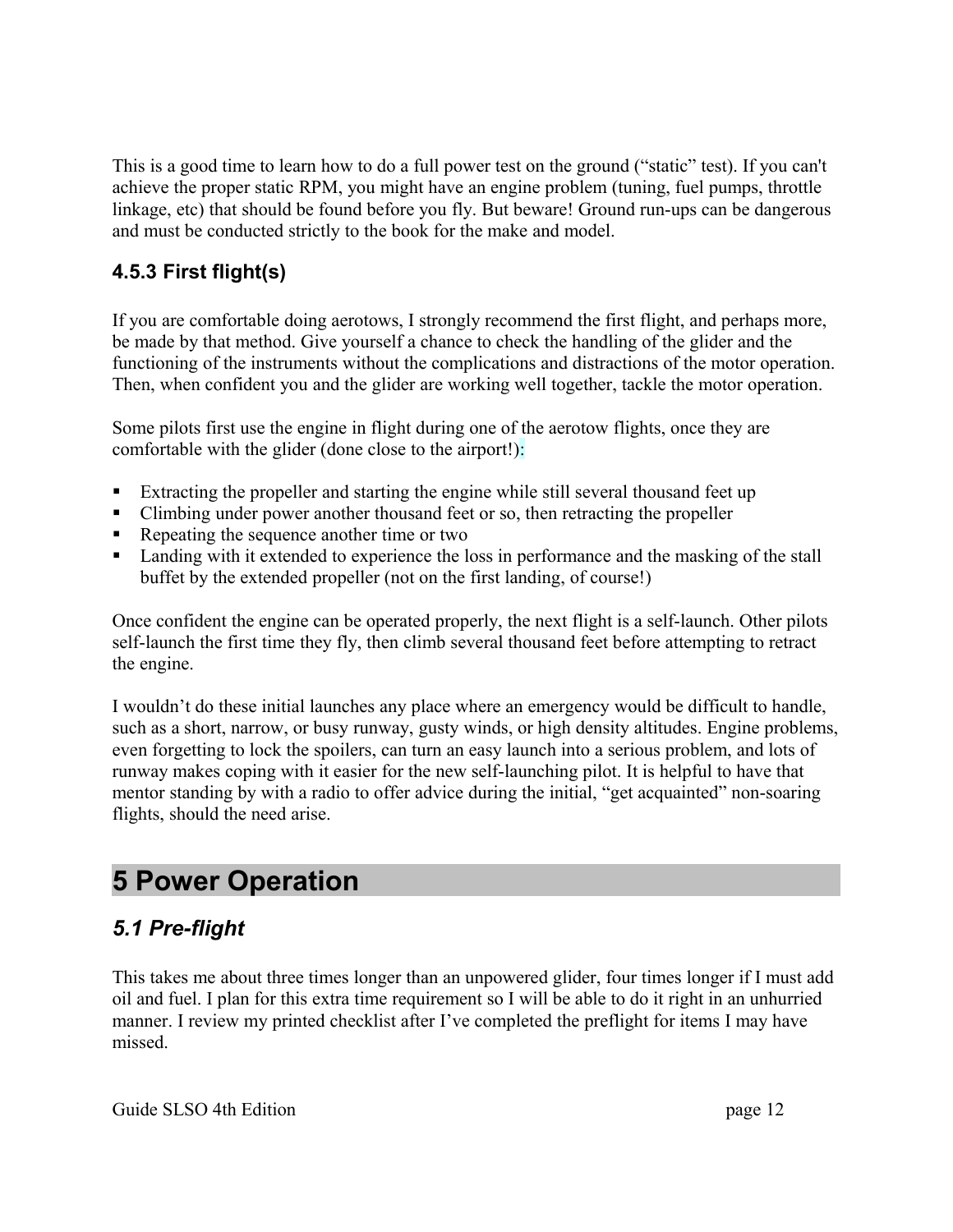Once I am finished with preflight checks of the glider, I like to look around the airport area to check the wind and traffic activity, then pick the runway I'll use. Next, I'll determine the best way to taxi to it. Sometimes airplanes parked on the ramp mean the usual path isn't clear enough, or the wind direction and strength will affect my choice.

#### <span id="page-12-2"></span>*5.2 Before launch considerations*

There are a number of things I consider carefully before I even get in the glider. These items overlap with those of the unpowered glider, but need additional consideration:

- Density altitude
- Soft fields
- Runway width
- Power failure

The time to think about these is before you get into the cockpit – remember, the tow pilot won't be doing it for you!

#### <span id="page-12-1"></span>**5.2.1 Density altitude**

Most self-launchers leave the ground quickly and climb rapidly in "standard" conditions (sea level, ~60 deg. F), but in higher, hotter conditions where the density altitude is greater than 5000'-6000', the acceleration will seem lethargic, the ground run substantial, and the climb a bit slow (this is true of all normally aspirated aircraft). The reduction in performance isn't as much for an electric or jet powered glider, but performance is still less and must be considered.

Other factors can become critical under these conditions, factors that may not have seemed as important before, such as wind strength, runway length, slope, surface, obstructions near the end of runway, and thermals and downdrafts. Determine the density altitude, check the handbook to determine the "expected" performance (and don't expect to get performance that good!), and be very cautious in high, hot conditions until you are familiar with the loss of performance and the airport. Fatal accidents have occurred because a high density altitude degraded the glider's performance too much. If the situation appears marginal, TAKE A TOW, or go to another airport.

Unless the runway is exceptionally long, I always start at the end of it. It doesn't take very long to taxi to the end, and the extra length in front of me can keep an emergency from becoming a disaster. Some pilots with gliders that don't taxi well or engines that don't tolerate long idling are tempted to use less than the full length. To maintain the same level of safety requires even more careful planning of takeoff "abort" distances, flight path, and landing options.

#### <span id="page-12-0"></span>**5.2.2 Soft fields**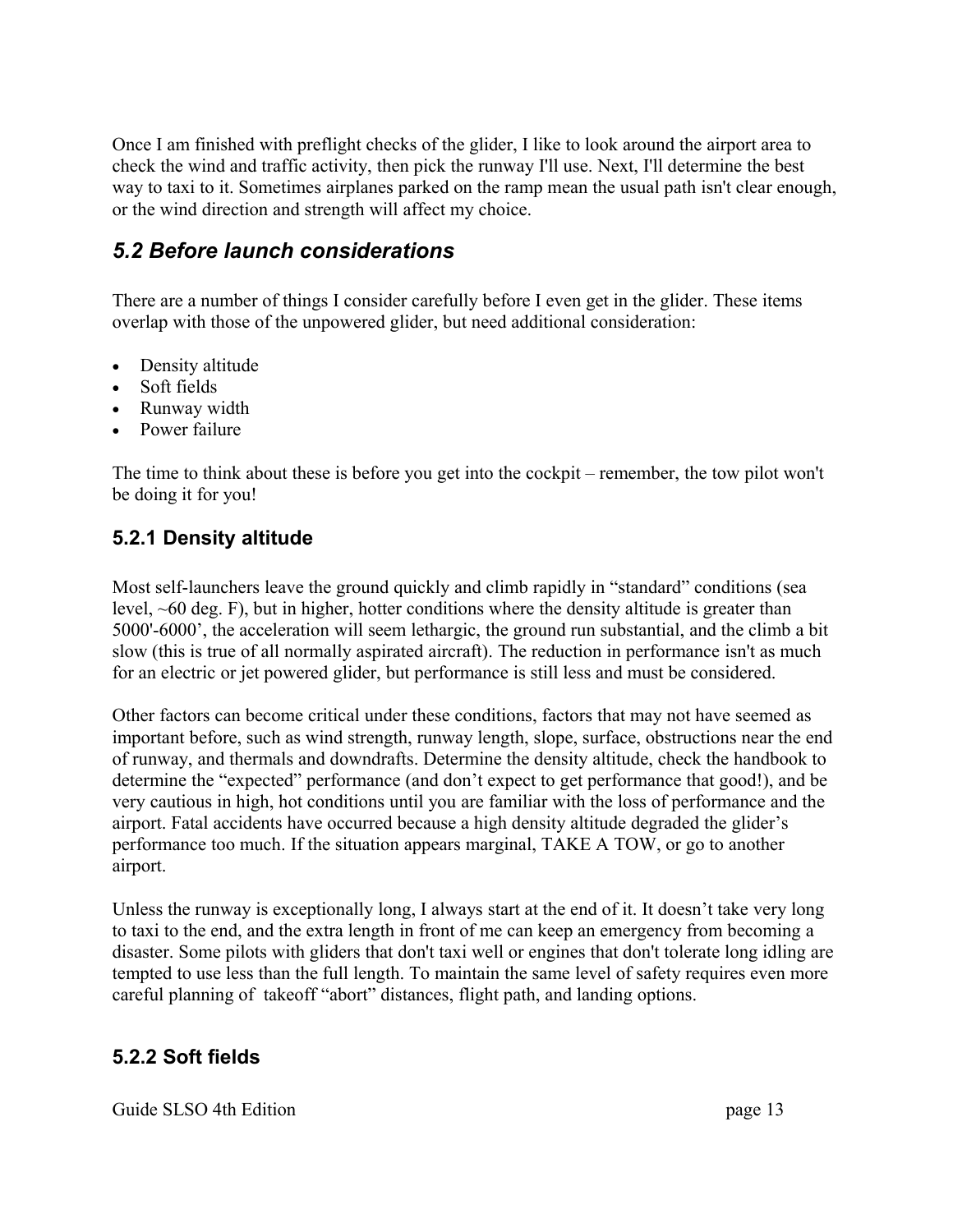Compared to pavement, soft fields (dirt, grass, gravel, snow on runway) make it harder to taxi on because the wing tip wheels tend to dig into the surface, the tail wheel doesn't steer as well, and much more power is needed to get moving. In many gliders, this will put the nose into the dirt (at least it's soft). The propeller blast can lift considerable dust and make you very unpopular. The problems are compounded if the field is sloped uphill, even slightly. These are not safety concerns, though, and pushing or towing it to the launch point takes care of the problem.

The major problem is that soft fields, especially wet ones (or even hard ones with puddles) or with tall grass, will significantly extend the ground run, maybe even double it. The pilot must be aware of this, and estimate the effect with the tables in the manual, or by watching what happens to comparable gliders when they launch.

A soft field can provide the unexpected (and unpleasant) opportunity to swerve sharply shortly after the takeoff run begins, simply by placing the downwind wing on the ground when a moderate crosswind exists. From my experience, it happens like this:

- The takeoff starts with the downwind wing tip on the ground.
- As the glider accelerates, the drag of the small tip wheel on the soft ground (or grass) tends to turn the glider away from the wind.
- The pilot compensates with rudder into the wind, holding back-stick to aid the steerable tail wheel's effect.
- Soon the speed is high enough for the ailerons lift the wing tip from the ground.
- Then, without the drag of the tip on the ground, the into-the-wind rudder and steerable tail wheel (firmly held on the ground by the diligent pilot!), plus the normal weathercocking, combine to rapidly turn the glider into the wind!

Opposite rudder, pressing the wing tip back down on the surface, and immediately cutting the throttle may save the day, but it is far better to avoid the situation by placing the upwind wing down, using a wing runner, or taking a tow (the tow rope tension will tend to keep the glider straight). Pilots accustomed to paved runways are especially likely to be caught by this problem, as the situation causes no problem when the tip wheel can roll easily on the pavement.

Pilots whose gliders have tail wheels smaller than the common 8" pneumatic wheel (like an ASH 26 E with the steerable tail wheel), take note: the smaller size allows it to be pressed into the grass and dirt more easily, adding significant drag. For soft field takeoffs, the ASH 26 E flight manual recommends keeping the tail wheel in contact with the ground as long as possible. This method is appropriate for the 8" fixed pneumatic tire, but not the smaller, steerable tail wheel My experience (and confirmed by others) on soft grass airfields suggests the glider will accelerate much more quickly if the small wheel is lifted as soon as possible, then held near the ground while the glider accelerates to flying speed. With a crosswind, getting the tail up early might lead to weathercocking, so the pilot must consider the situation carefully.

#### <span id="page-13-0"></span>**5.2.3 Runway width**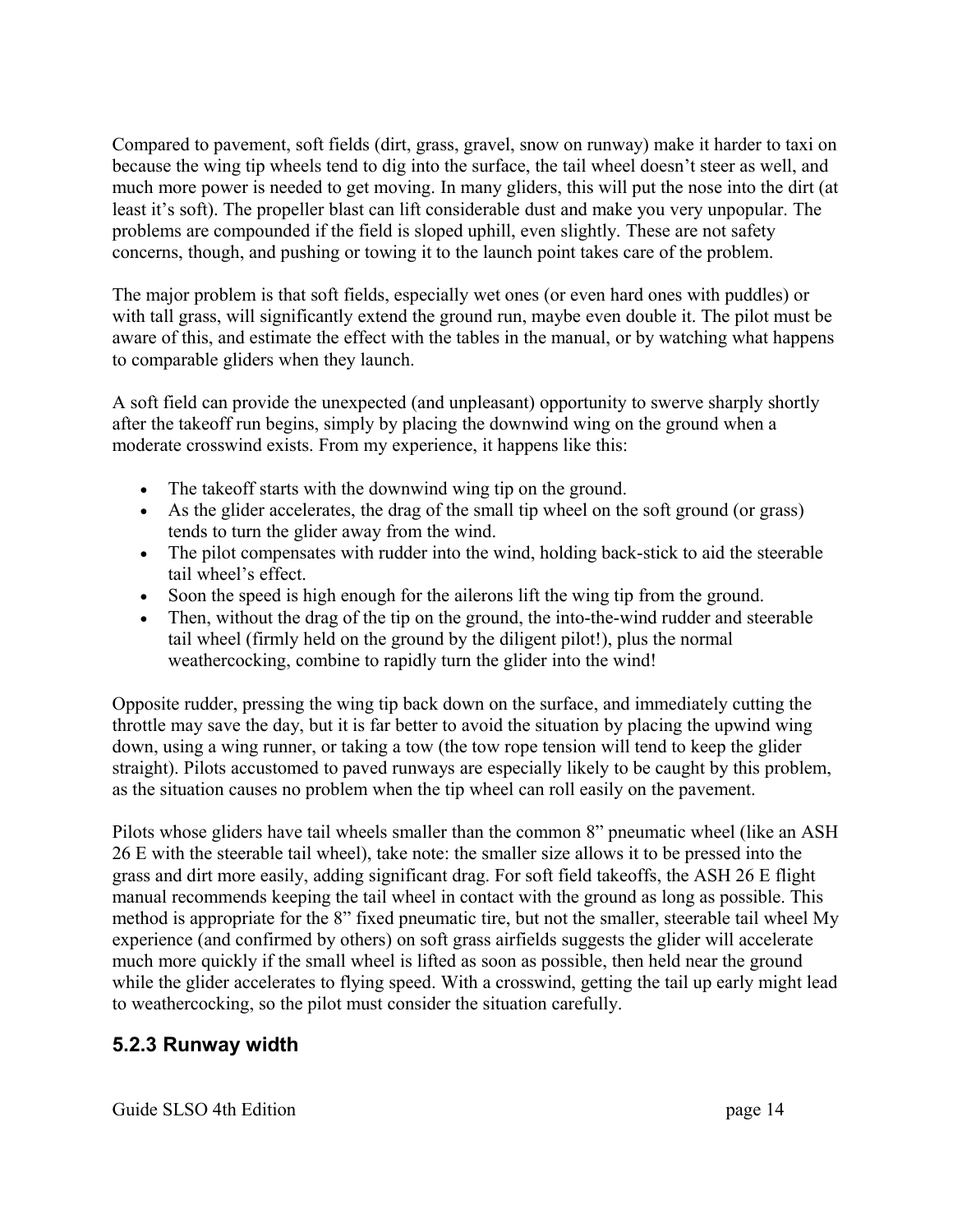These remarks apply primarily to hard-surfaced runways.

A wing-down takeoff works out much better with the typical self-launcher than with a glider because the wing tip wheels, steerable tail wheel, and lack of towplane wake make it easier to keep the glider going straight down the runway.

When the runway is wider than the wingspan, I always prefer to take off without a wing runner, with the upwind wing on the ground (to allow it to be raised sooner). This way, there is no wing dropping, because the wing can't come up until it's going fast enough to control it. I do this even with water ballast. Even if the wind flips the glider to the other wing tip, there is enough width for it.

When the runway is between about two-thirds span and a wingspan, it may still be desirable to take off wing down. A crosswind from the side with the "up" wing, or enough headwind to let the ailerons keep the wing down, helps quite a bit. The glider must be offset from the runway center, of course. If there is a chance a gust might lift the wing, I don't do an unaided takeoff.

In this same situation, it can be a good idea to taxi or takeoff close to the up-wing side lights, so that if the wind forces this wing down, the runway lights do not hit the wing tip but pass below the inner wing, near the fuselage. This assumes there aren't bushes or other obstacles *beyond* the runway lights, of course!

When the runway is less than half a span, a wing runner is necessary. If there is a chance something off the edge of the runway might catch the wing should it drop, I don't launch. I think it's better to derig and go to a different airport with sufficient width.

#### <span id="page-14-1"></span>**5.2.4 Power failure**

Where will I go if the power fails at 50', 100', 200', and so on? Is the runway long enough to land on it straight ahead, or must I consider using a field off the end? Can I use a taxiway or intersecting runway instead? Of course, all the considerations for a normal glider apply at least as much to a powered sailplane, such as downdrafts and wind.

You should know (or at least select an altitude you can believe in) your "minimum turnaround altitude": the lowest altitude you'd be willing to turn around and land back on the runway with the engine stopped, and propeller extended but not stopped (windmilling<sup>[4](#page-14-2)</sup>). This varies considerably from powered sailplane to powered sailplane. This converts the problem into one similar to an unpowered glider's "rope break" situation, except with a lower initial speed and much more drag. This situation is discussed in more detail in section [12.4](#page-51-0) [Determining a](#page-51-0)  ["Minimum Turn-around Altitude" \(MTA\).](#page-51-0)

### <span id="page-14-0"></span>*5.3 Starting the engine*

<span id="page-14-2"></span><sup>&</sup>lt;sup>4</sup> This drag will make the glider lose more altitude during the turn back to the runway than with the propeller stopped.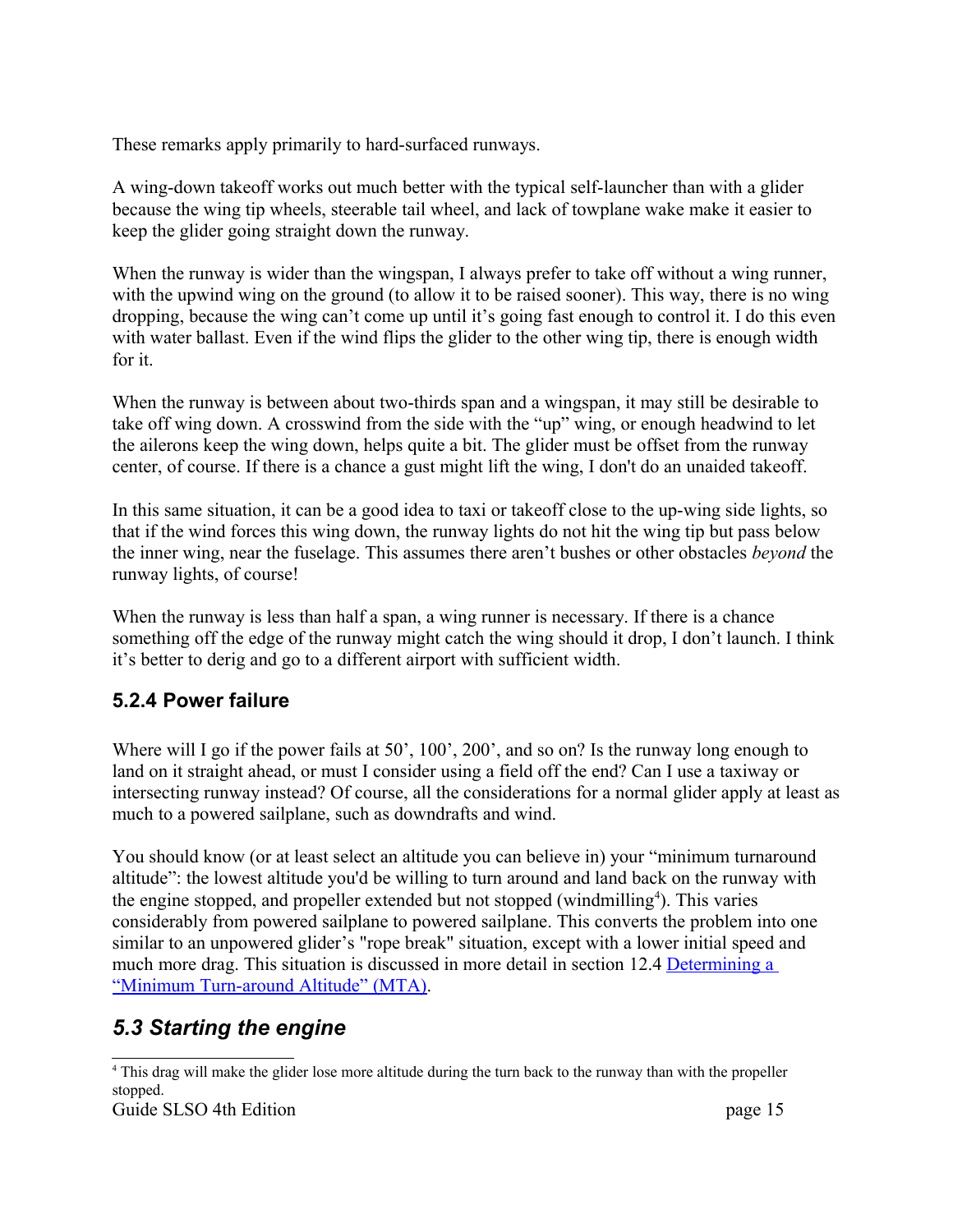Be courteous: Even though the propeller is mounted well off the ground, it can still kick up substantial dust and grit behind you, tip gliders from wing to wing, flop control surfaces, and so on, so be sure the area is clear behind you. The engine noise may not please everyone, so I taxi away from people as soon as I can, almost immediately after the motor has started.

I don't like the engine noise, either, so I put on a headset before starting the motor. It is much easier to hear the radio, especially those airplane pilots with weak audio transmissions and noisy backgrounds. Section [13.3.1](#page-59-0) [Headsets](#page-59-0) has some noise figures and headset suggestions.

While it is unlikely anyone would be standing next to the propeller when it starts, it is also difficult to see that area. I always take a good look around, check the mirror carefully, shout "Clear Prop!" loudly out the window, and allow a few seconds to elapse before pressing the starter button. As even the moderate RPM used for starting and warm-up can pull the glider quickly, I hold the brakes strongly.

### <span id="page-15-0"></span>*5.4 Taxiing*

If you don't have a steerable tail wheel, this information might not help you very much, but take a look at [6.3.4 Taxiing without a steerable t](#page-29-2)ail wheel

Unless the runway is exceptionally long, I always start at the end of it. It doesn't take very long to taxi to the end, and the extra length in front of me can keep an emergency from becoming a disaster.

I plan my route from the assembly area to the launch point before I even get in the glider, avoiding narrow areas (anything less than 70' wide in my 60' span glider seems very narrow from the cockpit!) that will take me close to aircraft, people, cars, etc. It is very difficult to judge the wing tip clearance 30' away while sitting in the cockpit, and I don't want to hit anything, or even make anyone nervous! I also avoid taxiing where my "up" wing will hit something if the wind flips it down.

If the taxiway isn't wider than my wingspan, I try to taxi so that the upwind wing is always up. This prevents the wind tipping me from one wing tip to the other, which might put the wing into the dirt, lights, signs, or bushes beside the taxiway. Any of these could damage the wing significantly, or turn the glider off the taxiway into an obstacle. Most gliders will taxi well with the upwind wing on the ground in light winds, but there is always the risk a gust could flip over to the other wing tip. This risk is much greater when upwind obstacles such as hangars are present.

Here are some "tricks" for taxiing on hard surfaces that make things easier for me (soft surfaces may require different techniques, but I rarely encounter them):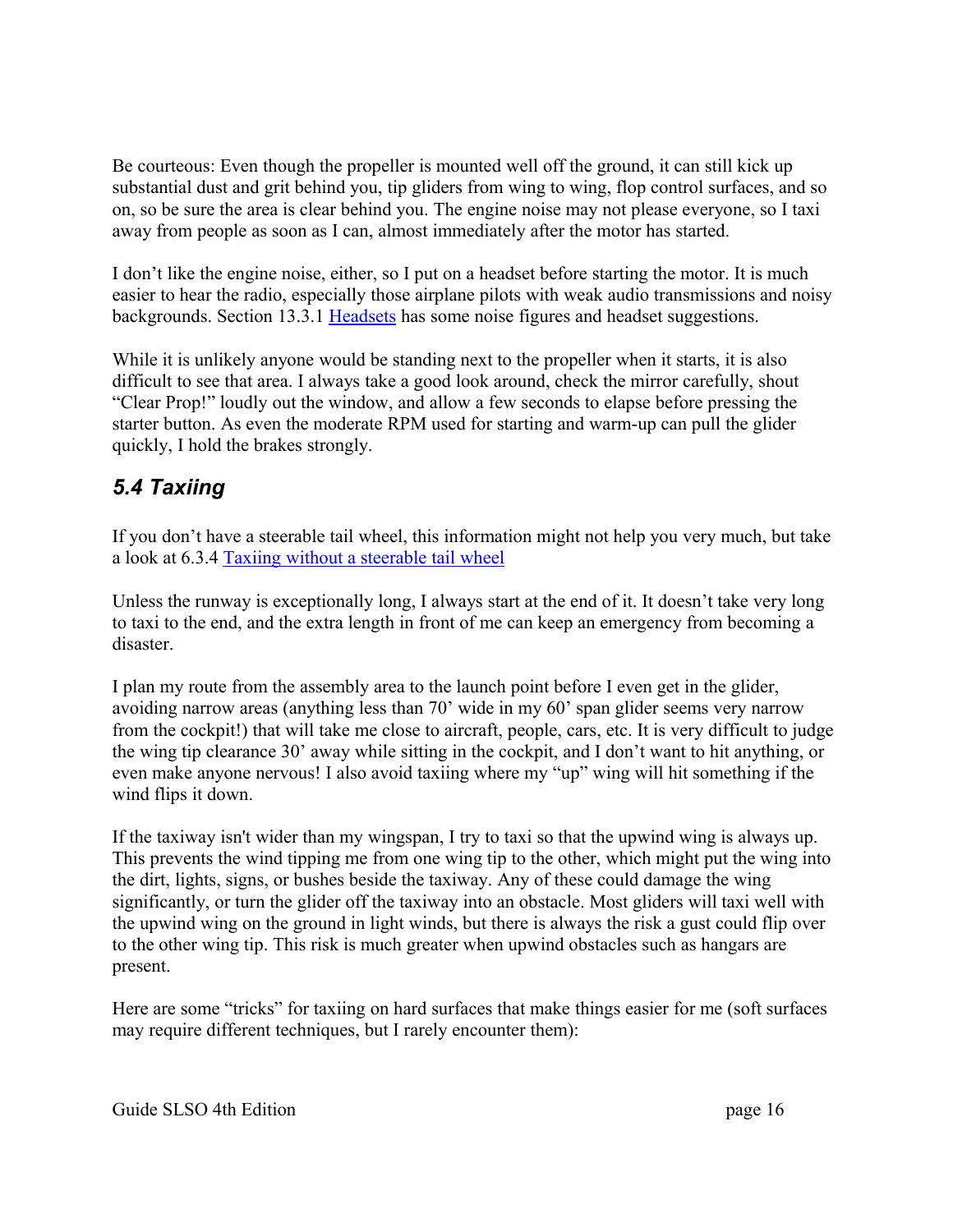- 1. Pulling the rudder pedals one notch closer than normally used in flight, so I can easily obtain full deflection.
- 2. Setting full back trim to help keep the tail wheel firmly on the ground. Even when taxiing downwind, the airflow from the propeller will usually ensure a good flow across the tail.
- 3. Setting the flaps "up" (negative setting), reducing the effect of gusts on the wing.
- 4. Holding the spoilers partially extended (but not enough to activate the wheel brake), also reducing the effect of gusts.
- 5. I stay alert, ready to brake to an immediate stop if the wing starts to shift from one tip to the other, or I'm not staying on the intended path.
- 6. Because my glider (like some others with springs driving the tail wheel) tends to turn a bit more tightly towards the "up" wing than the "down" wing, I try to have the wing up on the side of the tightest turn on the taxiway, wind permitting.
- 7. Applying more power along with some wheel brake when a tight turn is required, or the wind is opposing the turn. The extra airflow on the rudder aids the tail wheel. Pilots must be cautious not to overdo the power and put the glider on its nose.

I kill the motor when approaching people (for example, when approaching a group of gliders and crew waiting at the end of the runway) and coast slowly up to them. I believe this is safer, it is certainly less frightening to them, and the lack of noise and dust are appreciated.

If the wind is strong or the taxiway challenging, it is often safer and easier to put on the tail dolly and push or tow it to the launch point the old-fashioned way; otherwise, I prepare for a wing shift, or to stop somewhere along the way, get out, re-align the glider, get back in, restart, and continue. Another option is to taxi on the runway, if traffic is light enough to permit this. It may be the best option when there is no taxiway, as it's quicker than pushing or towing, so the runway is cleared sooner.

Once I have completed my take-off checklist and the motor has warmed to take-off temperature, I am almost ready to enter the runway. As unpowered glider pilots, we were often accustomed to the towplane taking the runway ahead of us, but now we must remember to check for aircraft taking off, landing, or in the pattern, and make the appropriate radio announcement.

### <span id="page-16-0"></span>*5.5 The takeoff*

I always begin the takeoff with a negative flap setting. With full back *trim* (since the stick hand is used on the throttle on my ASH 26 E) and full wheel brake, I check for full static RPM and do an ignition check. With full power still applied, I close and lock the spoilers (the wheel brake is on the spoilers, so this also releases the brake), and begin the takeoff roll. At this point, I move my hand to just behind the spoiler handle where I can detect the spoilers opening, but I'm also ready to close the throttle instantly if a problem arises. Closing the throttle is similar to pulling the tow release, and would let me stop the glider much more quickly than just using the spoilers and wheel brake.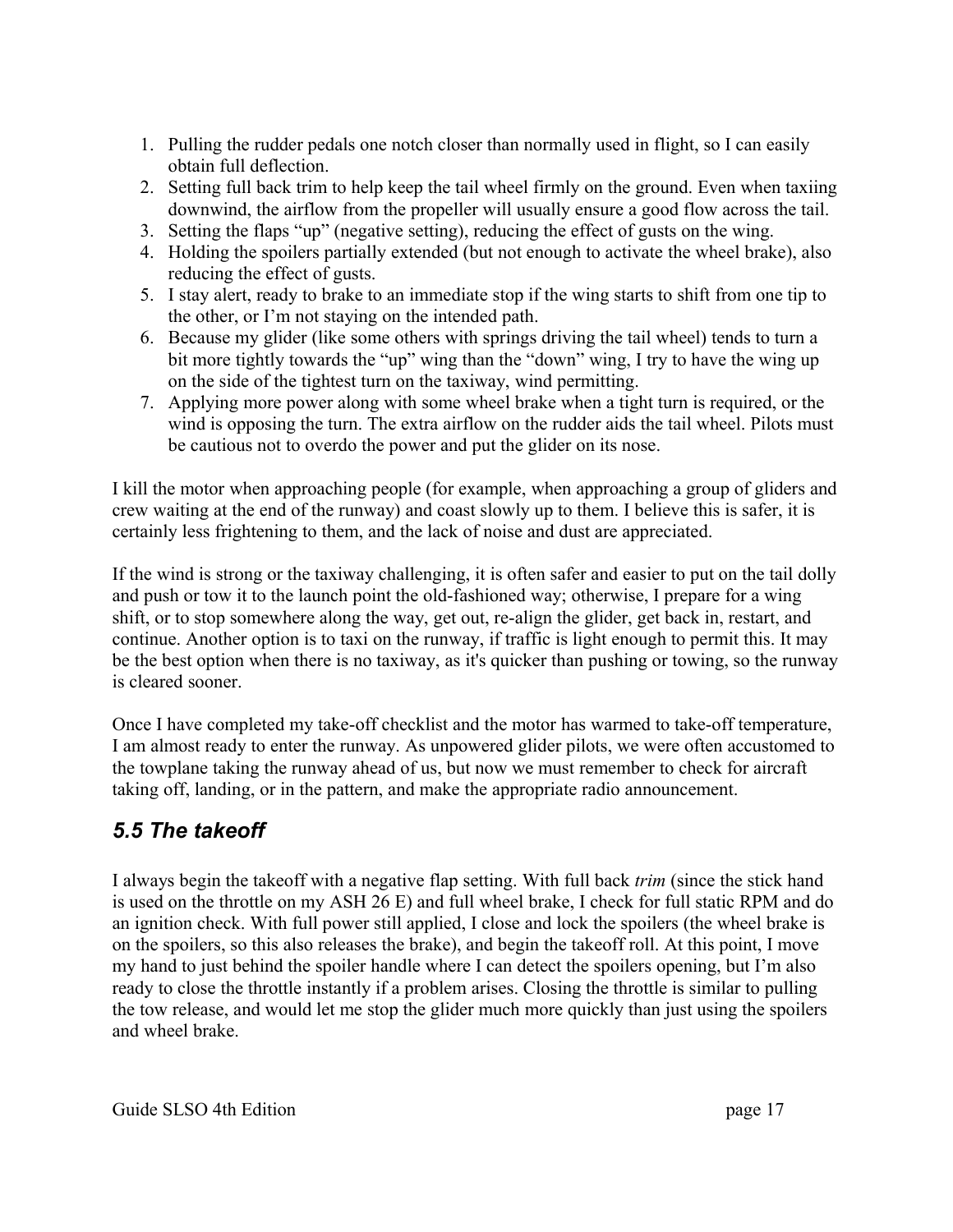While the above procedure works well for my ASH 26 E, it will not be the best for all models of gliders, because some gliders will tip forward with full power. These gliders must be allowed to accelerate as power is applied. The pilot should not attempt to raise the tail too soon, as a crosswind could cause it to weathervane if the tail wheel loses enough traction. Be sure to understand the flight manual procedures and listen to experienced pilots of your model glider.

Gliders with the wheel brake handle on the stick, instead of actuating with the spoiler handle, will have a different sequence.

I keep the tail wheel on the ground<sup>[5](#page-17-0)</sup> with full back trim and (mostly) full back stick at least until the wings can be leveled, then I let the stick move forward a bit. Shortly after that, I select the climb flap setting (this usually lifts the tail off the ground, if it isn't up already), and then return my hand to its position behind the spoiler handle. From there, the takeoff roll and lift-off are straightforward and easier than an aerotow, with its towplane wake and "formation flying". Because the steerable tail wheel is much more effective than just the rudder at low speeds, smaller, gentler motions on the rudder pedals keep the glider going straight down the runway.

At lift-off speed I ease back on the stick but stay a few feet off the ground until climb speed is reached, then rotate to the climb attitude and maintain climb speed.

As I begin to climb, I purposely drift to one side of the runway (the downwind side in a crosswind) if it is clear. This provides a good view of the runway ahead, and requires only a 180 degree turn into the wind to land downwind, rather than the almost 270 degrees<sup>[6](#page-17-1)</sup> of total turning required if I continue directly over the runway. It still allows an easy, nearly straight ahead landing on the runway if problems occur below my minimum turn-around altitude. It's a situation similar to a "rope-break" during aerotow.

If other runways, taxiways, grass/dirt areas, or fields off the end of the runway are available, I consider adjusting my pattern to use one of them instead of landing back on the take-off runway. As I climb during the launch, I continually evaluate the situation as it changes; that is, "What would I do now?".

If it's an airport new to me, or one I haven't used for a long time, I'll review of the airport layout diagram and ask about potential emergency landing areas before I even rig.

**Flap usage:** The ASH 26E handbook recommends (but doesn't require) starting in a negative flap position, then switching to the climb position. With a wing down on it's tip wheel, starting in the climb position seems to work just as well, as the wing tip is safely on the ground until it can be controlled. It saves fiddling with flaps near take-off speed, and would be easier for someone without much experience in flapped gliders, if the handbook for their glider permits it.

<span id="page-17-0"></span><sup>&</sup>lt;sup>5</sup> For improved steering, especially in crosswinds.

<span id="page-17-1"></span><sup>&</sup>lt;sup>6</sup> A 225 degree turn to head back towards the runway, then a 45 degree reversal to align with it. Guide SLSO 4th Edition page 18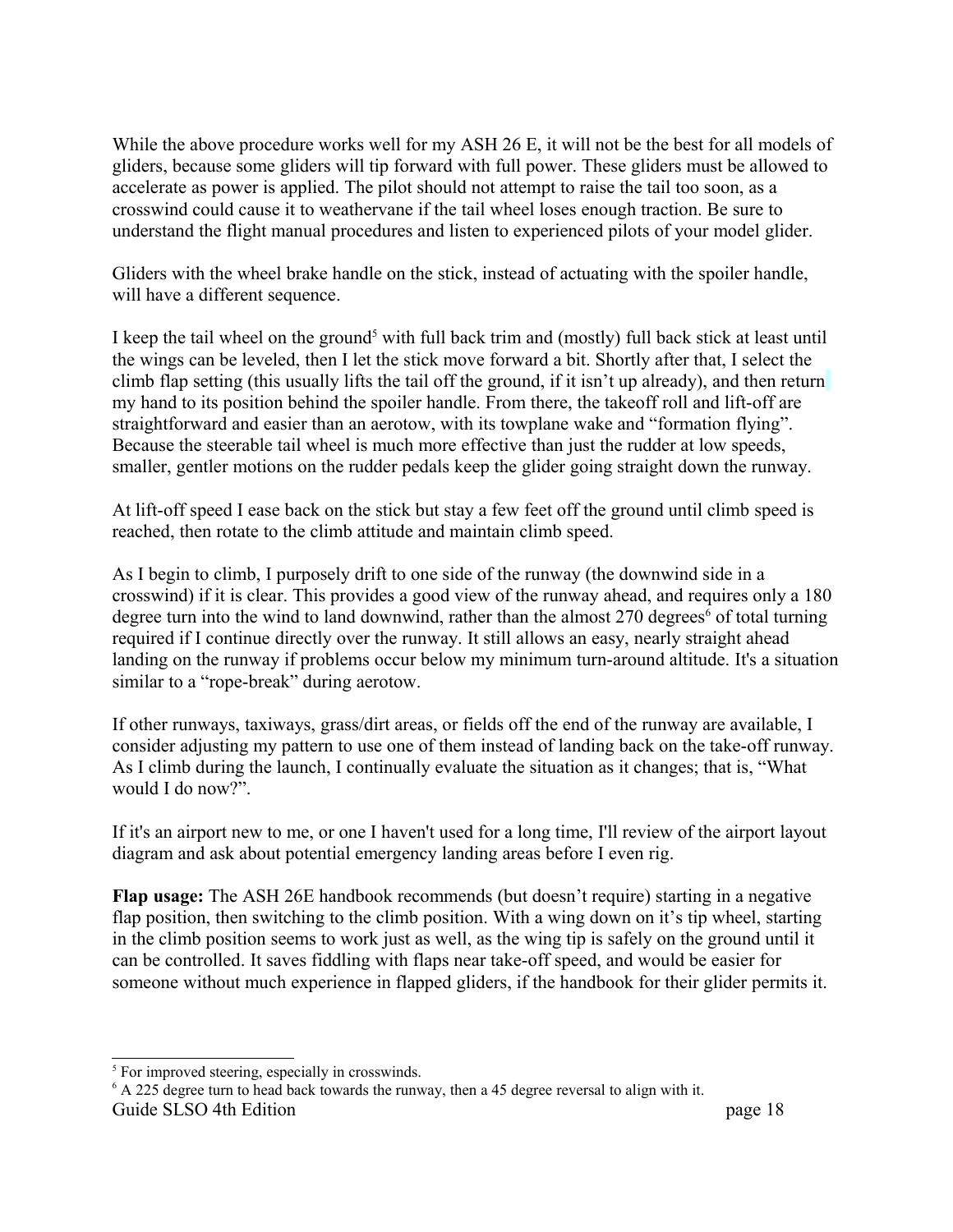I prefer to start in a negative flap setting as it is already in that position during the taxi, it provides aileron control a bit more quickly, and it keeps a common procedure for unassisted (wing down) and assisted (wing runner) launching. I always use a negative flap setting for launches with a wing runner, as it reduces the chance the wing will drop early in the launch (a habit more valuable in the ASW 20 C I used to own than my current glider).

### <span id="page-18-3"></span>*5.6 Takeoff emergencies*

The previous section is how the launch is supposed to go, but sometimes it doesn't.

#### <span id="page-18-2"></span>**5.6.1 If you aren't fast enough, soon enough**

- If the engine is not developing full/normal RPM abort!
- <span id="page-18-1"></span>• If you have not taken off before your chosen point – abort!

#### **5.6.2 If you aren't climbing well…**

CHECK YOUR SPOILERS by looking at the wings!

Open spoilers often cause a poor climb or slow takeoff, and closing them will be greatly improve the situation. If they are closed, and plenty of runway is ahead, you may have time for other checks appropriate to your model of glider. I would abort the launch immediately while I still had enough runway, then sort things out later.

There are procedures and hardware devices that can help. See [7.4](#page-36-1) ["Proper" spoiler usage.](#page-36-1)

### <span id="page-18-0"></span>**5.6.3 The ABC's (and D's) of power loss**

This is what I and most other pilots do, but pay attention to your manual as there may be some details that are different and important.

A) Just lifted off:

- Close the throttle (or turn off the ignition)
- Land straight ahead on the runway

#### B) Climbing but still low:

- Get the nose down *immediately*
- Close the throttle (or turn off the ignition)
- Use spoilers as needed
- Land straight ahead on the runway

C) Higher, but too low to turn around and land in the opposite direction:

Get the nose down *immediately* Guide SLSO 4th Edition page 19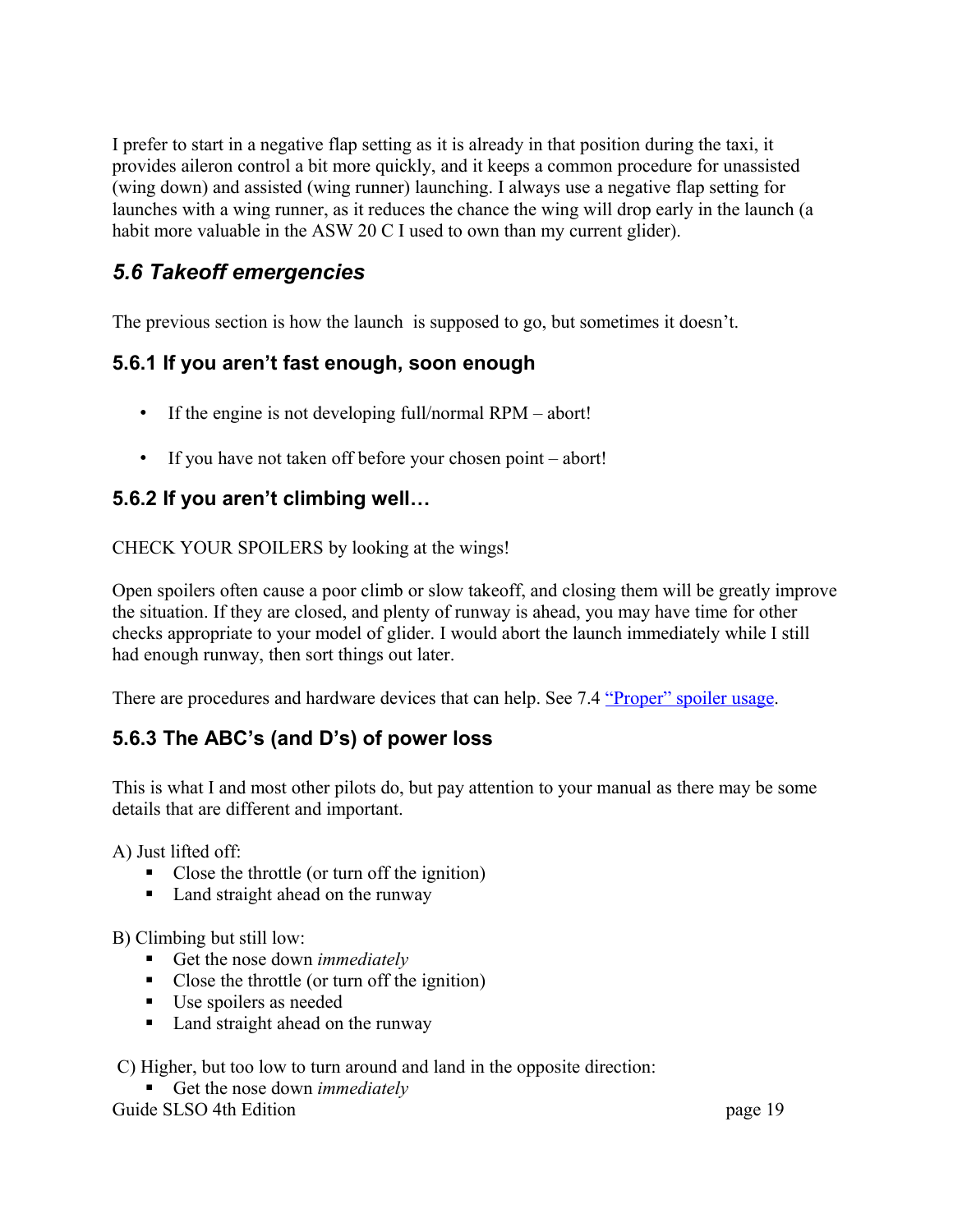- Close the throttle (or turn off the ignition)
- Use full spoiler to establish a steep descent to land on the runway if possible
- If a safe field that's just off the runway can be reached, use spoilers as needed

D) High enough to turn around:

- Get the nose down *immediately*
- Close the throttle (or turn off the ignition)
- Turn towards the runway with a 35 to 45 degree coordinated bank and adequate airspeed
	- o Generally, turn into the wind if you can
	- o It works even better if you have drifted off the center line and downwind during the climb
- Land on the runway it will likely be downwind, so be prepared to stop quickly. At least, with a steerable tail wheel, you won't be likely to lose directional control

E) High enough to go around

- Get the nose down *immediately*
- Close the throttle (or turn off the ignition)
- Turn towards your pre-selected direction with a 35 to 45 degree coordinated bank and adequate airspeed
- Set up to land in the direction you took off
	- o You might want a better glide, so …
	- o *If you have a spare moment*, stop the prop
	- o If you have *two* spare moments, retract it
	- o Flying the glider is *much more important* than retracting the propeller
- Land on the runway

That's the basics of my plan if power is lost at a key point. There are some "nuances":

- You have to determine what "low", "higher", and "high enough" mean for you, your glider, and the launch conditions. Talk to other pilots with gliders like yours, but ultimately it's up to you.
- The emphasis on getting the nose down immediately is important, because the power-on climb is "nose-high", and the glider will lose airspeed quickly with a loss of power.
- Quick, decisive action is important: that's why we plan for these events
- Doing the right thing in a few seconds is better than doing it wrong immediately
- It helps to visualize the situations while on the ground (before launching) and imagine responding to them

If you figure out a way to safely practice a takeoff power loss, please, please let me know. We're fortunate that it seems to happen infrequently, but this means we don't get much experience at it, and "learning on the job" is a lousy way to learn in a glider!

#### <span id="page-19-0"></span>*5.7 The climb*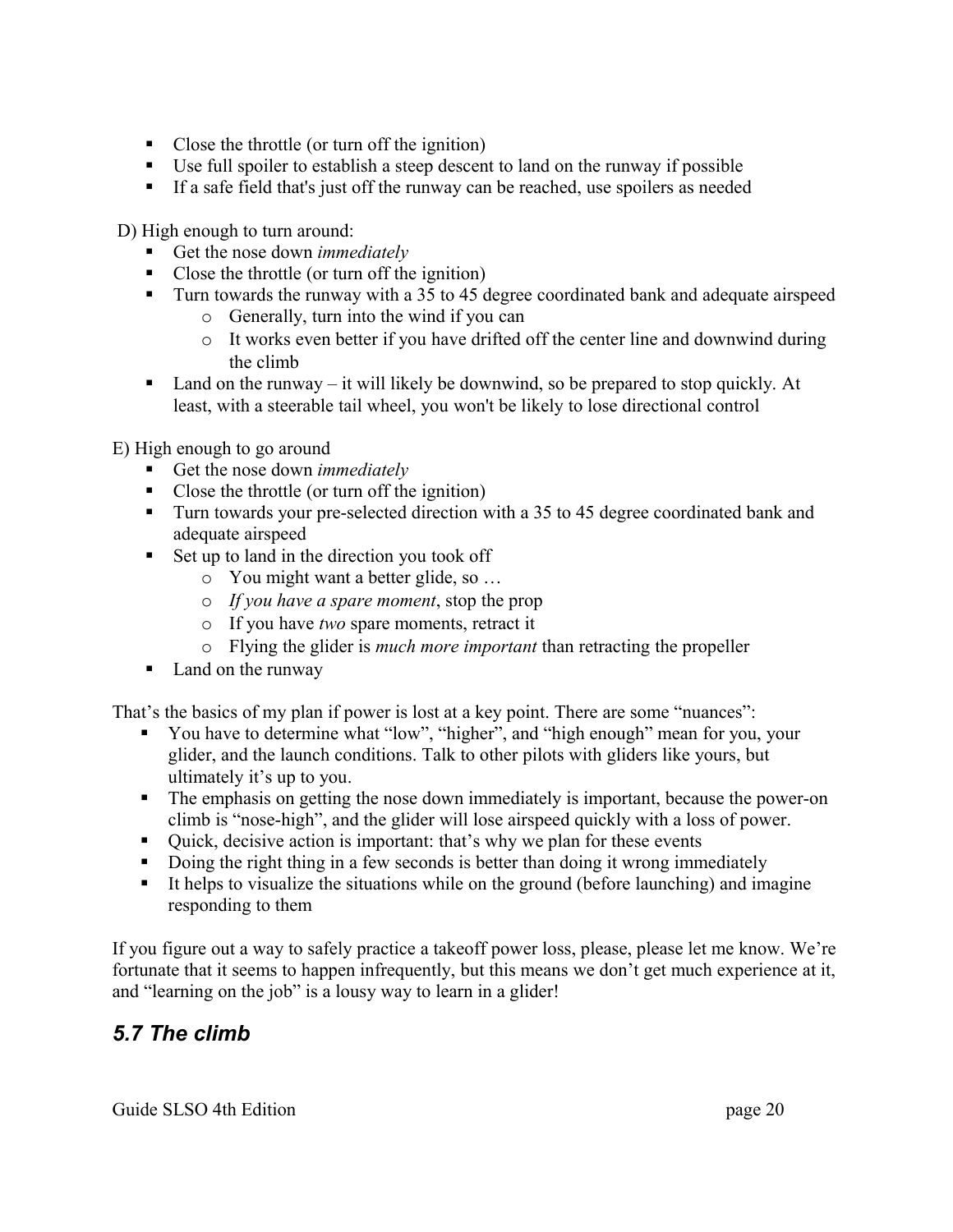The airspeed must be monitored for the correct climb speed, as it is tempting to raise the nose, giving the impression of a steeper climb. Besides reducing the climb rate, it increases the risk of a stall, upset from turbulence, or insufficient control during emergencies. With the high thrust line of most self-launching sailplanes, a loss of power means a pitch-up coupled with extra drag, a potential disaster if you are already slow.

I follow the flight path chosen just before the launch, making adjustments if the situation changes.

Once under power, it is tempting to relax and motor off in the desired direction, but one more problem remains: if the engine fails, or if I can't retract the propeller after stopping the engine, will I still be able to glide to a safe landing place? Unlikely as these events would seem, it's happened to four people in our club alone, including myself. With those odds in mind, I ensure that a landing place can be reached even with the propeller extended, until it is safely stowed away.

I use full "climb" power (this varies with the sailplane type) to a safe altitude (at least 400' above pattern altitude), retract the gear, and then almost always continue with full power. Some gliders might require a power reduction for cooling or efficiency reasons – your handbook is your guide.

Why don't I retract the gear sooner? Safety. It is important the gear be down while I am low, should there be an engine failure or other emergency requiring me to land, or in the event of a crash. By waiting to well above pattern altitude before raising it, when I have enough altitude to do the normal pre-landing checks, I am much more likely to remember to extend it. Some pilots leave it down until they stow the propeller, so there is one less thing to forget if the engine develops a problem.

Once above an easy return to the runway (generally, about 400 or 500 feet), I monitor the engine more carefully. In my glider, this means checking the RPM, fuel level, coolant temperatures, and battery voltage. Even though the engine doesn't run very long, it's short-sighted to ignore these checks and potentially miss a developing problem that could cause an engine failure or require some expensive repairs.

Thermals? Oh, right, that's why we're going to all this trouble! Once safely airborne, above pattern altitude (so I don't interfere with other traffic), and still under power, it is worthwhile to remember that I am flying a sailplane: I look for thermals and use them! This is especially worthwhile at high density altitudes where the engine-only climb rate suffers.

Near the top of the powered climb, some pilots do a fuel pump check and an ignition check. This can catch a developing problem that doesn't show up at lower RPMs, before it becomes severe, so it can be repaired before flying the next time.

### <span id="page-20-0"></span>*5.8 Becoming a glider*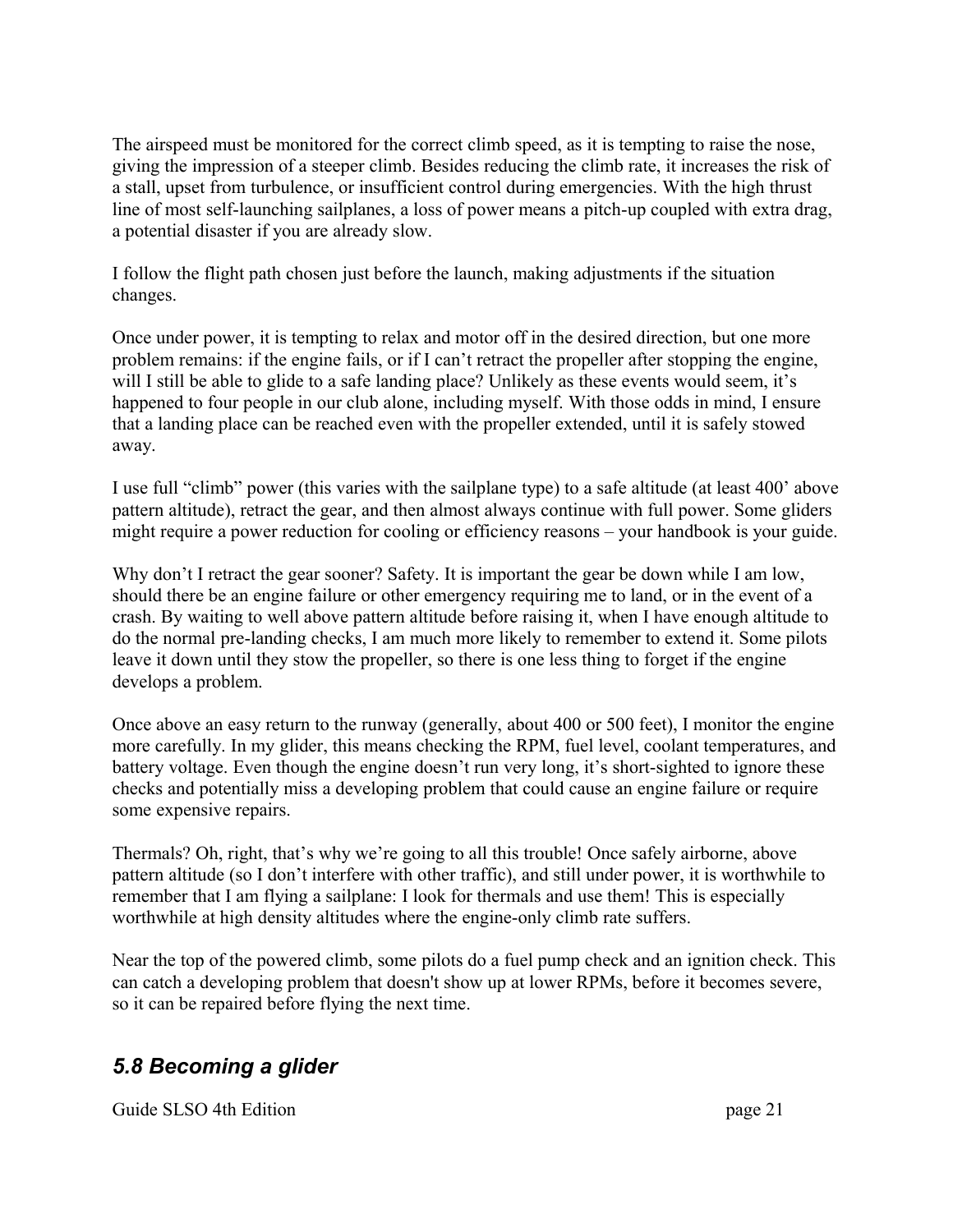

**Figure 3 Powered to gliding (Schleicher Sailplanes photo)**

This is a critical time because I am concentrating more on the aircraft for about 30 to 45 seconds: stowing the engine, removing the headphones (and getting my hat and sunglasses on straight afterwards!), adjusting the radio and vario audio volumes, and trying to thermal at the same time. These distractions prevent me from looking around as much as I normally do. No one should be close during the process, so I don't motor up to a gaggle or snuggle up to the ridge until I am a glider again!

I usually retract while thermalling, even though this is a little more difficult than when cruising straight. Immediately after closing the throttle and switching off the ignition, I trim the elevator forward, or move the flap lever a notch to a less positive setting, to counteract the nose-up tendency from the loss of power. Remember, turbulence from the raised propeller can hide the some of the usual clues of an impending stall, and your headphones hide the sound cues. Fly to the correct attitude, and monitor your airspeed during this transition.

Contrary to my ASH 26 E manual recommendation, I always leave the fuel valve open during the entire flight, because I once had an in-flight restart failure when I forgot to turn on the fuel. It's one more thing to forget in a stressful moment.

Closing the fuel valve may be necessary in a glider that pivots the engine to retract it, as this might put the carburetor lower than the fuel level in the tank, causing fuel to leak into the engine compartment, but this isn't the case with the stationary engine of the ASH 26 E. Some gliders use a valve that closes automatically as the engine is retracted.

Now that the engine is retracted, it's just a wonderful high performance glider - fly it and enjoy!

### <span id="page-21-0"></span>*5.9 In-flight restart*

I fly my powered sailplane much as I did my unpowered gliders, with a safe landing area always within easy reach. As I sink below about 2000' AGL, I ensure that the fuel valve is open (even though I keep it open while in flight) and review my restart checklist; below 1500' AGL, I turn on the engine control master switch and set the throttle to its normal starting position. At no lower than 1000' AGL, I enter a long downwind (point A) for my selected field, and configure for a landing (extend gear, set flaps, all landing checks). Now I am positioned to complete a safe Guide SLSO 4th Edition page 22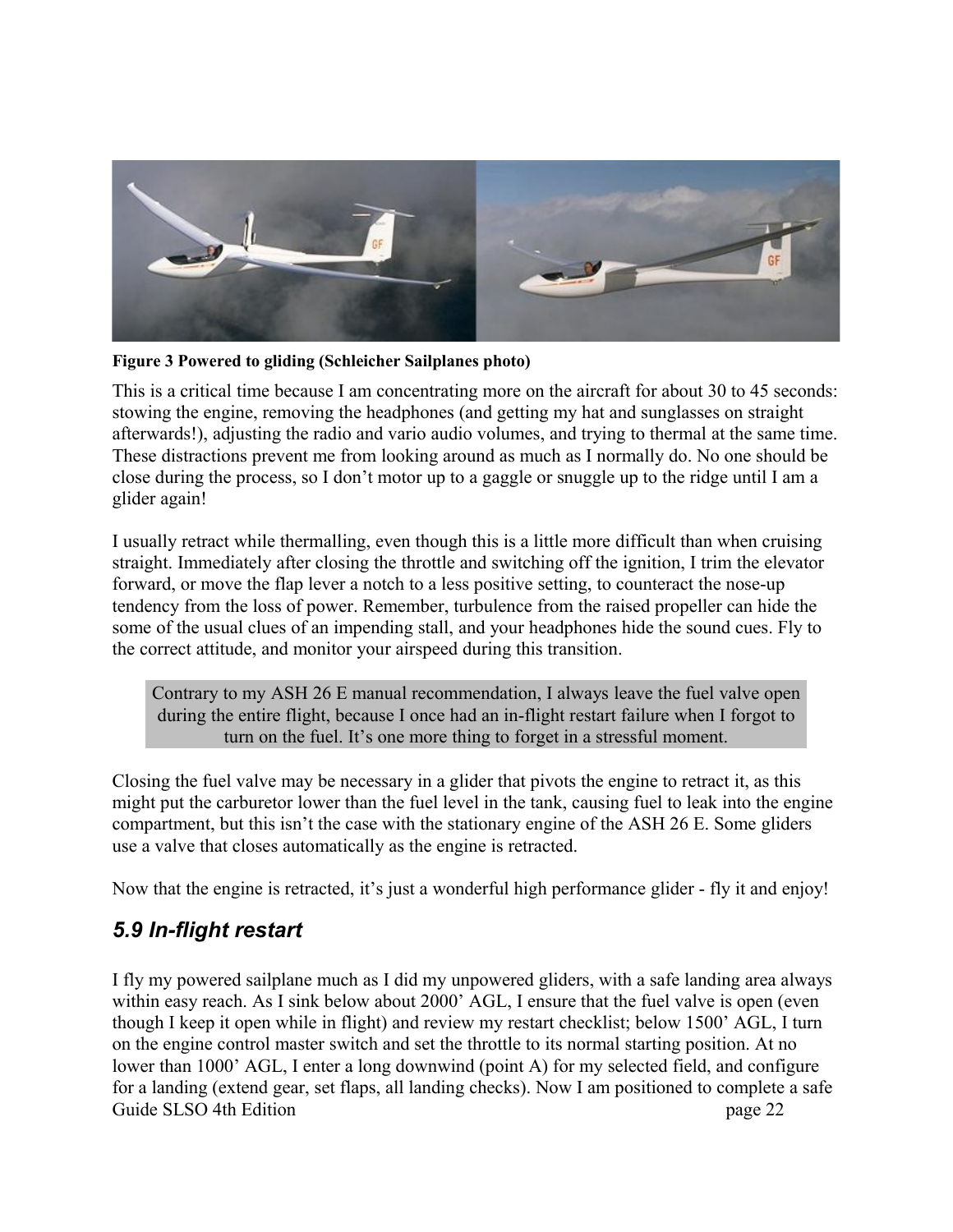field landing if the motor doesn't start:



**Figure 4 Field landing pattern (author)**

On downwind, I extract the propeller and attempt to start the engine. If it doesn't start after a couple of attempts, I might retract the propeller at point B if there is enough time and altitude. At point C I abandon any attempts to start or retract the propeller, and then I focus entirely on completing the landing.

If it starts, I apply enough throttle to maintain altitude. While the engine warms at this moderate setting, I retract the gear<sup>[7](#page-22-0)</sup>, and then circle my intended landing area, while examining it further and looking for nearby fields that might be more suitable, as a check on my field selection abilities. With the engine still warming, I apply increasing amounts of power to take me to lift, or towards home. Note that not all engines benefit from this short amount of warming, so do as your handbook recommends, and if you need more power, use it! Safety takes priority over a potential increase in engine life.

A new powered sailplane pilot should use altitudes *at least 500' higher* than I've suggested, and make the first few restart attempts over an airport (or practice over the home airport) until experience makes the procedure second nature. Higher AGL altitudes will reduce stress and allow time to deal with difficulties in starting, whether due to pilot error (the most likely reason) or technical problems.

Attempting to re-start the engine too low, and failing, has caused powered sailplane pilots to crash, sometimes with fatal results. Restarting the engine is a critical event in the flight!

<span id="page-22-0"></span><sup>&</sup>lt;sup>7</sup> Some pilots leave the gear extended until the propeller is retracted – once thing less to worry about if the engine fails.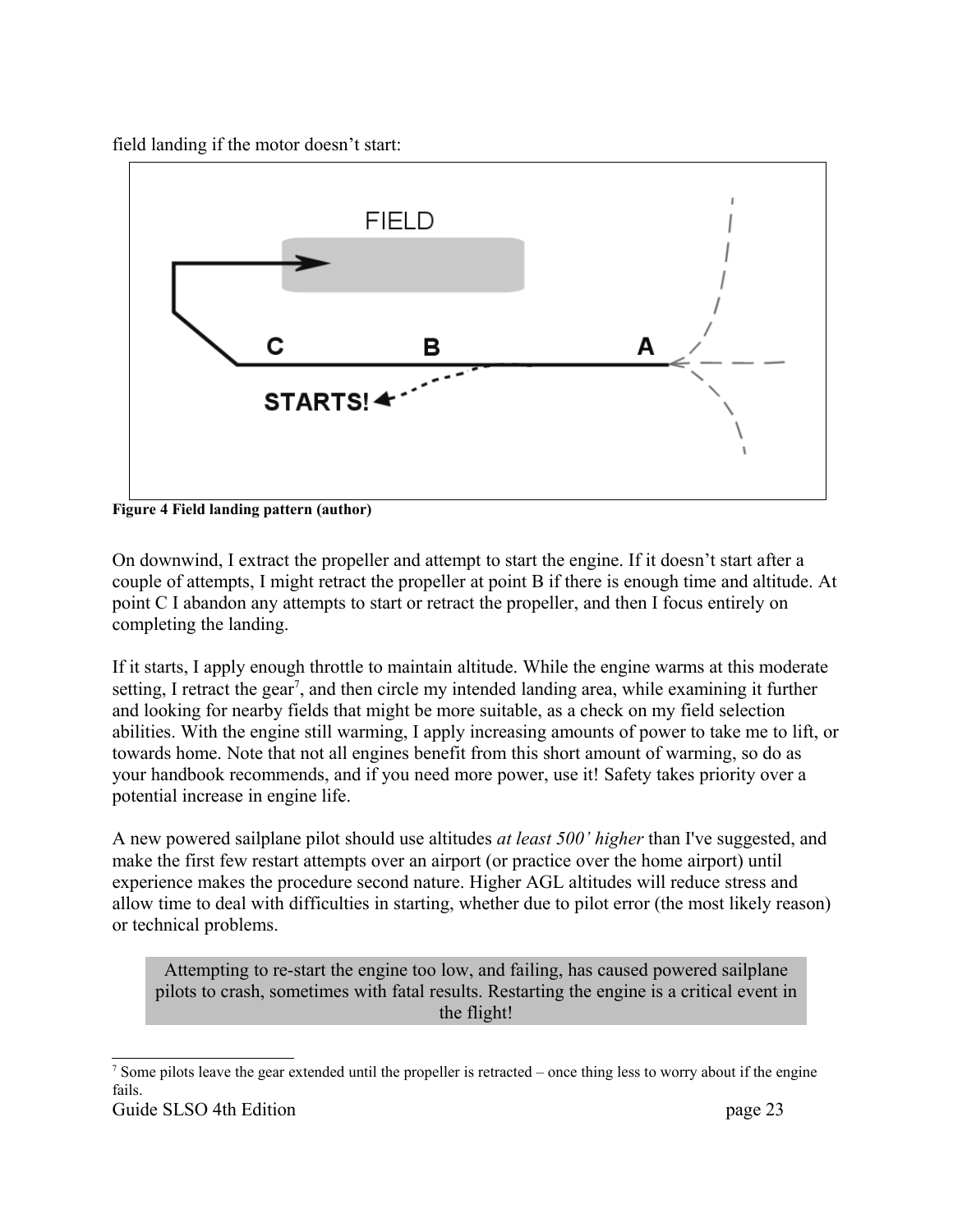Jerry Kaufman put it this way: "It's all so easy to get into the mindset of expecting the engine to start and not having any other plan. Or as I put it: plan A is land in that field; plan B is the engine actually works and I motor away."

Just as I did during the launch, I don't motor off immediately in the desired direction, but stay within a *propeller-extended* gliding range of a safe field. All pilots should know how much the extended propeller degrades the glider's "pattern performance", and use higher "restart altitudes" if needed (see section [6.4](#page-29-0) [Landing with the propeller extended\)](#page-29-0).

There are some good reasons for selecting an even higher restarting altitude than the nominal 1000' I use (or 1500' for the new powered sailplane pilot), if:

- $\blacksquare$  The pilot believes landing with the propeller retracted is desirable<sup>[8](#page-23-1)</sup>, more altitude must be allowed to center and stow the propeller after a failed start (very model dependent)
- The pilot wants to attempt a "windmill" start, another few hundred feet will be required (your flight manual will provide recommended values)
- Strong sink (perhaps from wave) is present, causing rapid altitude loss

The altitude required for these situations is best determined while practicing over a familiar airport before experiencing a failed start over an unknown field!

There are some situations when I might choose to start the engine much higher than usual, such as:

- If there is no hope of further soaring, and I am blocked from further progress by a mountain or lack of landing places in that direction, then starting the engine before losing any more height is worthwhile.
- Rapidly approaching bad weather or turbulence near the surface would be reason enough to restart and leave the area as soon as possible.

There is an alternative to the in-flight restart: some pilots, having realized the inherent dangers of in-flight restarts, choose instead to land at an airport, then re-launch from it to continue the soaring or return home. This allows the entire flight (except for the launches) to be flown like a glider, which they are already accustomed to, and it avoids the temptation to attempt starting the engine while too low. They can also work lift somewhat lower, since they do not need extra altitude to start the engine.

### <span id="page-23-0"></span>*5.10 Landing*

With the engine retracted, landing a self-launching sailplane is just like an unpowered glider (perhaps one that still has half it's ballast!), except that planning the landing might include the ability to taxi. For example, the most desirable destination (tie-down, fuel, or derigging area) on the airport might not be the closest to the runway. Instead of stopping at the runway turnoff that

<span id="page-23-1"></span><sup>&</sup>lt;sup>8</sup> For example, if required by the flight manual, to reduce stress on the mast from the engine weight if landing on a rough field, or to reduce the danger to the pilot from the engine if the mast fails in a crash.

<span id="page-23-2"></span><sup>&</sup>lt;sup>9</sup> Diving at moderate speed so the airflow turns the propeller fast enough to help start the engine.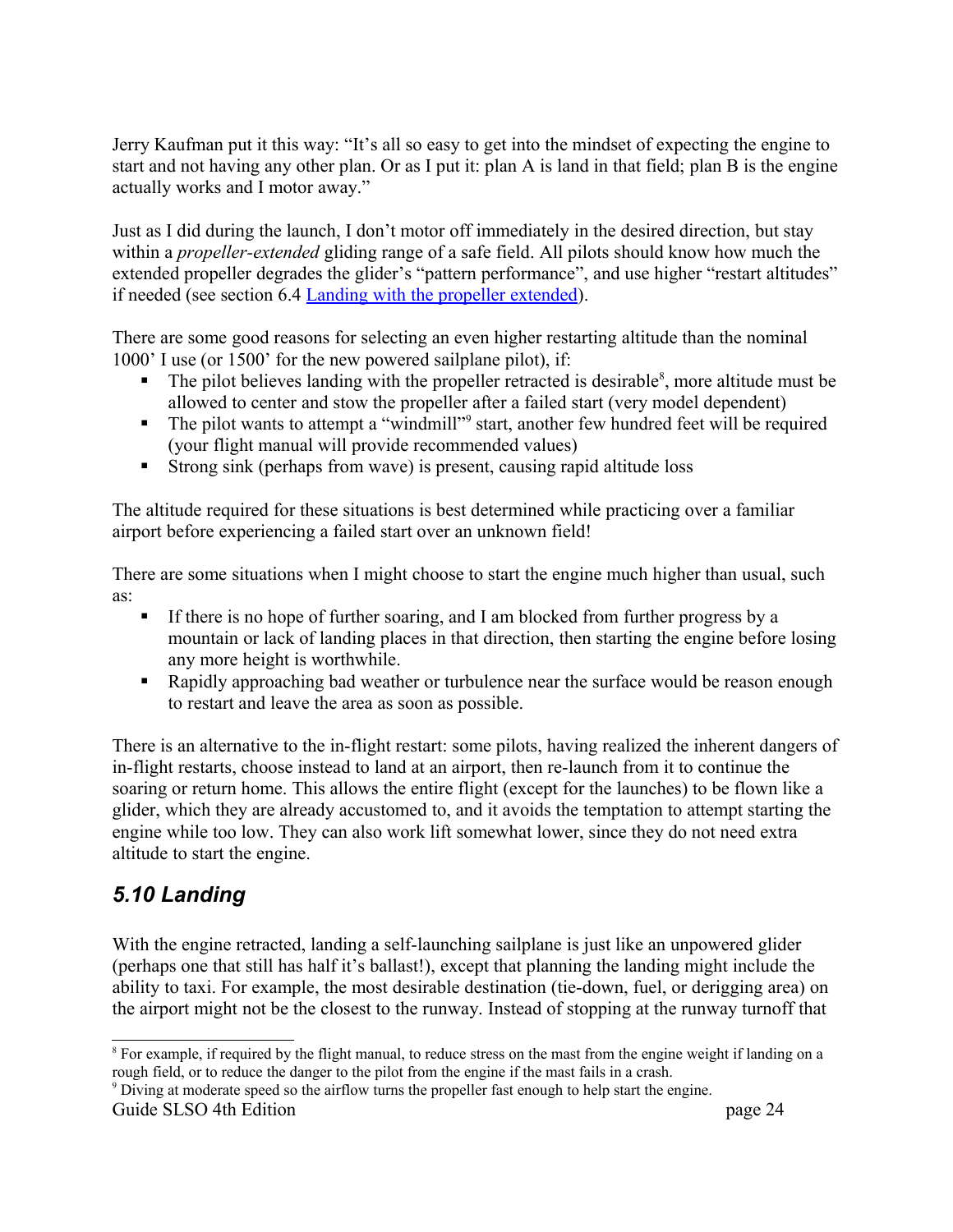requires the least pushing to clear the runway, it might be preferable to stop at a turnoff that lets you taxi to your destination. Not all turnoffs or taxiways are wide enough to taxi on, so another turnoff, maybe even one on another runway, might be a better choice. So, I like to arrive at an unfamiliar airport with enough altitude above the pattern to circle and observe the layout.

After touching down, I usually change to a negative flap setting<sup>[10](#page-24-1)</sup>. This is a common procedure for flapped gliders, as it puts the tail wheel more firmly on the ground and improves the aileron control. The steerable tail wheel makes steering much more effective than with the rudder alone, so I use smaller, gentler motions on the rudder pedals. After a few flights with a steerable tail wheel, you will wonder why all gliders don't have them!

There is a downside to this: the better steering encourages you turn off the runway, rather than stopping on it, providing the opportunity to hit a sign, taxiway marker, or other object. Usually, this happens by going around the corner with the wing off the ground, allowing it to hit something at wing height (rather than passing over it with the other tip on the ground), or not keeping the wing level so it comes down and hits something or catches a tip in tall grass. I find the safest way to round a corner is to set a wing tip down while still on the runway, then turning the corner.

Deciding which tip to put down is sometimes a dilemma: should it be the downwind tip (downwind after the turn) to prevent the wind from flipping it to the other tip, or should it be the tip on the outside of the turn, so the force of turning tends to hold it down? If the wind is strong enough to risk flipping the wing, I'll put the downwind tip down, then go around the corner slowly enough that I don't have to worry about the turning force flipping me to the other tip.

And finally, if you are accustomed to a 15-meter or smaller glider, but are now flying an 18 meter glider (ten feet wider than a 15 meter glider!), be more careful in selecting landing fields, and even airports. Bushes close to the runway and landing or taxiway lights are bigger hazards than before; even many runways won't be wide enough to allow your wing tips on the pavement. If the runway is too narrow for my wingspan, I plan my rollout so I can move to (usually) the upwind side of the runway, then gently lower the downwind wing to the surface while I still have good aileron control. The wing tip wheels let the wing tip roll along the ground, and the steerable tail wheel helps keep things straight.

Happily, most of the small airport runways I paced off in the Western USA (my usual flying area) had at least 65' across the runway between the landing lights, but this isn't the case everywhere.

## <span id="page-24-0"></span>**6 Advanced Power Techniques**

The following expands on the remarks made in the previous section.

<span id="page-24-1"></span> $10$  Unless I am in the "L" (Landing) flap position, which, on the ASH 26, moves the ailerons to neutral for improved control.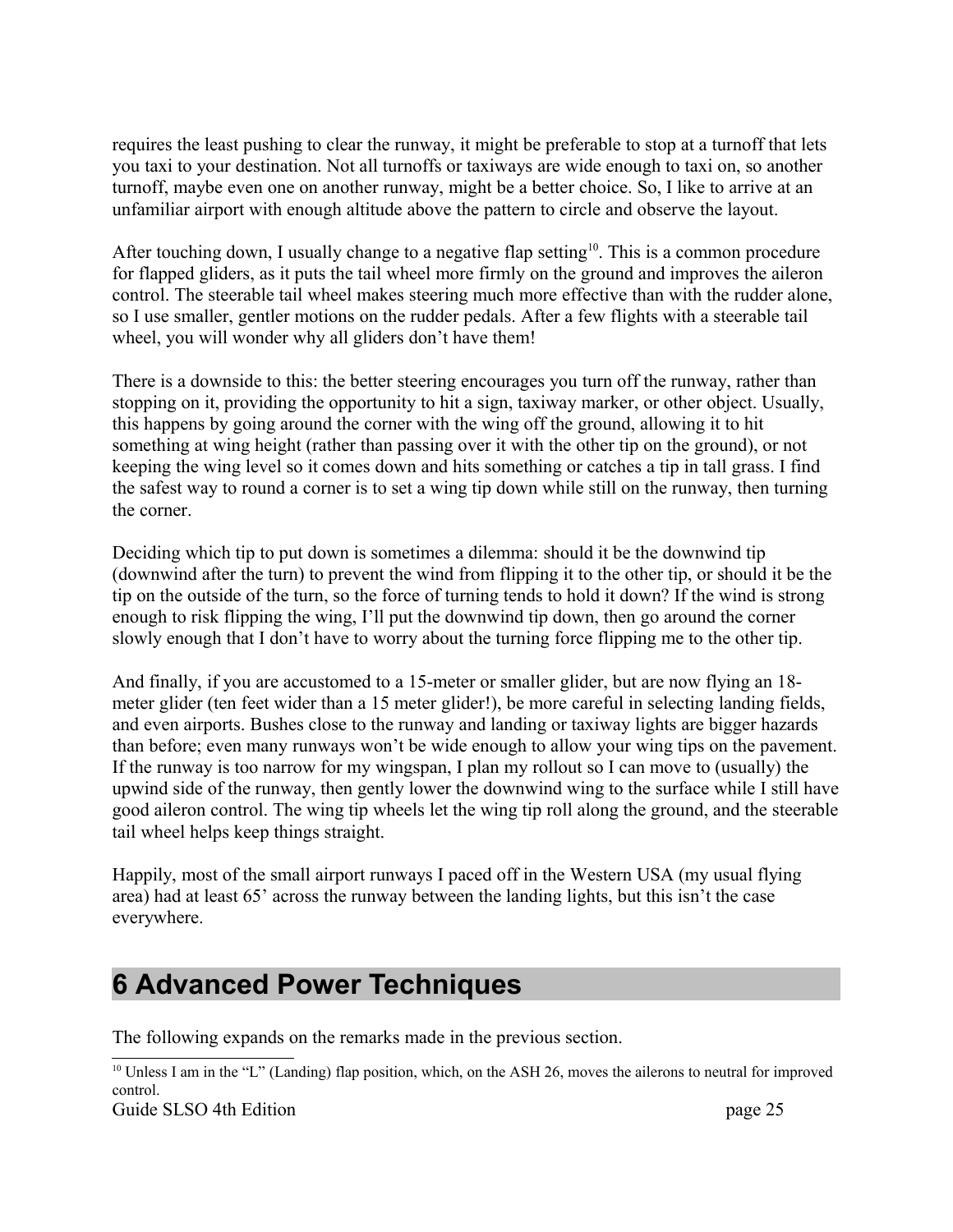### <span id="page-25-2"></span>*6.1 Self-retrieving*

Self-retrieving can be as simple as a few minutes of engine power to get you up from a low point to that lift just out of reach, or hours of motoring in high winds and altitudes. Generally, it's the former, but if you are prepared for the latter, it can make a self-retrieve safer and quicker. The major techniques are the sawtooth mode and continuous motoring.

#### <span id="page-25-1"></span>**6.1.1 Sawtooth mode**

Sawtooth travel, a repeated climb/glide sequence, can be a good way to cover long stretches. I've only used it a few times, but it was easy and effective. I simply climbed high enough to glide easily to an airport along my desired path, shut the motor down, and then glided. Upon arriving over the airport, I began another climb in the direction of the next airport, and so on. In eastern Washington State, where I normally fly, my climbs were to 7000'to 9000' MSL. With airport elevations of 400' to 2000' and low hills, this gave me an easy 30-40 mile glide with an arrival altitude of 1000' to 2000' AGL. The distance between airports can be farther than the glide, because the climbing is done directly towards the airport. For example, a 6000' climb would bring me about 10 nautical miles closer (6000' climb at 5 knots is 12 minutes of climb; at 50 knot climb speed, that's 10 nautical miles less gliding needed).

Wind plays an important part in the equation, because the average calm-wind "sawtooth" speed is about 60-65 knots. At 5-10 knots wind, there seems to be little effect, but going into a 30+ knot wind is a slow, frustrating experience if much distance must be covered. Faced with this situation, I'd consider landing, finding a nice motel near the airport (or just a couch in the pilot's lounge), and waiting until the next day when it might even be possible to soar home. Calling for the trailer (even if it means a lot of pizza and beer must be purchased!) is another option.

#### <span id="page-25-0"></span>**6.1.2 Continuous motoring**

Because most self-launching sailplanes make poor airplanes, with their slow (typically 65-75 knots) cruise and limited fuel (around two hour's worth, unless it has optional fuel tanks), there isn't much temptation to use them that way. Occasionally I will cruise under power to make better headway against the wind while trying to contact wave, or when I'm self-retrieving and the distance back is short, or the cloudbase is too low to make a "sawtooth" mode practical. It's easy to overspeed the engine in cruising flight, so I monitor the RPMs closely until airspeed, altitude, and attitude are steady.

Cruising with the motor can seduce a pilot accustomed only to gliding: suddenly, he has the freedom to go where he points the nose without the usual glider pilot concerns about staying up. He becomes an airplane pilot, but without the training. Will he now succumb to the ever-popular airplane pilot mistake of flying into poor weather? Will he try to push his limited fuel to get home as early as possible, or choose options like landing to refuel, or even a ground retrieve? Does he know how accurate the gauge is when the fuel is low, or how much fuel is used in cruise?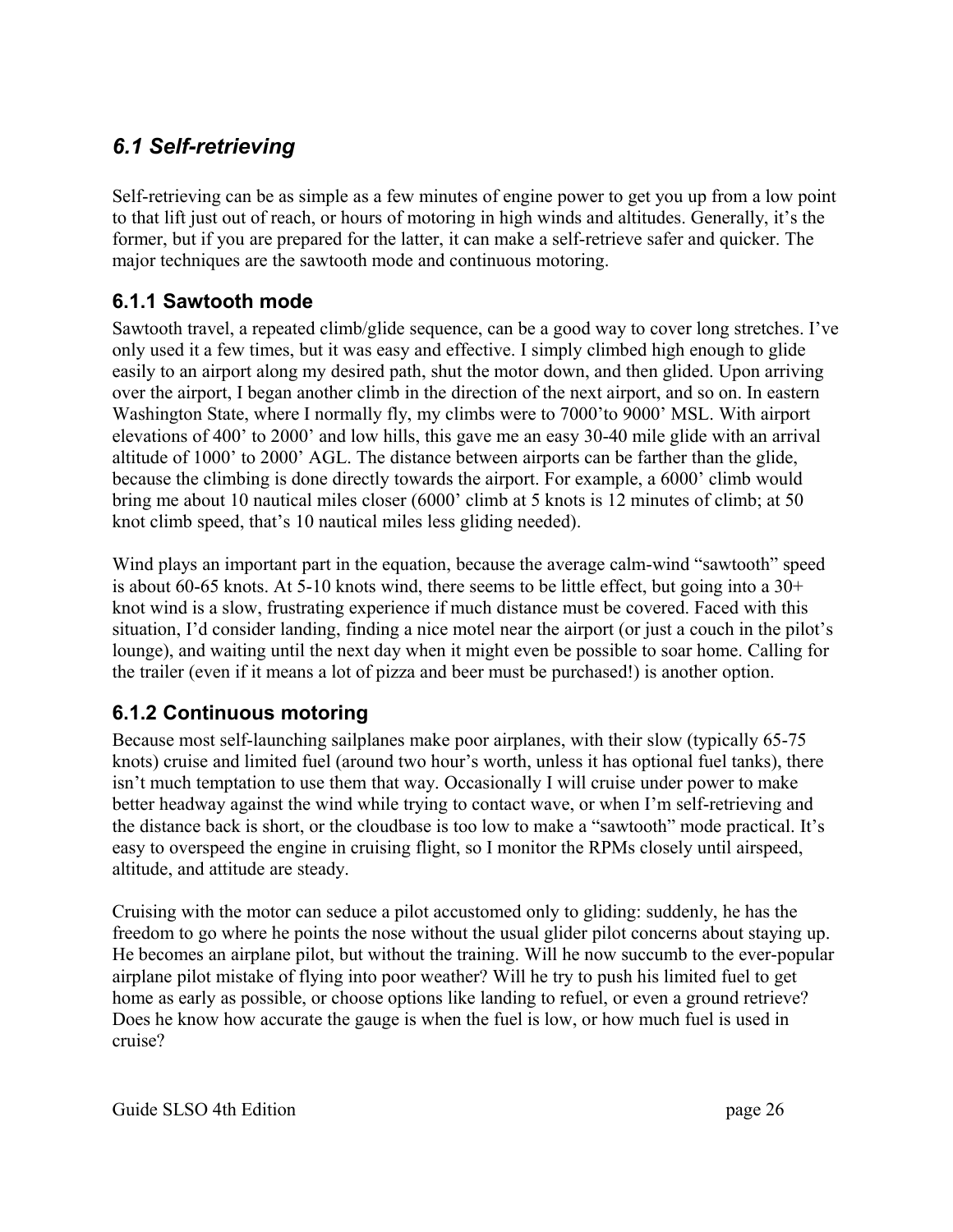Even with these problems and the steady noise of a motor, cruising can be worthwhile when the headwind is strong. A 75 knot cruise speed will get you home quicker than the "sawtooth mode" (average speed of maybe 60 knots), if you have enough fuel to keep the motor running. It also reduces the number of restarts and the risk of mishandling them, an advantage over the sawtooth mode (but only a small advantage if you do your sawtooth restarts over airports).

#### <span id="page-26-1"></span>**6.1.3 High altitudes**

At areas like Minden, Nevada, I've had to climb much higher while making a self-retrieve, due to the higher airport elevations, greater distance between airports, and the numerous mountain ranges. Of course, the climb rate falls off noticeably at 10,000'-12,000', so the motor must be used longer. Areas like these make a well-tuned engine important, because the power output is already suffering from the high altitude. An engine that runs well near sea level may still run well during a launch from a 5000' elevation airport, but be too rich to run well at 10,000'. This might not be high enough to get you home; conversely, the engine needs to be retuned when taken back to the lower elevations to avoid running too lean and damaging itself. If you have a fuel-injected engine that can automatically adjust to any altitude, smile broadly!



#### **Figure 5 The perils of high altitudes (author)**

In these areas, it might be impractical to always glide towards an airport, so a *known* safe field (dry lake, private strip, etc) must be substituted to continue. With these issues, some pilots think it's safer and easier to just cruise home, a reasonable strategy if you have enough fuel (optional extra tanks, perhaps) and an engine that runs smoothly during level cruise. The best practice still requires keeping a safe field in reach, even if retrieving from it may be difficult.

#### <span id="page-26-0"></span>**6.1.4 Refueling**

Starting the flight with a full tank will leave the typical self-launcher with plenty of fuel to cover 200 miles or more (even 300+ miles in good conditions) without soaring, but distance, mountains, winds, or prudence might make it necessary to land for refueling. The pilot needs to know which airports have fuel<sup>[11](#page-26-2)</sup> and carry any refueling equipment needed. This might include oil, a refueling pump or a funnel, and a container of some sort if the airport fuel hose won't fit your tank, or if you have to bring fuel to the glider (from an automotive fuel station off the airport, for example).

<span id="page-26-2"></span><sup>&</sup>lt;sup>11</sup>Databases available for many flight computers can include airport fuel remarks. Guide SLSO 4th Edition page 27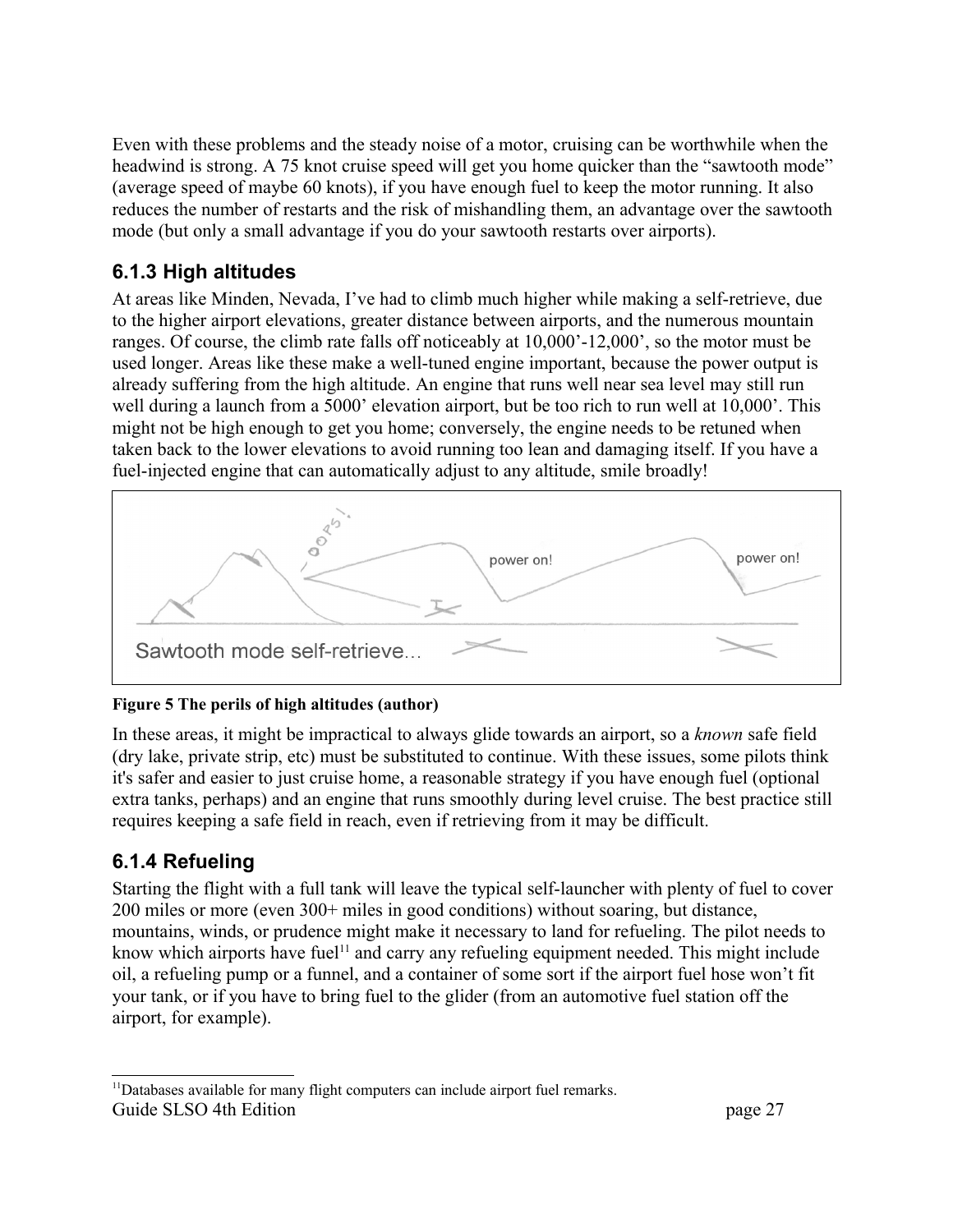### <span id="page-27-3"></span>*6.2 Wave flying*

Wave flying brings its own problems. Cold soaking of the engine and its starting battery at low temperatures may make it difficult - or impossible - to start without letting it warm first. If I think the engine is too cold, I extend the propeller enough to open the doors once I have descended to warmer air, and let the motor and oil warm up as long as I can. I have an outside air temperature gauge, so I have an idea of the engine temperature.

The details of starting a cold engine will vary from glider to glider, but all of them will start more readily in the air. If I think I'll need the engine to taxi after a wave flight, I'll start it over the airport instead of waiting until I've landed. One option is to warm it up, then shut down, retract, and land normally; the other is to land with the engine running (assuming your flight manual allows this). The latter choice can lead to an 'interesting' problem (see [6.5](#page-30-0) [Landing with engine](#page-30-0)  [running\)](#page-30-0).

As outlined previously [\(6.1](#page-25-2) [Self-retrieving\)](#page-25-2), the strong winds typical of wave may make a selfretrieve difficult, impractical, or even impossible, especially in the shortened days of winter. I prepare for this by always being ready to stay over at least a night, with clothing appropriate for the season. Check this list [\(12.7](#page-53-2) [ELTs, cell phones, and other emergency gear\)](#page-53-2) of things I always carry, plus the seasonal additions.

#### <span id="page-27-2"></span>*6.3 Taxiing nuances*

On smooth, hard, level surfaces, when the wind is light, taxiing can be very easy. Even so, there are situations when it can go wrong in a hurry.

#### <span id="page-27-1"></span>**6.3.1 Using too much power**

Most self-launching sailplanes have enough static thrust at full power that they will tip forward onto the nose (even with full back stick), unless the power is quickly reduced. This isn't a problem with the moderate power needed for normal taxiing, but some circumstances require more power:

- Soft ground or thick grass, especially with an upslope
- A rock or depression in the ground
- Going over a raised edge, such as entering a paved runway from the dirt beside it,
- Beginning the takeoff roll

Even moderate power can be enough to cause a problem when taxiing downwind, as the reduced airflow over the elevator reduces its download. Regardless of the reason, if the tail rises, or even becomes too light, the wind can over power the rudder and tail wheel, causing the glider to swing into the wind, or towards the tip on the ground. A forward CG aggravates the problem.

#### <span id="page-27-0"></span>**6.3.2 Back taxi**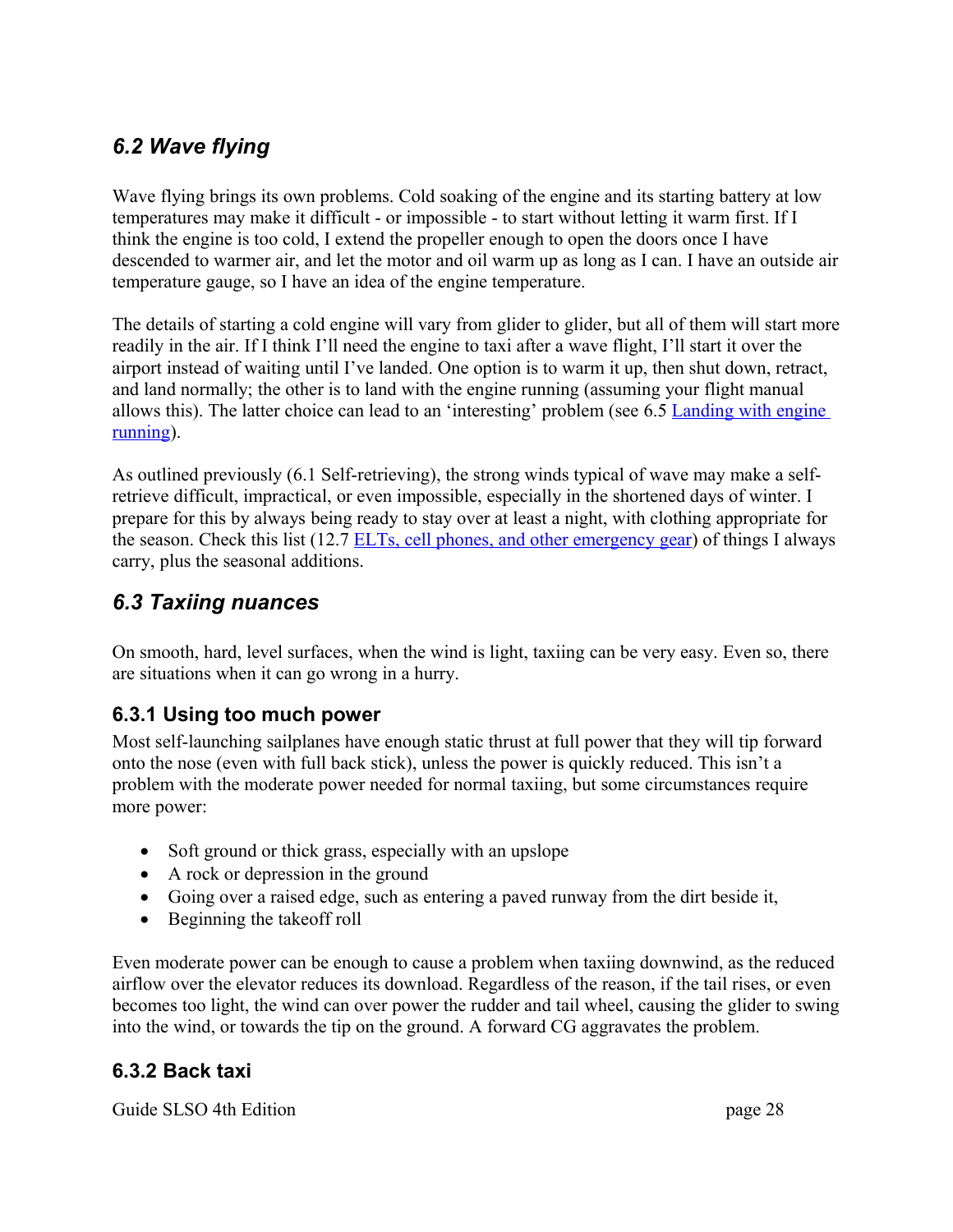If an airport doesn't have a taxiway wide enough to use, I'll often "back taxi" on the runway to get to the takeoff location. On runways wider than my wingspan, I will sometimes speed up *just enough* to level the wings. That's about 20-25 knots in my ASH 26 E. Some back stick and a negative flap setting ensure I have enough force on the tail wheel for good steering; the negative flap setting also makes it unlikely the glider can lift off if a gust hits it, or I'm going a bit too fast. I also keep the spoilers slightly open.

This gets me to the end much more quickly, so I block the runway as little as possible. I go to idle and slow down well in advance of the end, then gently lower a wing while I still have aileron control. If there isn't enough room to turn around at the end, I'll shut down, get out and turn it around by hand. Annoying, but it still beats pushing it a long way.

Of course, I always check both ends of the runway, the pattern, and the radio for conflicting traffic before entering it to back taxi. Just because I might be at a small airport in an isolated area, I don't assume that I'm all alone, or that approaching aircraft are listening on the radio.

Another reason to back taxi is the wind makes it too difficult to use the taxiway. Maybe it's gusty, and I can't be sure I'll keep be able to keep the glider on a narrow taxiway; perhaps the wind direction means the wind will hit the glider from the opposite side when I turn from the taxiway towards the runway, causing the wing to tip the other way. For those situations, I think it's safer and easier to back taxi, unless there is a lot of traffic using the runway.

#### <span id="page-28-0"></span>**6.3.3 Taxiing with the canopy open**

Taxiing with canopy closed avoids the possibility that wind or bumps will slam it closed (perhaps damaging it) or over-stress the support strut. Because it can also be overwhelmingly hot when closed in the summer months, many pilots have figured out how to safely taxi with it open. These remarks apply to forward opening canopies, as side hinged canopies are generally not as vulnerable:

- Some canopies have a spring strut that is strong enough to hold the canopy fully open in mild winds, and raise it high enough the pilot can still see where he is going. Weaker systems risk hinge failure, which could fail in flight. Check with other owners first.
- Other gliders require the pilot to use a brace to supplement the spring in the fully open position.
- Some pilots keep it open only a few inches with braces under the side or rear of the canopy. This is usually plenty of cooling, and problems from wind and bumps are minimized. There is some possibility the pilot might not remember to close it, as it is close to it's normal position. Avoiding this possibility is very important!

I had a "fun" canopy-open experience in the heat at Austin, Nevada, where I had to taxi about 2000' on the runway to get to the takeoff end. Halfway down, I impatiently began to use a little more speed. Suddenly, I felt my hat brim flip up, causing substantial lift to develop, which pulled at my headphones clamped over the hat. I imagined hat and headphones ripping off my head and being sucked into the propeller, scattering bits of fiberglass, fabric, and noise-canceling circuitry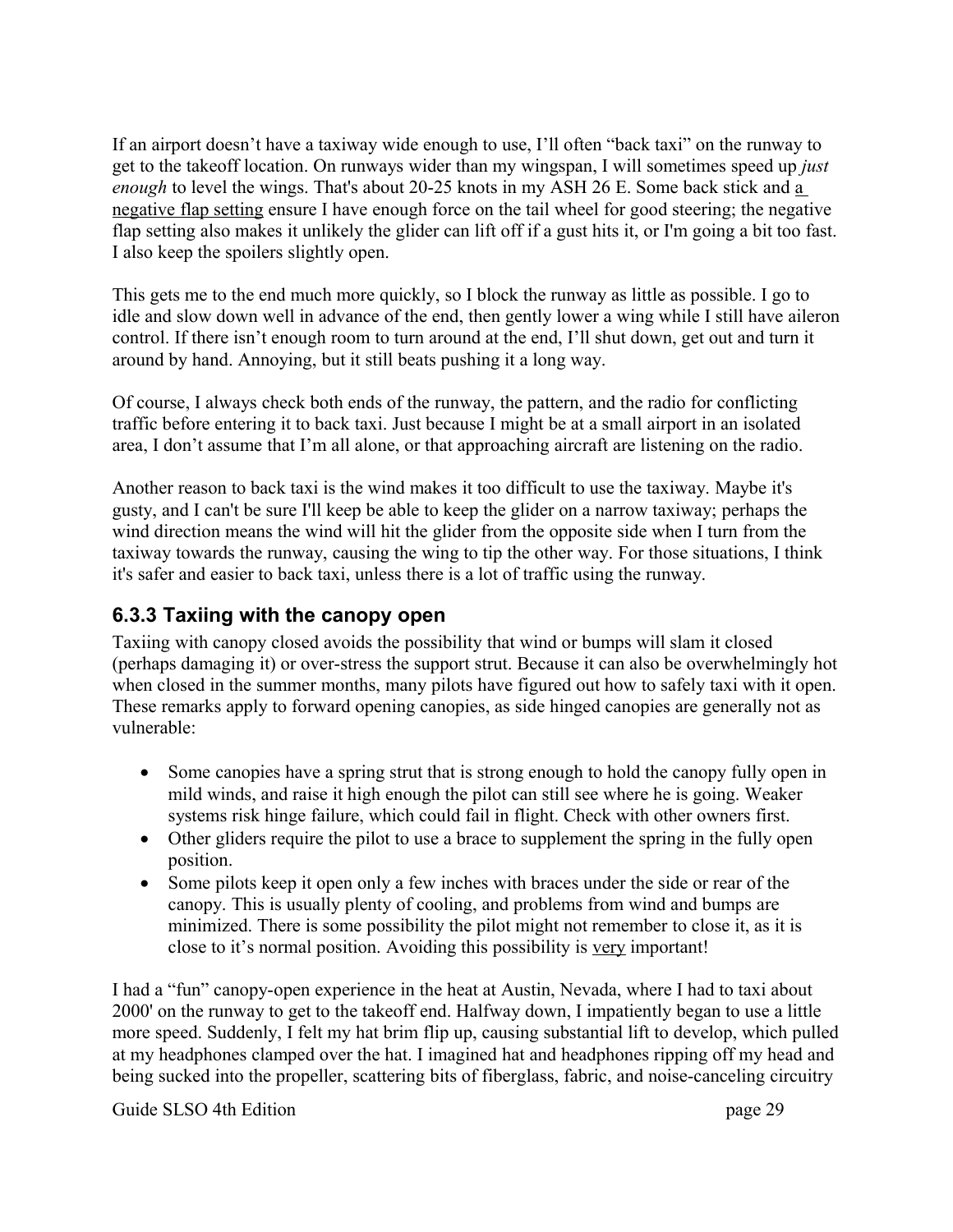far out into the sagebrush! It was a little wobbly, but I got the throttle shut down while holding everything onto my head, and taxied at a sedate pace after that.

A European pilot told me of canopy covers being sucked out from behind the seat and breaking the propeller. Be cautious when trying something new: there are many ways to find trouble!

#### <span id="page-29-2"></span>**6.3.4 Taxiing without a steerable tail wheel**

Though I've never tried it, it is possible to taxi without a steerable tail wheel. It uses the propeller blast over the rudder to turn, aided by reducing (but not removing) the tail load with power and some forward stick. The wheel brake controls the speed, and a very clever pilot can, in some gliders, actually turn without moving forward. The hazard is a little too much power or forward stick, or even a small gust of wind, can lift the tail. From there it's only a second until the glider is on the nose, then crashes back down on the tail wheel as the panicky pilot cuts the power. So, it seems best to acquire this skill on a grass airfield, or use it only when gentle turns can be made while moving.

#### <span id="page-29-1"></span>**6.3.5 Aids to taxiing**



Taxiing on rough or soft ground may not be practical with the usual small wing tip wheels. Using a larger temporary tip wheel can save the day, though it must be removed before flight. DG Sailplanes makes one that can be folded and stowed in the baggage area after removal.

Some pilots make simple "clamp on" wing tip dolly that is heavy and low. They use it when they need to taxi a long ways in the wind. This one is serviceable, if not elegant (right).



**Figure 6 Removable wing tip taxi wheel (DG Sailplanes)**

### <span id="page-29-0"></span>*6.4 Landing with the propeller extended*

I can think of three reasons for landing with the propeller out (note that not all glider flight manuals may allow this!):

- 1. I can't, or don't have time to, retract it.
- 2. I want to start and taxi away from the runway as soon as possible (at a busy airport, say).
- 3. I want to practice for situations 1 & 2!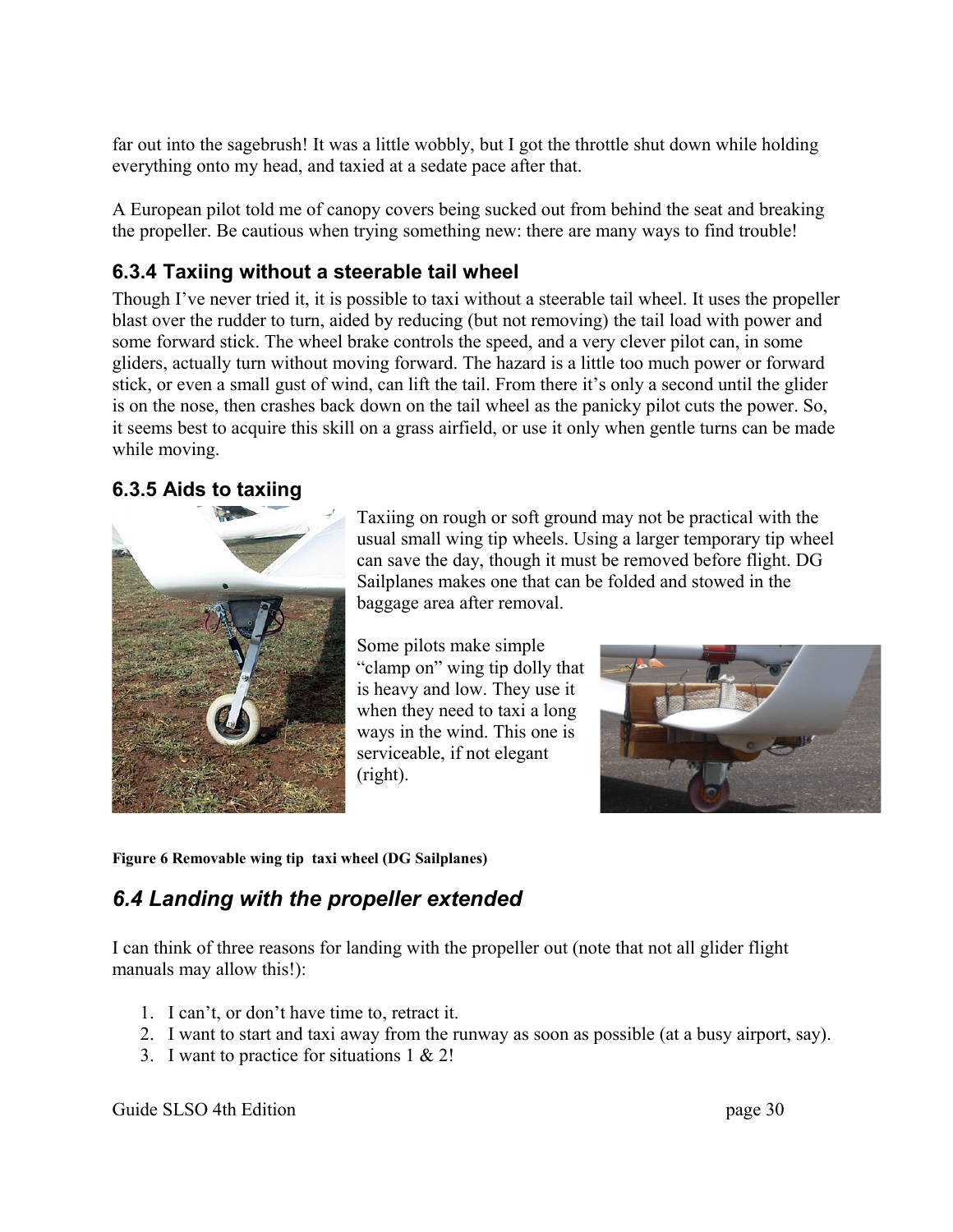So, once I was comfortable with landings, I did some with the propeller extended (I also did a few stalls on the way down to acquaint myself with the behavior – not much change). This accomplished two things: it made me fully aware of the noticeable reduction in performance (compared to normal gliding), and prepared me for the day the motor doesn't start in flight, when I might be unable or unwilling to retract the propeller before landing. It wasn't difficult, but much like flying with the spoilers slightly open.

For an 18 meter glider like the ASH 26 E in *landing* configuration, the glide goes from about 30:1 to about 20:1, but older 15 meter gliders like the PIK 20 E go to about 14:1. I think it's best to become familiar with the degraded performance by practicing with it, rather than be surprised if an in-flight restart fails. I found my normal pattern was conservative enough to absorb the change in performance, but yours may not, especially if you are flying a PIK or other "engine on a stick" model of glider.

There is a risk to flying with the propeller extended: the noise and turbulence from the raised propeller can hide the buffet of an impending stall, so it is even more important than usual to carefully monitor the airspeed during landing. Again, it is better to encounter this during practice instead of during necessity.

#### <span id="page-30-0"></span>*6.5 Landing with engine running*

A common reason for landing with the engine running is flying into a controlled airfield, where gliding wouldn't let the pilot comply with the air traffic controller's requests. Other reasons are the need to taxi off the runway as soon as possible, or ensure the motor will be available after landing, if a low battery or other problem is suspected.

Some glider flight manuals prohibit this, but others are silent on the issue. Here is a partial quote from the DG Flugzeugbau web site [\(www.dg-flugzeugbau.de](http://www.dg-flugzeugbau.de/) Mar 2004):

If it's [landing with the engine running] so simple, why is it forbidden?

The reason is that there is no stall warning indicator. Every aircraft begins to shake shortly before the laminar flow breaks away from the wing and turbulence bubbles are shed and begin to hit the elevator. This shaking is so noticeable that no stall warning indicator is needed as in airplanes. Modern laminar flow airfoils release very small turbulence bubbles so that the described effect is not so noticeable. If the motor in a motorglider is running, its vibration covers the shaking associated with the approach of stall. The aircraft has, in effect, no stall warning indication and so landing with a running engine is forbidden by the LBA [German FAA equivalent].

If not prohibited by your manual, and you think it might be useful to you, it might be worth learning to land using the engine. I've done it in a PIK 20 E, and it was easy and not much different than the usual engine-stowed landing.

There is a risk you might not think about at first: an audio gear warning might not be heard. With the motor running, you will likely put on your headphones; those, and the noise of the engine, could easily mask the audio alert of a gear warning system. A very loud alert, an alert that also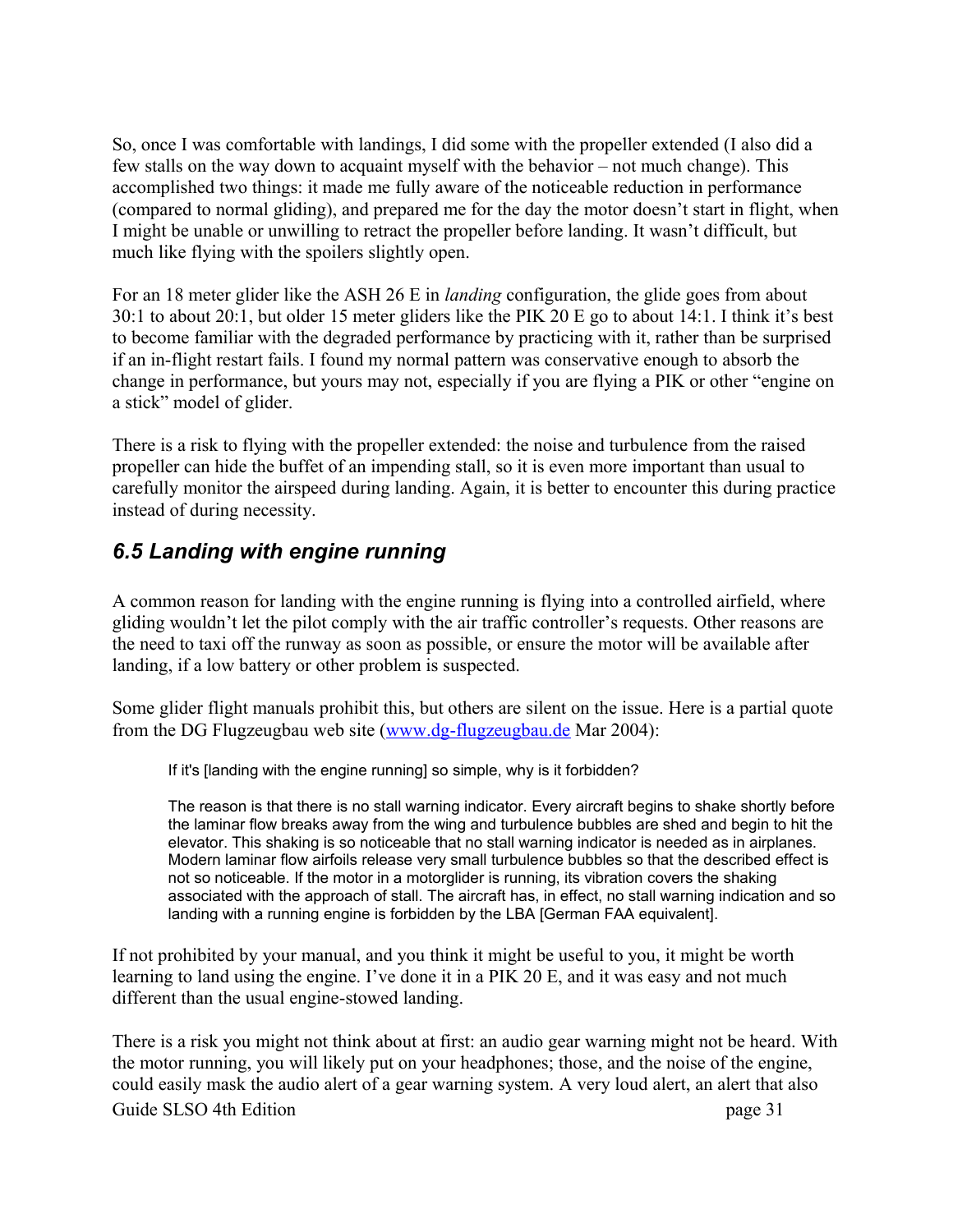sounds in the headphones, a warning light, or a tactile warning (I previously used a small spring clamp that I transferred between the gear and spoiler handles) can avoid this problem.

#### <span id="page-31-0"></span>*6.6 Operating from a tower controlled airport*

A self-launching sailplane makes it possible to operate out of a tower controlled airfield. This might allow you to fly from an airport much closer to your home than a glider airfield, for example. I've done this so little, I'm offering this advice from Tom Seim instead:

I've operated my DG-400 out of several tower controlled airports without problems. My only glitch was trying to talk to a tower with my canopy open (because of heat) and the engine running. They were having a hard time understanding me. I suggest getting taxi clearance prior to starting the engine if you don't like sitting in a sweltering closed cockpit. If you have problems starting your engine you can always cancel the request. And let them know that you don't necessarily need the whole runway length (this could mean a long taxi which doesn't do 2 cycle engines any good).

If you are going to regularly fly at a particular airport I recommend a visit to the tower to get acquainted. Mostly, these guys love the company and you will have the opportunity to explain the limitations of your glider, in particular the taxi limitations. You should discuss with them landing procedures as some think that unpowered gliders are falling out of the sky and treat it like an emergency landing. I usually enter the pattern high (2000 ft) to give me options. In many respects operating at a controlled airport can be easier than an uncontrolled airport. Once you initially contact them inbound (at least 5 min out, preferably more to allow handling an "unusual to them" aircraft) they are sequencing you to land and you don't have to worry about some other A/C with no radio (or radio on the wrong freq, squelch up, etc.) cutting in front of you. They will ask you to report on downwind at which time they'll give you clearance to land. Be sure to acknowledge EVERY transmission with a read back of their instructions (this is necessary so that they know that you got the instruction correctly). If there is any question about the instruction, ask.

Once I was inbound to Hailey, ID (a controlled airport that serves Sun Valley and is the second busiest in Idaho) with an honest-to-God emergency: I was punching through a squall line and dropping like a rock, and not sure if I was going to make the airport. The tower said something to me, but I was so absorbed with the problems at hand I didn't understand it. Rather take away from flying the glider and have them repeat I simply told them that I was busy and would talk to them in a minute (at which point I would either be on the ground or in the pattern). They patiently waited and I made it thru the squall line. Just remember that you are the pilot and not some remote control actuator; if you have a problem you have to let the tower know. If they are having a bad air day declare an emergency: that will get their attention (but be prepared to visit the tower afterwards and fill out some forms).

I enjoy flying at these places in part because of some of the other power pilots you meet. Once I landed at a controlled airport, put out my engine and requested an immediate departure clearance, which was granted. As I was climbing out another pilot commented on the radio: "That looks like something out of a James Bond movie".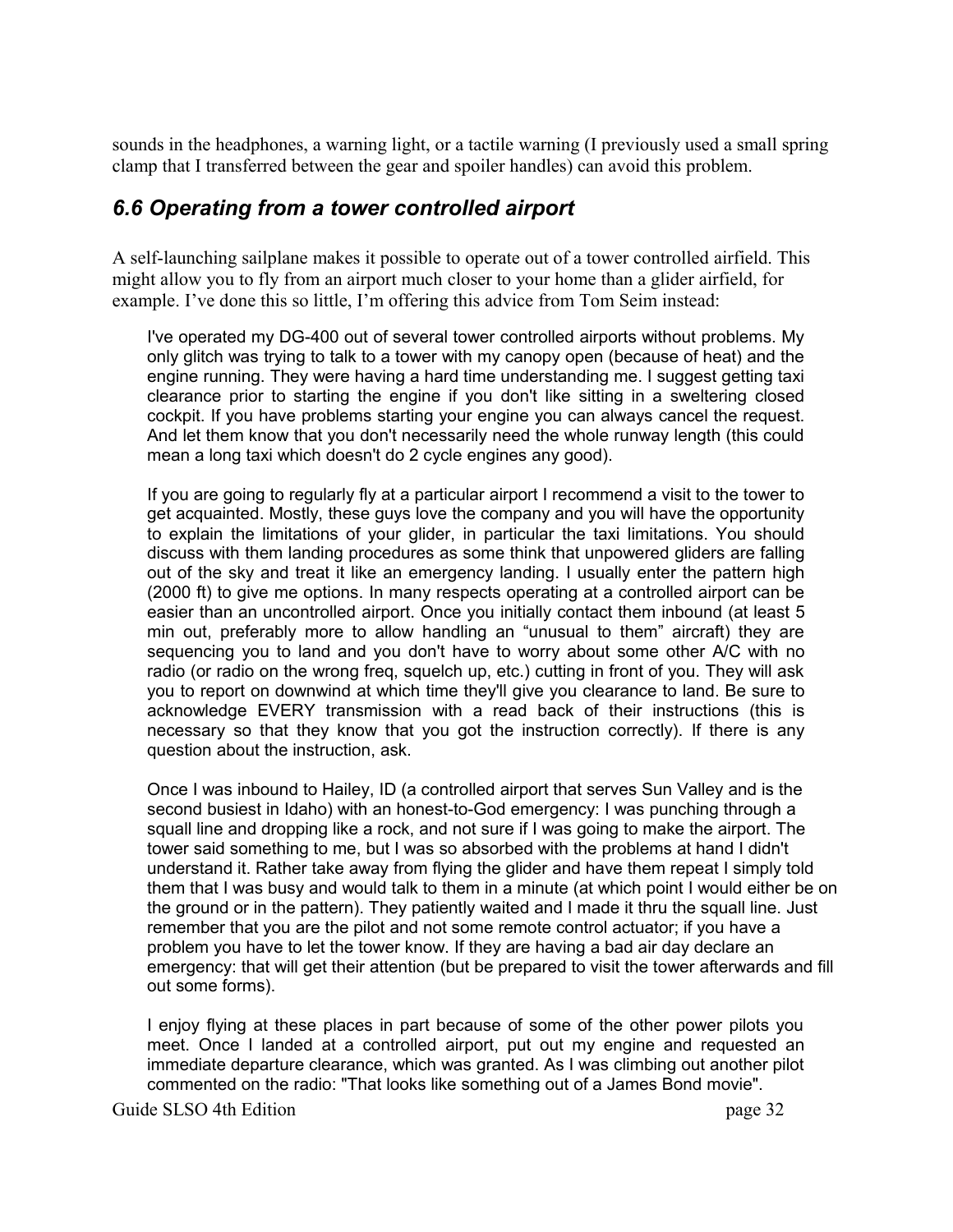The moral of the story is that if you haven't heard the permission or clearance you don't have it. Keep repeating the request until you do get it. I have had controllers give me the pertinent airport info but forget to give me the critical "cleared to land" message. I was forced to verify that I had permission to land at a point when I was definitely committed to landing. I have also been left sitting waiting to depart after requesting departure clearance (I think that the controller didn't believe I was self launching even though I identified myself as a motor glider). Another way to clear up any misunderstanding is to repeat back what you understand the instructions to be, i.e., "(call sign) cleared to taxi to (destination)" or "(call sign) cleared to land (airport) runway XX". The controller will definitely correct you at that point if you have it wrong.

Another pilot has this advice:

"I've been landing in the glider configuration and have had no problems sequencing in with power traffic; the tower has been very helpful when I tell them what I want. I also find it easier to plan the roll out so that I can taxi clear of the active runway without having to fool around with the motor for a powered taxi. It keeps the active open and the tower happy."

A local pilot operates his PIK 20 E out of our Class D airport, but they request he arrive under power. Another nearby Class D airport allowed the pilot to use his car to tow the glider on the taxiway to the end of the runway (and leave it there!); yet the controllers at one in Idaho would become agitated if even a wing tip went into the taxi area while the pilot was *pushing* the glider. So, do your homework (know how to operate from a towered field, know the NOTAMS, the frequencies, the layout), talk to the controllers, be nice, make friends for soaring, and you can probably work things out to your advantage.

## <span id="page-32-2"></span>**7 Glider Operation**

While the self-launching sailplane is essentially a glider when the propeller is stowed, there are some issues related to the extra weight and the independence that self-launching provides.

#### <span id="page-32-1"></span>*7.1 Ground handling*

They are heavier than similar unpowered gliders, though the sustainer types are less so. Retrieving the glider, and especially the fuselage, from a field might require more people, with more beer and pizza afterwards. So, let's keep our engines in good condition!

#### <span id="page-32-0"></span>**7.1.1 Trailering**

The trailer, with glider, will be noticeably heavier than one for an unpowered glider. You might even need, or want, a larger and more powerful tow vehicle, and you should assure yourself the combination you use is stable and can stop adequately. For example, my ASW 20 C (15 meters) and trailer weighed about 1700 pounds (trailer didn't need brakes in my state), while my ASH 26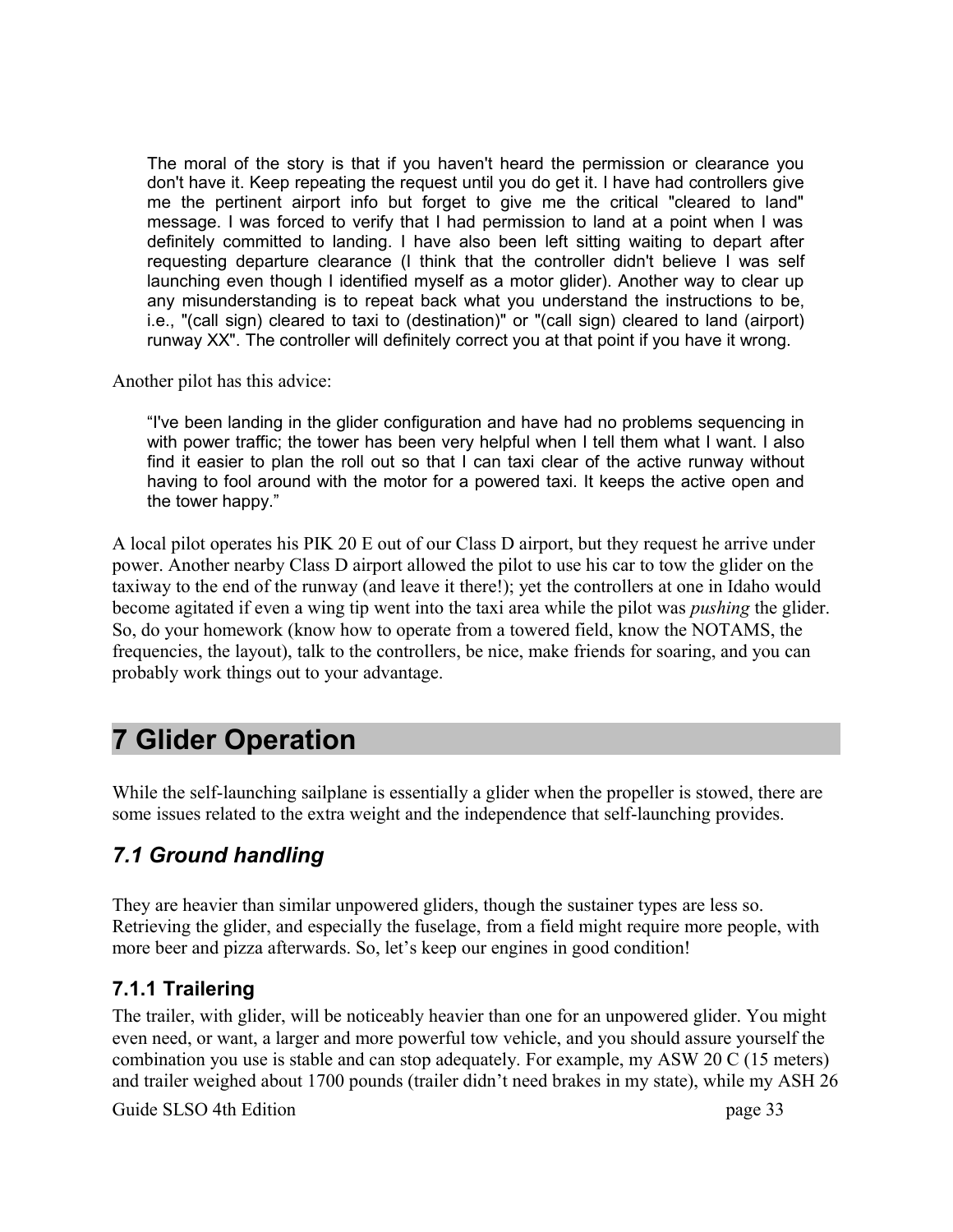E (18 meters) and trailer with the usual stuff in it weighs about 2500 pounds (trailer needs, and has, brakes).

#### <span id="page-33-0"></span>**7.1.2 Rigging the glider**

The big difference here is fuselage weight, which for an 18 meter self-launching sailplane can add as much as 180 pounds over an unpowered version (engine system, fuel, controls, doors, large battery). This weight and the heavier tail make it harder to remove the fuselage from the trailer. A middle rail on the ramp for the tail wheel and an ramp extension to the ground helps a lot.

I use a tail boom strap to help pull it in and out, so I have good grip on it and don't have to bend over. By going into the trailer and standing besides the tail boom, I can use it to easily lift the tail wheel out of the fiberglass cup in the floor. Trailer manufactures now offer a built-in lever system to do the same thing.



**Figure 7 Tail lifting strap (author)**

It's made from seat belt material, with a loop sewed at each end. The strap goes through one loop to capture the tail boom, and the other is used as a hand grip. I put it in the glider after rigging so I can use it to help move the glider after landing, particularly on dirt strips were it doesn't roll easily.

Other than the fuselage weight, self-launchers rig normally, but to take full advantage of the independence they offer requires a self-rigging dolly. It's not as much fun to fly alone, but why sit around just because no one else can fly? It also makes lifting the root so much easier, that Guide SLSO 4th Edition page 34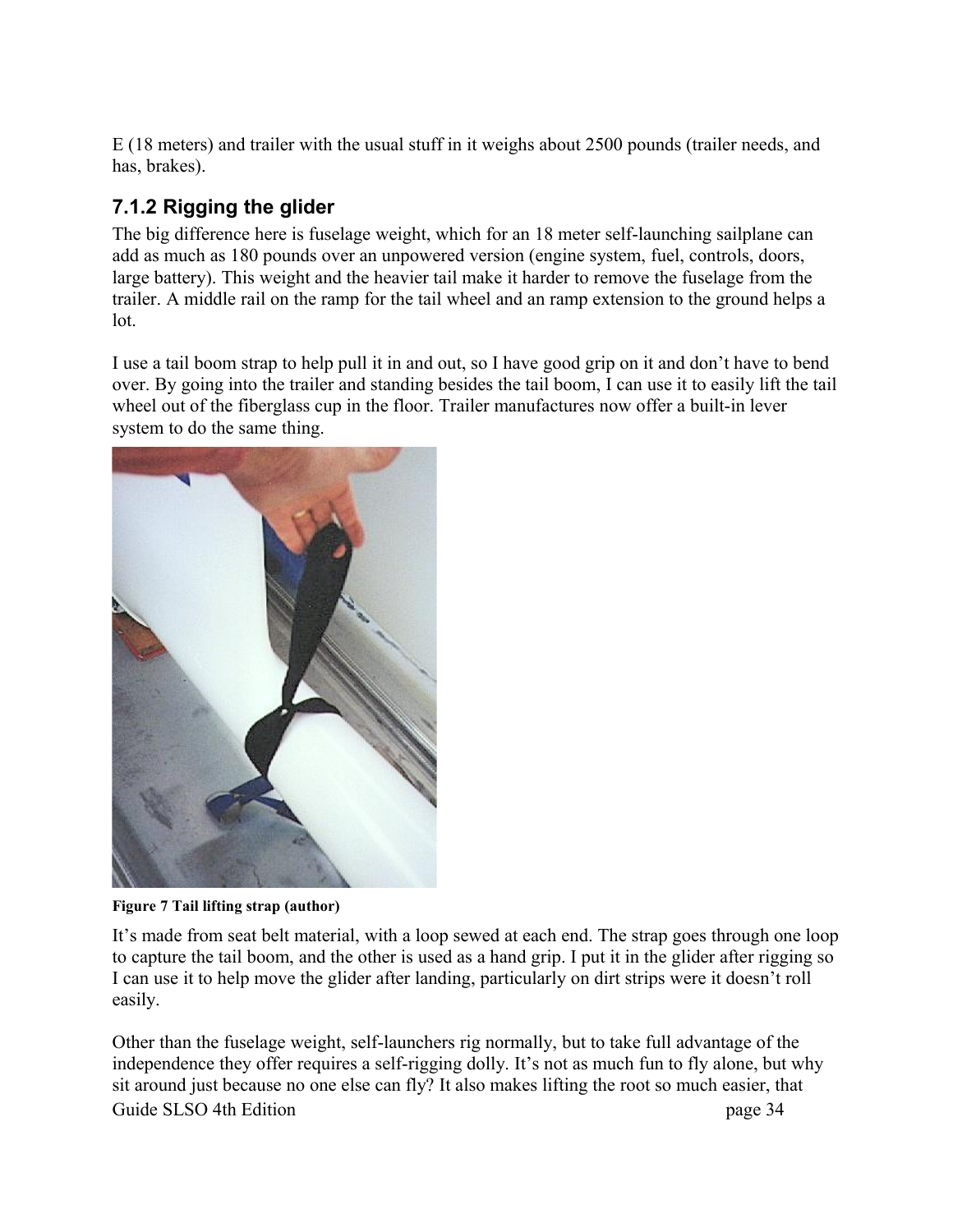many pilots rig with it to spare their back, even when help is available. It doesn't take much longer, either, but there are some "gotchas" if you aren't familiar with using them. Here are some I've discovered:

- The wind isn't my friend. It can easily tip over the wing and it's dolly if things get a little crosswise to it. I like to point the trailer into the wind, pull the wing out, set it on the dolly, then move the dolly just enough to rotate the wing flat, so it is much less affected by the wind.
- Rough ground can stop a dolly wheel and tip the dolly out from under the wing. Ouch! I pick my spot carefully, watch the wheels intently, and try to get someone to guard the wing tip.
- Even the holes in the ramp pavement for the tie down rings/bars can stop a wheel unexpectedly, so watch where the wheels are going.

I like the hydraulic ramp jack quite a bit, but it must be used with much the same care you would use a hydraulic jack on a car:

- Don't crawl under the glider when it is jacked up with the ramp jack: a leak in the jack or a bumped release lever can put the fuselage down on top of you (about 450 pounds on an 18 meter self-launcher).
- If the fuselage is jacked up without the wings on it, gear down, the fuselage will fall over if the jack is lowered; e.g., by leaking down, the release lever being kicked, or even absently-mindedly doing it yourself. Fuselages have tipped over, breaking the canopy, and ruining the owner's day!

#### <span id="page-34-0"></span>**7.1.3 Moving the glider**

It's the same as any glider when using the tail dolly, or if it has a fixed tail wheel. The engine weight makes if feel like it's full of water, though, and the tail strap really helps for lifting the tail to change direction or put on the tail dolly. The tail dolly isn't really needed on good ground, as long as the glider generally goes forward. The steerable tail wheel lets the glider turn while moving it, much like the tail dolly does.

Note that gliders with steerable tail wheels like to go forward, not backward, as the tail wheel tends to cock to one side or the other going backward. This is fine when I am backing it away from the trailer and want it to turn. Putting the wing down on the outside of the turn makes it easier, as the wheel cocks in the right direction. Going straight back for more than a few feet … well, I just don't try to do that. It is easier to do if a friend or wing dolly holds the wings level.

Going forward is easy, except for the weight. Sometimes I pull on the tail using the tail lifting strap. The steerable wheel makes it easy to go in the desired direction simply by pulling slightly to one side or the other. Other times, on flat, level pavement, I'll push on the rudder and near the center of the elevator, using the rudder move the tail wheel in the direction desired (these parts on my ASH 26 E seem quite stout, but not all gliders will tolerate this). This is especially useful when aligning the glider with the trailer and pushing it up to the ramp for derigging.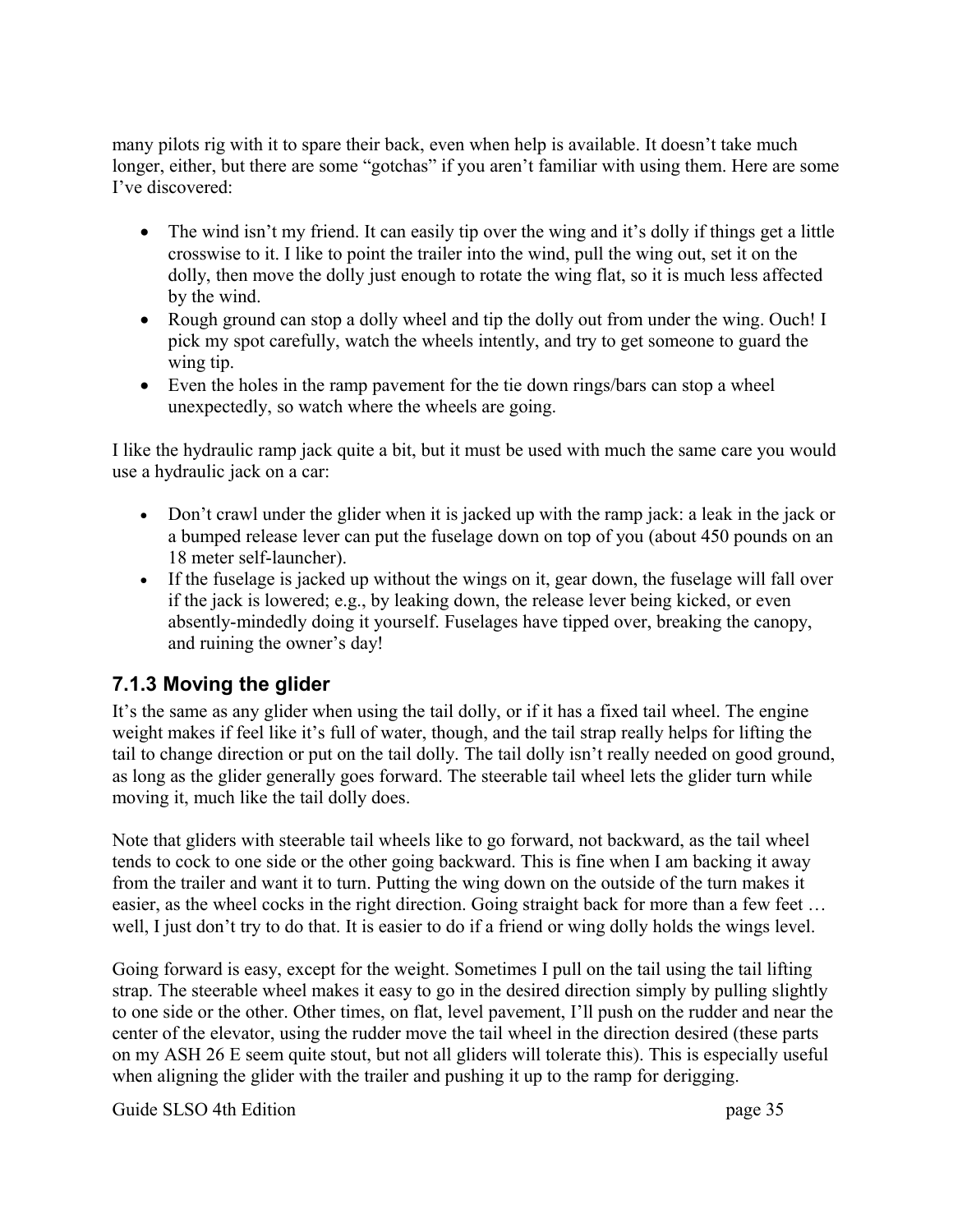Of course, my preferred method of moving the glider is to taxi with the engine!

### <span id="page-35-0"></span>*7.2 Launching without using the engine*

There are several reasons why I might choose to launch without using the engine, such as:

- An aerotow (or ground launch) may safer than a self-launch
- Local noise regulations prohibit self-launching
- Contest operations require all contestants to take a tow
- The maximum amount of fuel is desired for a potential self-retrieve

These are all valid reasons, but then I could be flying with an engine that may not have been started in days or weeks. Can I trust it to start reliably, and can I trust myself, since it's also been the same amount of time since I've done a start? The only in-flight restart failure I've had (out of 180+ in-flight attempts) occurred after three days of aerotows and no engine starts, although the engine started immediately on the ground after landing. Fortunately, I'd landed on an airport where I could re-launch, saving myself the embarrassment of a retrieve!

At that point, I decided to always run the engine on the ground before a tow if it's been more than a day or two since I last started it, or at least run it briefly once launched. It's especially worthwhile if I fly where airports are rare or retrieves are difficult.

Like most self-launching sailplane pilots, I rarely aerotow, much preferring to self-launch, so my aerotow skills get rusty. Worse, some of the habits developed for self-launching are different than those for aerotowing. Here's what's given me problems in my glider:

- Forgetting to close the spoiler handle, since I'm not using it to control the glider (taxiing and run-up before launch). I went back to the technique I used on my ASW 20, which was to start the launch with the spoilers open. This was useful in the ASW 20 to prevent it from dropping a wing early in the launch. My ASH 26 E doesn't seem to be prone to drop a wing, but now I have the same habit for both self-launch AND aerotow.
- Without the thrust of the high-mounted propeller, it can take a LOT longer (more speed is needed) to get the tail off the ground. The speed will vary with the model of glider, but it will always be higher than self-launch, especially when using a CG hook. Instead of full back stick to maintain tail wheel control during self-launch, I use full forward stick, and it still takes nearly 40 knots with my ballasted ASH 26 E (it has a particularly heavy tail).
- Since I've rarely used the release handle, and generally not for quite while, I tend to "remember" where it was in an ASW 20 and not where it is in the ASH 26 E. Now I practice pulling the release several times before an aerotow.
- Forgetting to turn right after releasing from tow (USA practice).
- Forgetting to check the towhook, which likely hasn't been used for a long time, and may be dirty or poorly lubricated.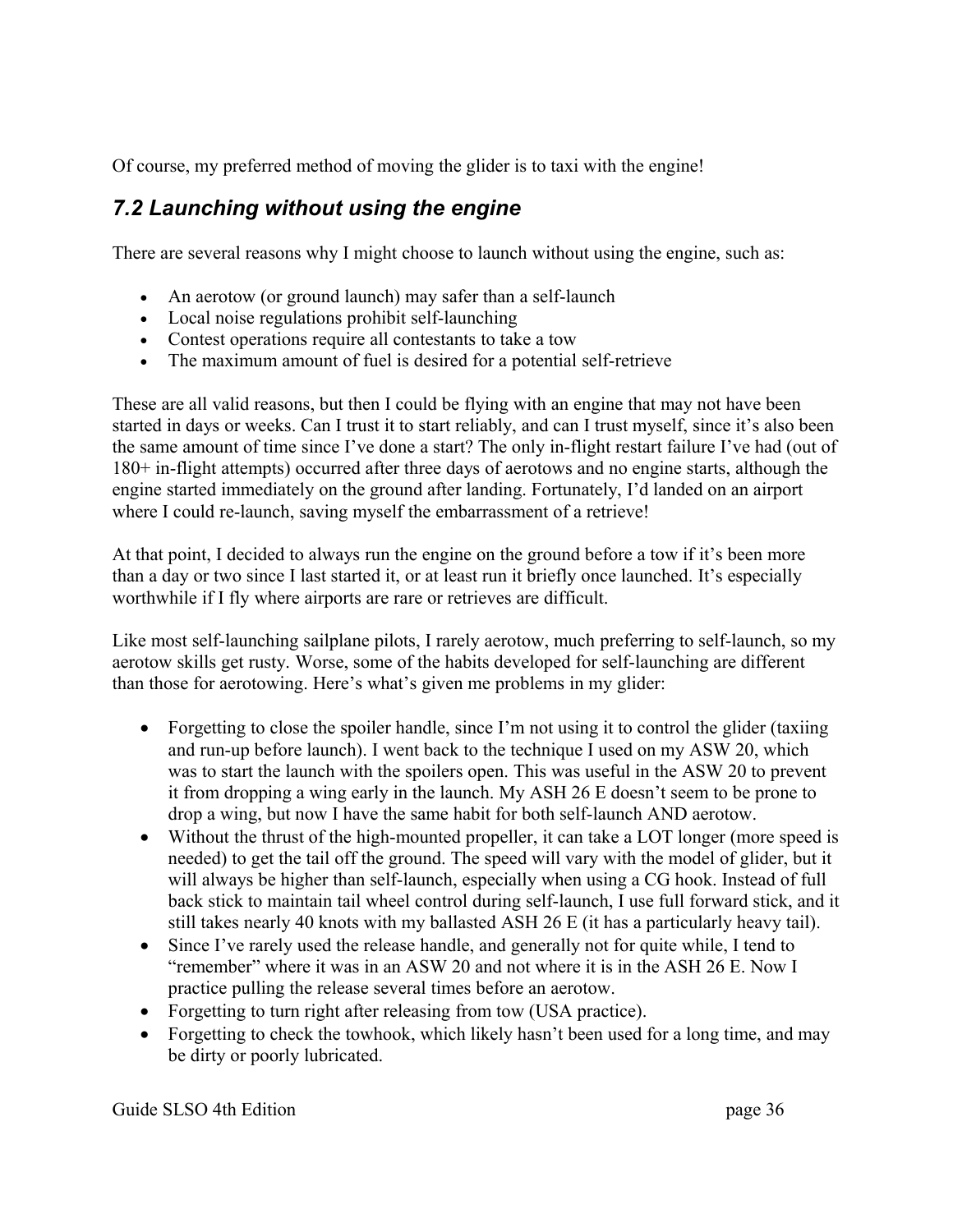I've now made myself an "aerotow" checklist, something I never needed when I was making 50- 100 aerotows a year, instead of 4 or 5 (and sometimes none).

I haven't ground launched in my glider, but I think the cautions would be similar. Talk to a pilot that has done it, and study the relevant section in your flight manual.

### <span id="page-36-2"></span>*7.3 Flying without the engine installed*

Why would you even want to do it? Maybe you've returned the engine to the factory for an overhaul; maybe you're waiting for an engine part during the factory's month-long August vacation; or maybe you want to fly in a contest where weak weather is expected.

Removing the engine and flying without it is generally allowed – check your manual and airworthiness restrictions. I've not done it, but I know pilots that have. The most critical action is maintaining a proper CG, because the glider will almost surely be beyond the front limit. I wouldn't fly it without actually doing a weight & balance before flying it again. In my glider, the two large engine/instrument batteries and some nose weight must be removed, and a new, smaller battery installed in the baggage compartment for the instruments. It is critical that ballast changes be restored when the engine is re-installed, so the CG is in the correct position.

### <span id="page-36-1"></span>*7.4 "Proper" spoiler usage*

I encourage everyone to read these comments critically, and decide on a method that you think will work well for you, because self-launching sailplanes are not immune to spoiler induced accidents. Possibly, because of the additional work load of self-launching and without the wingrunners and other helpers around to spot unlocked spoilers, they are even more prone to it.

#### <span id="page-36-0"></span>**7.4.1 My opinion**

These procedures have worked well for me (so far), but that doesn't mean I've experienced every possibility, or that these represent the "best practices" for every situation. It's more of an issue for gliders that have the wheel brakes actuated by the spoiler handle. Gliders with a brake actuated by a separate lever or heel-actuated brakes can lock their spoilers at any time before the launch, since the wheel brake is independent of them.

#### *Spoilers during self-launching:*

When I taxi out onto the runway, I use the spoilers/wheel brake to control the operation, as usual. Once in position for takeoff, I open the spoilers fully to give me full wheel braking, ensure full back trim is set, and then fully open the throttle (full throttle is not practical with all selflaunching sailplanes because the nose will go down). Once I see full static rpm, I check the ignition circuits for RPM drop (follow the manual for your glider). If the drop is satisfactory, I lock the spoilers and begin the takeoff roll. At this point, I move my hand to just behind the spoiler handle where I can detect the spoilers opening, but I'm ready to close the throttle instantly if a problem arises. Once the wings are level (around 25 knots IAS), I select takeoff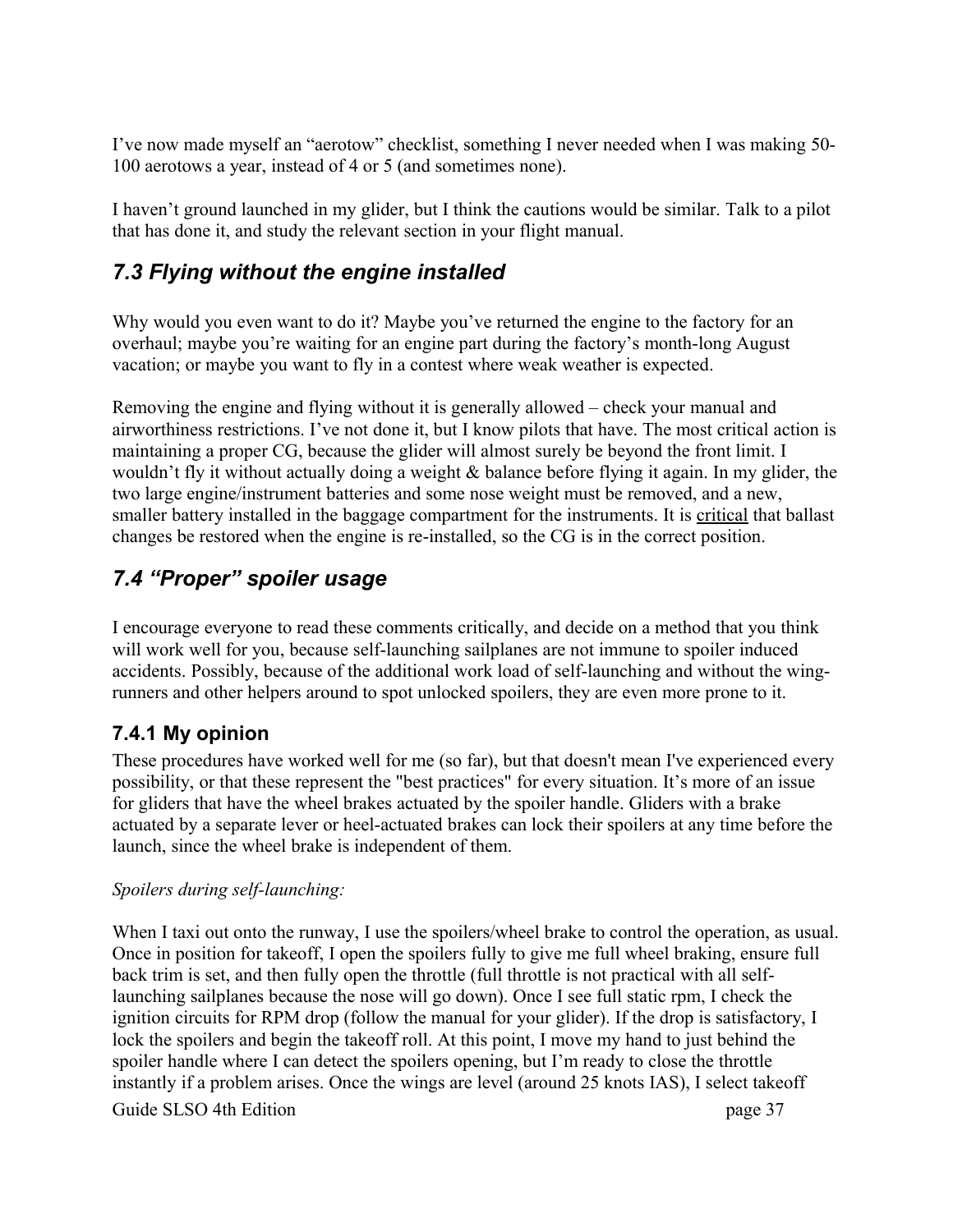flap, then return my hand to its position behind the spoiler handle. Somewhere around 400-500' AGL, I stop monitoring the spoiler handle.

#### *Spoilers during aerotow:*

"Spoilers open" at the start is also what I use for an aero tow when I have a wing runner (I keep the spoilers moving a bit so the launch crew knows they aren't accidentally open), except I don't close them immediately, but keep them partially open to about 20 knots. On my ASW 20, this essentially eliminated the tendency to drop the left wing at the start of the takeoff roll. The ASH 26 E isn't prone to that, but I don't want to change the habit. The other advantage to starting with the spoilers open is to keep some wheel brake on, so the glider doesn't have any chance to roll over the towrope.

Besides the operational reasons for using spoilers at the start of the takeoff roll, I believe it has an important safety advantage: since I am taking off with my hand on the spoilers, I know they are open, and naturally close them.

#### *Spoilers under any circumstance:*

If I'm in the glider, the spoilers are either locked, or I am holding the handle. At least for me, it is too risky to let go of the handle without locking the brakes, because then I have an opportunity to forget them. There is a minor exception to this: during the landing roll, I will release the spoiler handle (spoilers still open) to shift from the flap position used for landing to a negative flap setting, then return my hand to the spoiler handle.

#### <span id="page-37-0"></span>**7.4.2 What else can we do?**

There is a simple, low-cost device that might save the unwary the pilot with unlocked spoilers: the Piggott-hook, invented by Derek Piggott. The hook prevents the spoilers from opening, even if they are unlocked. At this writing, it is only available for DG sailplanes (contact DG for information), but ask your glider's manufacturer to be sure. It also serves as a parking brake.



Guide SLSO 4th Edition page 38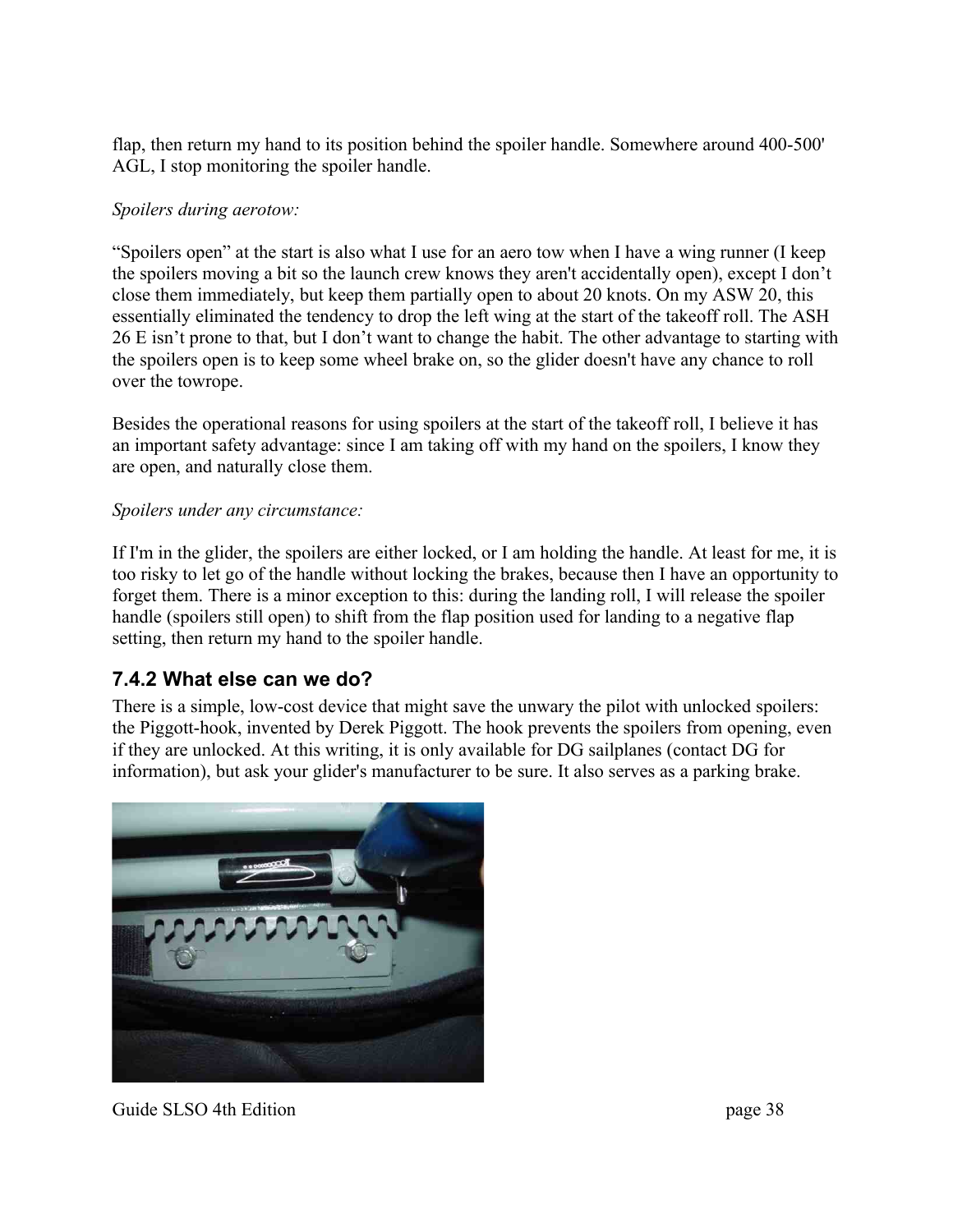#### **Figure 8 Piggott-hook example - pin on spoiler handle engages slots in plate**

Some pilots have installed "spoilers unlocked" warning systems. These operate differently than the common "gear up" warning, since they must alert the pilot even when the gear is down for takeoff. DG Sailplanes sells an instrument called the "DSI" that can provide this warning and others. The Cambridge 302 vario will also provide a warning, and there may be other soaring instruments that can do this. Both the DSI and 302 do not alert unless there is at least 20 knots airspeed, eliminating most nuisance alerts while the glider is not flying.

### <span id="page-38-1"></span>*7.5 Soaring*

Because self-launching sailplanes are simply sailplanes once the propeller is stowed, there isn't much to say here that hasn't been said elsewhere many times. They are sailplanes, fly them and enjoy them!



**Figure 9 This is enjoying it! (the Matterhorn - source unknown)**

There is one detectable difference: the minimum wing loading is higher than an unpowered sailplane, due to the weight of the propulsion system (engine and propeller, fuel, larger battery, etc.). For the 18-meter gliders, this minimum loading is about 8 lbs/sqft (40 kg/m2); for a PIK 20 E (a 15 meter glider), it is about 9 lbs/sqft (45 kg/m2). The airfoils on the modern 18-meter gliders are so good, that this relatively high wing loading is only a disadvantage in the weakest conditions. However, since the motor is available to avoid a land-out (and perhaps get to better conditions) I find I am more willing to fly on weak days than the "unpowered" pilots are willing to, even though they have the lower wing loading!

### <span id="page-38-0"></span>*7.6 Contest flying*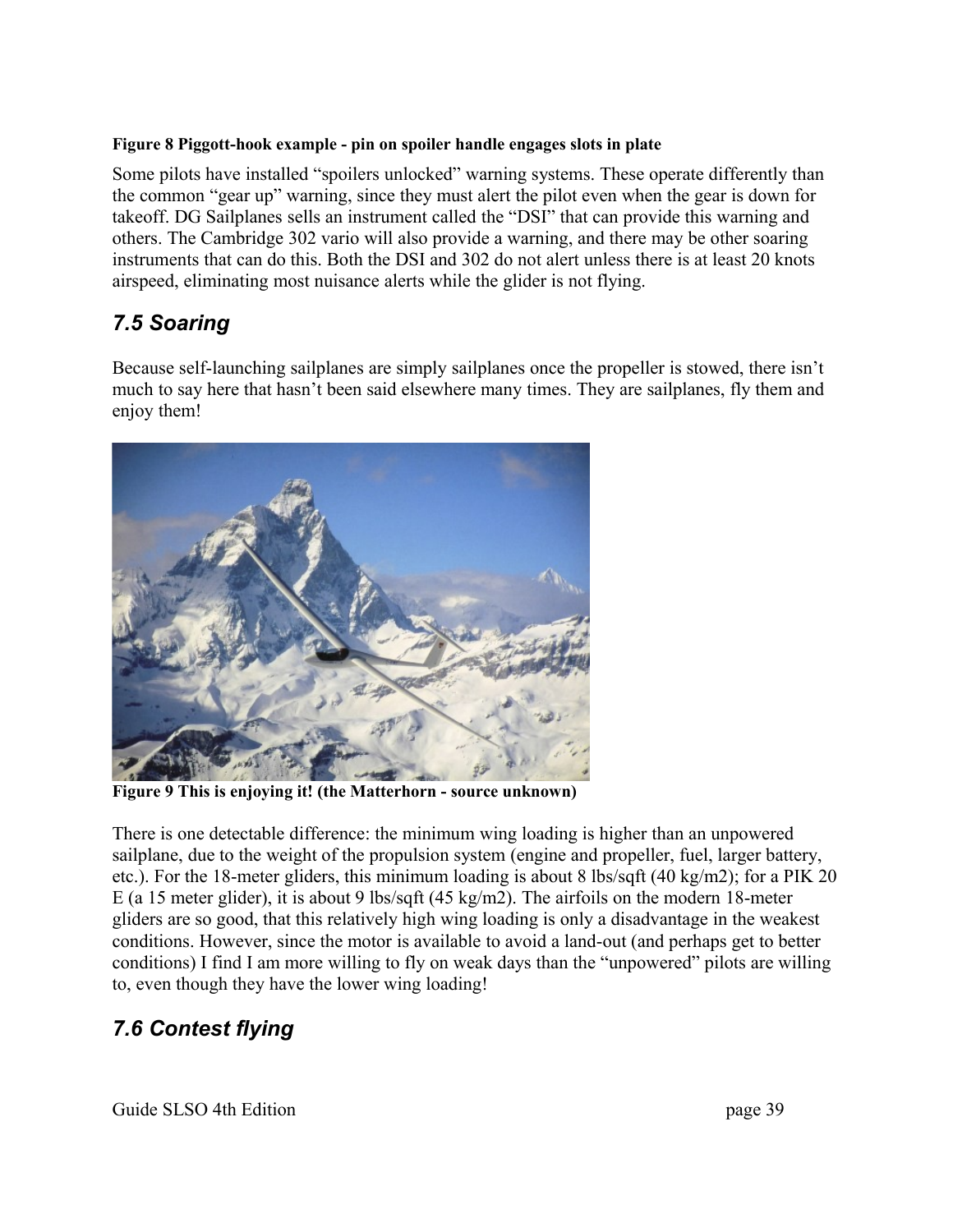Contest flying can be a lot fun, and the pilot can often learn things he never would on his own. A self-launching sailplane makes contest flying more convenient because you are unlikely to need a retrieve. Your crew might appreciate that, or you can even fly without a crew. Unfortunately, there are three potential safety issues if you fly your self-launching sailplane in a contest:

- If you are not allowed to self-launch, then you might be flying with an engine that hasn't run recently (see [7.2](#page-35-0) [Launching without using the engine\)](#page-35-0)
- You will be tempted to delay starting the engine when you get low, increasing the risk of botching the process and crashing (see [12.2](#page-50-0) [The Culture of the "Low Save"\)](#page-50-0)
- If you do land in a field, the engine weight makes it seem like you still have your ballast, so you must be ready for the higher landing speed and longer roll.

So, the contest flying requires even more discipline than recreational flying, but I've enjoyed it very much, and my wife is happy to see me return every day in time for a beer and dinner before dark!

### <span id="page-39-0"></span>*7.7 Badge and record flying*

The self-launching sailplane and a flight recorder (FR) that records engine operation make badge and record flying fun again. Here are a few of the things I do to make things easier (please check the *current* rules carefully, as these comments might be out of date when you read this):

- I seal the FR to the glider so an Official Observer (OO) isn't required at the take off and landing; instead, I can use other, more available witnesses.
- Good lift often starts early, but about 30 miles away. I can declare a point there for my start, and it's easy to reach by climbing directly towards it until within easy gliding range. This only adds about 8 minutes to my usual 2000' climb, since I'm making progress even while climbing.
- Alternatively, I can trailer to an area best suited to my task and fly from there, even if there isn't a towplane at the airport.
- Because my finish is often away from my home airport, I pick a finish altitude at least high enough to do a safe restart, perhaps even find another thermal, so I can easily fly home at the end of the task (this is for tasks with a declared finish).
- Multiple attempts can be made (especially with short tasks) without landing, even if the engine must be restarted, because the FR records the engine operation.

Record rules within countries vary; for the USA, flying for *sailplane* records (as opposed to *motorglider* records) with a powered glider requires that the engine to be unable to start once the task is begun. It can still be used for launching as long as the pilot will be unable to restart it in the  $air^{12}$  $air^{12}$  $air^{12}$ , and for self-retrieving after a landing.

<span id="page-39-1"></span> $12$  There are various model-dependent ways to do this; check with other owners Guide SLSO 4th Edition page 40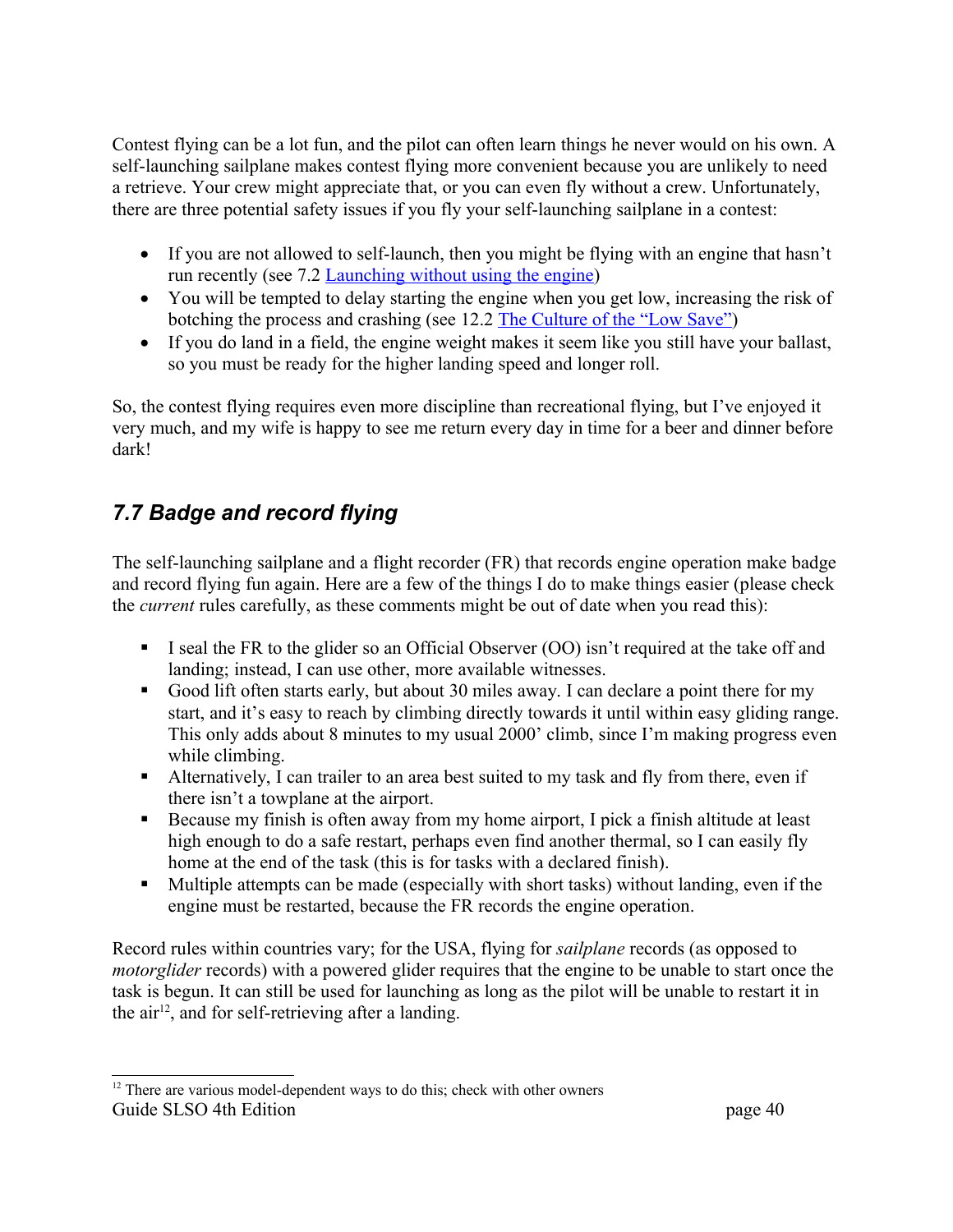## <span id="page-40-2"></span>**8 Power Emergencies**

A self-launching sailplane doesn't have the tow related emergencies a sailplane does; instead, it has its own set of launch emergencies.

#### <span id="page-40-1"></span>*8.1 In your manual…*

The flight manual covers the motor related problems, which typically include things like:

- $\bullet$  Fire
- Power loss
- Propeller won't retract
- Loud and increasing noise
- Heavy vibrations under power

Because these happen infrequently in the modern motorglider (and are difficult to practice!), I review the flight manual's Emergency Procedures regularly, then try to visualize what the emergency would seem like and how to react to it. They are also written on the back of my preflight checklist.

#### <span id="page-40-0"></span>*8.2 Power failure*

Loss of power during the launch is a relatively rare event, but with potentially fatal results. Here is what Bob Moore, one of the most experienced self-launching sailplane pilots I knew, had to say:

**Engine Failure:** In the beginning, I vaguely assumed that engine failure-on-take-off would be no more serious than a rope break when launching a conventional sailplane. I also assumed that it was unlikely to ever happen to me. I was very wrong on both counts! Engine failure on take off with an SLS [Self-Launching Sailplane] is serious. There are several reasons it is more serious than a rope break: The motorglider is heavier than a conventional sailplane, more like a competition glider with a full load of water ballast. And, the extended engine and windmilling propeller<sup>[13](#page-40-3)</sup> cause tremendous drag. In the PIK 20 E, the glide ratio drops from a claimed 40 to only 14 - about like a primary glider, or an airplane. There is also fuel on board, which can burn. So, engine failure on takeoff deserves a lot of respect. It certainly gets a pilot's full attention when it happens! How likely is it to happen? I don't know, however I have had this experience five times in my PIK, and twice with the Hummingbird. Two-cycle engines seem inherently less reliable than four-cycle, and most probably don't get the routine maintenance as they deserve."

[excerpted from "So you are getting an SLS? Congratulations, but please fly safely!", by Robert L. Moore, *Towline, May 1998* (used with permission)].

<span id="page-40-3"></span><sup>13</sup> A windmilling propeller has several times the drag of a stopped propeller, because it is producing lift opposite the flight direction, and not just drag like the stopped propeller. Guide SLSO 4th Edition page 41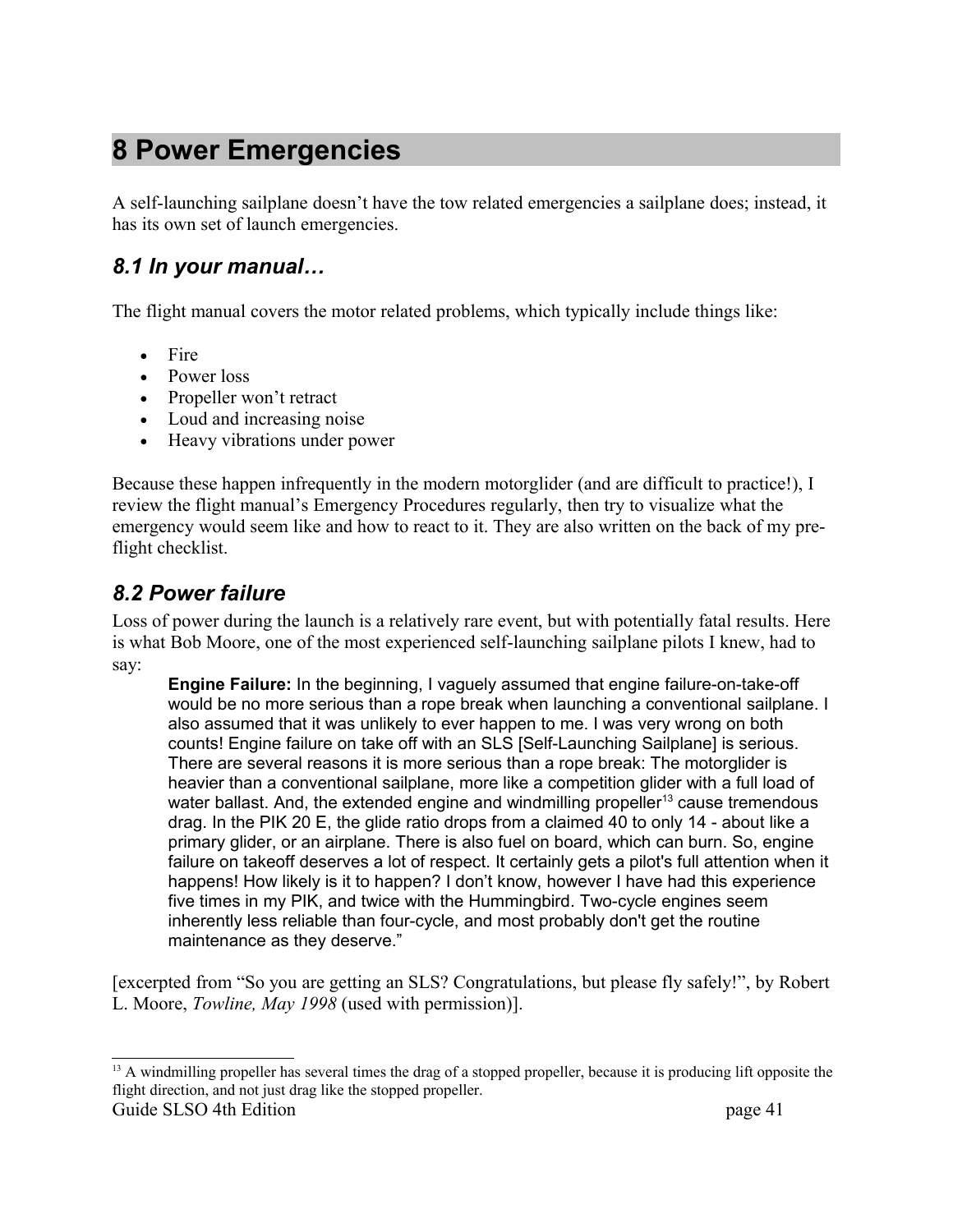I would add the nose-up attitude (compared to a glider on tow) of the climbing self-launching sailplane obscures the runway ahead , which further complicates the correct decision if power is lost.

The modern motorgliders are more reliable than the 1980's PIK 20 E Bob flew, but this has lead to some complacency in the modern motorglider pilot.

### <span id="page-41-0"></span>*8.3 Accidents DO happen!*

Here is a small list of incidents and accidents, all but one of which happened to people I personally knew:

- Pilot forgets to turn on the ignition switch, becomes distracted, crashes (pilot OK, glider badly damaged).
- Bolt breaks on engine mount, allowing the engine to twist and break the propeller, preventing retraction, pilot barely makes it back to airport.
- The engine extension actuator on a two-seater breaks, the propeller mast falls backwards with the propeller crosswise, engine door flies off, propeller breaks, pilots make it back to airport OK.
- The prop brake is mishandled, so pilot can't stop prop to retract it, but is able to restart the engine and return to the field.
- Engine seizes shortly after takeoff, pilot can't center prop to retract it, barely returns to airport (even partially retracting the propeller would have made getting back easier).
- Control hookup access door not secured properly, flies off into the prop and breaks it just as pilot lifts off.
- Landing with engine running, pilot doesn't hear gear warning and lands gear up.
- Pilot can't retract propeller, returns to airport OK, finds breaker open.
- Pilot runs out of fuel during launch, attempts to restart low, fails, and spins in (fatal).
- Engine doesn't start in the pattern, pilot is distracted trying to start it and turns onto base too late to glide in, lands several hundred yards short of airport (pilot OK, gear doors not).
- Spoilers suck open right after takeoff, pilot fails to realize situation, barely returns to airport, lands heavily, damaging gear badly.
- Drive belt breaks just as pilot begins takeoff roll, pilot stops glider without further incident.
- Drive belt slips shortly after takeoff, pilot cuts power to protect engine, fails to lower nose sufficiently to keep airspeed, lands heavily with damage but no injury.
- Smoke pours out from under instrument panel shortly after takeoff, pilot shuts off engine and electrics, lands safely.
- Entire propeller flies off the engine, mercifully misses the airframe, pilot glides back to airport.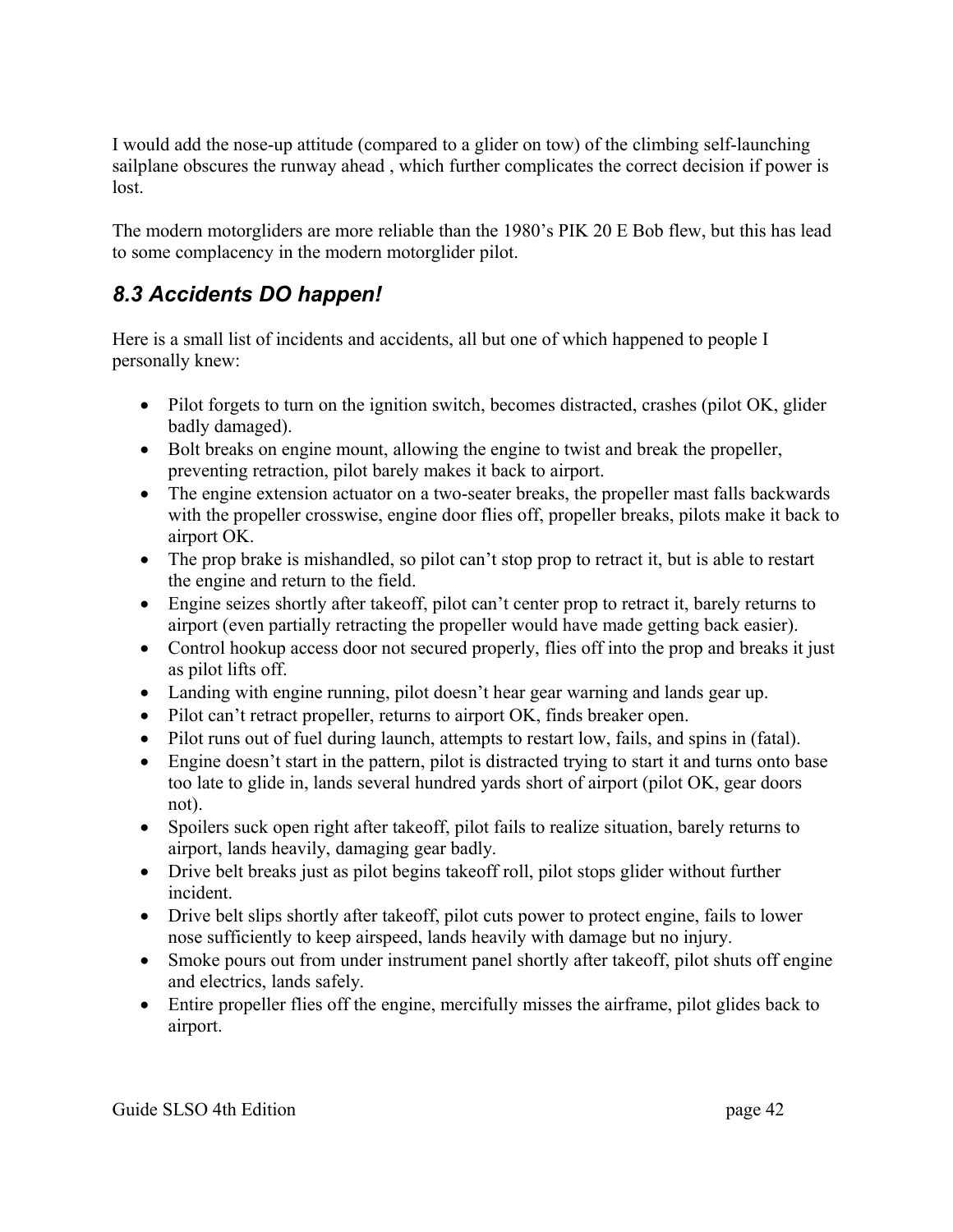Unfortunately, it's not just the people I know that have accidents. All except one of these pilots was a very experienced glider pilot, though not always an experienced *motorglider* pilot at the time of the accident. So please, be cautious, don't get complacent, keep learning, and pass on the things you learn to others.

## <span id="page-42-2"></span>**9 Sustainer Operation**

Except for the self-launching ability, the sustainer (low power engine) equipped sailplane can do the same things the self-launching sailplane can, so most of this Guide applies to them. There are a few important differences, however.

#### <span id="page-42-1"></span>*9.1 Limited engine use*

Because the sustainer sailplane pilot doesn't self-launch, he tends to use the engine much less than the self-launching sailplane pilot. This has several consequences:

- The pilot has limited practice starting the engine
- The engine may not be ready to start because it was unused for a long time
- The fuel may be "stale" if it's sat around for more than 6 months

I suggest the sustainer pilot use the engine often enough that at least a full tank of fuel is used every 4 months. This could be done by doing a start after towing (perhaps even taking a low tow in anticipation of using the engine, and saving a few dollars!), or by flying a bit more aggressively, so a self-retrieve is occasionally needed. Doing the start after the tow ensures the engine and pilot have recently performed properly, and are ready if a self-retrieve is required during the flight. The pilot might be willing to fly farther or in more difficult conditions with this knowledge, and enjoy his flying more.

#### <span id="page-42-0"></span>*9.2 Self-retrieve limitations*

The lower power of the sustainer engine means a lower "service ceiling". Topping out under power at, say, 8000' MSL isn't a problem in Kansas, but could mean you can't even climb at high elevation places, where the density altitude might already be 10,000' when you launch. These places will often have mountains that block your path, or the safe landing places along your route will be too far apart for the altitude you can achieve. So, you are faced with flying out of reach of safe landing areas, or returning to an airport for a ground or aero retrieve. How much do you trust your engine, even if it seems to be running well, and are you certain you will not encounter some mild sink that overpowers your limited climb ability?

An additional problem, and not just in high elevation areas, is the small fuel supply most sustainers have. It's another reason for not trusting your engine to keep running over poor terrain, even if you think you can trust the fuel gauge.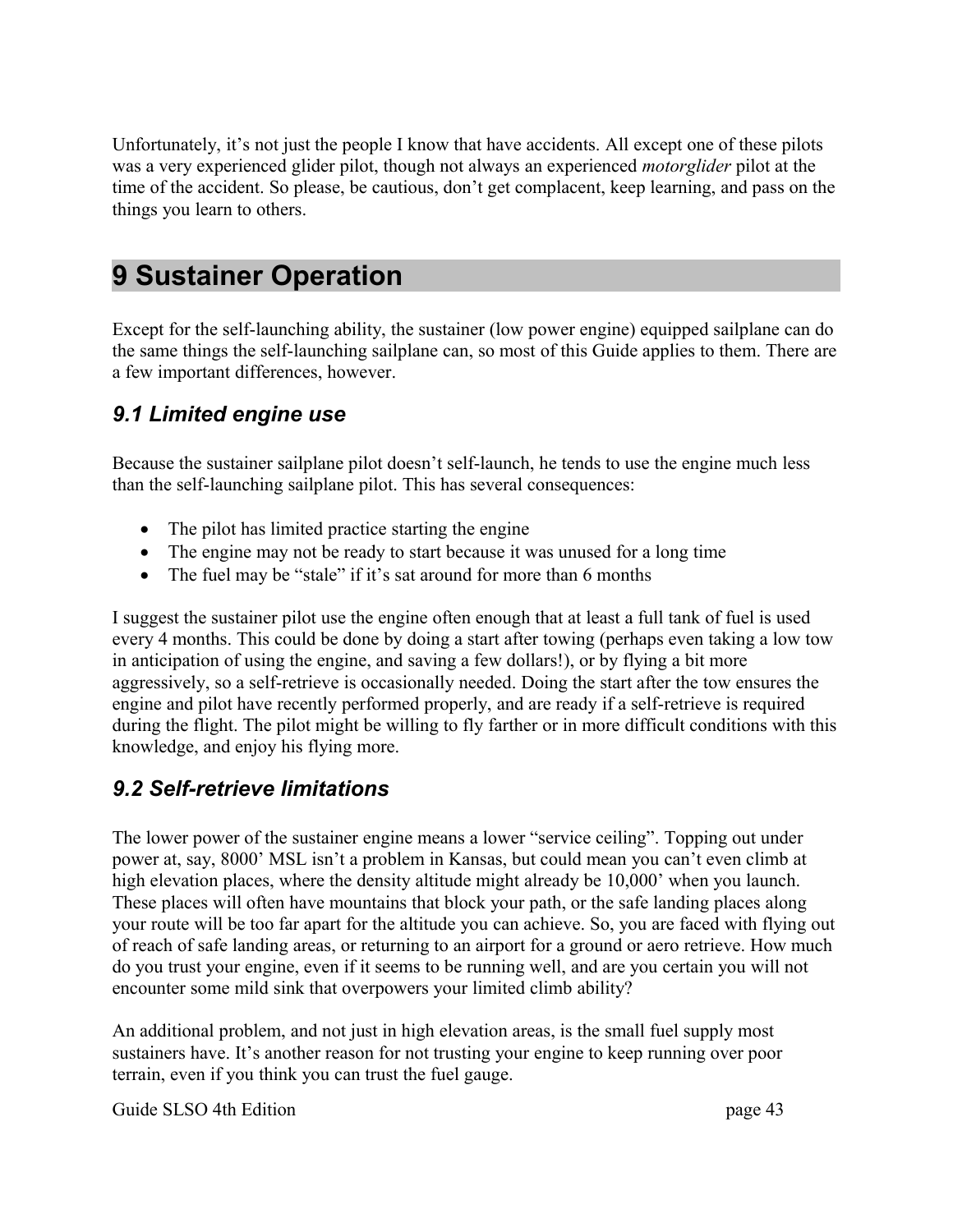#### <span id="page-43-1"></span>*9.3 Temptations*

**Self-launching:** At some point, a sustainer pilot will realize that he *might* be able self-launch, *if* there was some headwind, *and* kind of early in the morning when it's cool, especially if he pushed *all* the way to the end of the runway. And it can work - sometimes! But…with a low climb rate, the glider spends a lot of time close to the ground where it is very susceptible to downdrafts from wind or thermals. A tow would be safer.

**The "low save":** Some sustainer-equipped gliders require diving with the propeller extended to start the engine in air. If it doesn't start, the pilot may need to retract it and complete the pattern into the chosen field. This diving requires extra altitude, so the attempt to start must be several hundred feet higher than the desired pattern entry, and include enough altitude to stow the motor if it doesn't start. Giving up the flight well above pattern altitude (even higher than the same pilot would start a glider that has an electric starter, and much higher than he might give up in an unpowered glider) is quite a dilemma for many motorglider pilots, and requires discipline to make the safe choice.

It might not be essential to retract the motor after a failed start, if the pilot has practiced landing with the engine extended, and has allowed some extra altitude in the pattern to compensate for the additional drag.

## <span id="page-43-0"></span>**10 Safaris (Touring) Without Support**

The idea of packing your toothbrush in the glider and heading out on a cross-country trip for a week of adventure is appealing, for sure! Taking much more along than a toothbrush is a challenge because the self-launching sailplane baggage "area" is more like a briefcase than a suitcase. Much of what to take depends on the trip (motels or under the wing, one day or one week, airports with services or just airstrips) and where to stash it depends on the specific glider, so the following just hints at what is involved. I suggest you find someone to talk to that is touring in your model of glider.

The glider might need some things you normally carry in the trailer, such as

- Refueling equipment: fuel, oil, fueling pump, fuel container
- Battery charger, basic tools, spares, oxygen
- Tiedowns and canopy cover, cleaning rags for the wing and canopy

You will need some personal things you normally carry in your tow vehicle, such as

- Toiletries, prescription and other medicines, clothing changes
- Cell phone charger, sleeping bag (if motels aren't used)
- In-flight food and water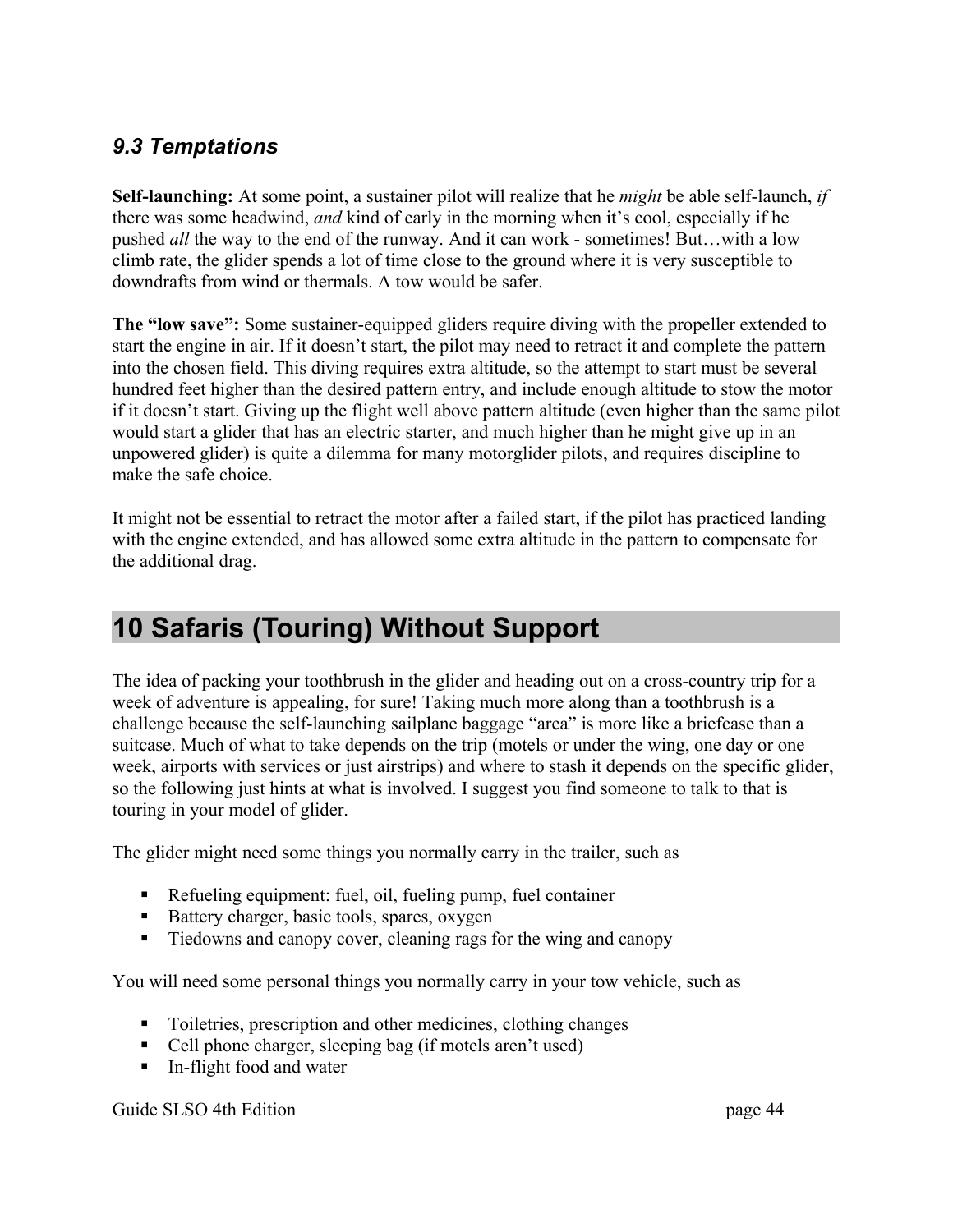Where do you store this stuff, in addition to the things you normally carry? Small pilots have an advantage here, as many things that can't be put in the baggage area can be stored behind the seat. After this, it gets tricky, and pilots show a lot of ingenuity to discover places where a few more things can be stored without creating a safety problem – very glider dependent!

Planning to stop at airports close to a town can reduce the amount you need to carry, because things like fuel, tools, food, and beds are available. Or, a group of pilots can arrange for one driver to bring a car full of stuff, and even one trailer that will fit all the gliders, instead of trying to take everything themselves. This is especially worthwhile when going to airstrips far from towns.

If you will be landing at places without electricity, you will need a charger that will operate from the crew car's battery (perhaps by using an inverter to run the charger). If there isn't even a car available, then solar cells on the glider will be needed to keep the sailplane battery charged (se[e](#page-47-0) [11.2.1](#page-47-0) [Solar cells \(and other charging methods\)\)](#page-47-0) .

Plan well, fly safe, fly far, and enjoy the adventure!

## <span id="page-44-2"></span>**11 Maintenance Considerations**

A self-launching sailplane requires a lot more maintenance than an unpowered glider. This extra is almost entirely for the motor, it's accessories, and peripherals (fuel tank, starting battery, engine controller, etc). There might be some additional maintenance on other parts of the glider caused by vibration and taxiing. The maintenance should be taken very seriously, because you don't want the motor to fail during the launch, and you want it to start immediately when attempting a restart in the air. Those are the most critical moments for a self-launching sailplane pilot.

I won't attempt to teach engine maintenance, because it varies from model to model, and is best handled with the aircraft's maintenance manual and advice from knowledgeable owners and mechanics. This is an area where model-specific owner groups and websites are very valuable, but here are some general considerations anyway.

### <span id="page-44-1"></span>*11.1 Engine storage*

Please respect the storage instructions for your engine and save yourself money and trouble. Several sources tell me poor storage causes numerous avoidable engine problems, including internal corrosion. These happen when the pilot doesn't run the engine often enough, or fails to follow the long term storage procedures.

### <span id="page-44-0"></span>*11.2 Charging batteries*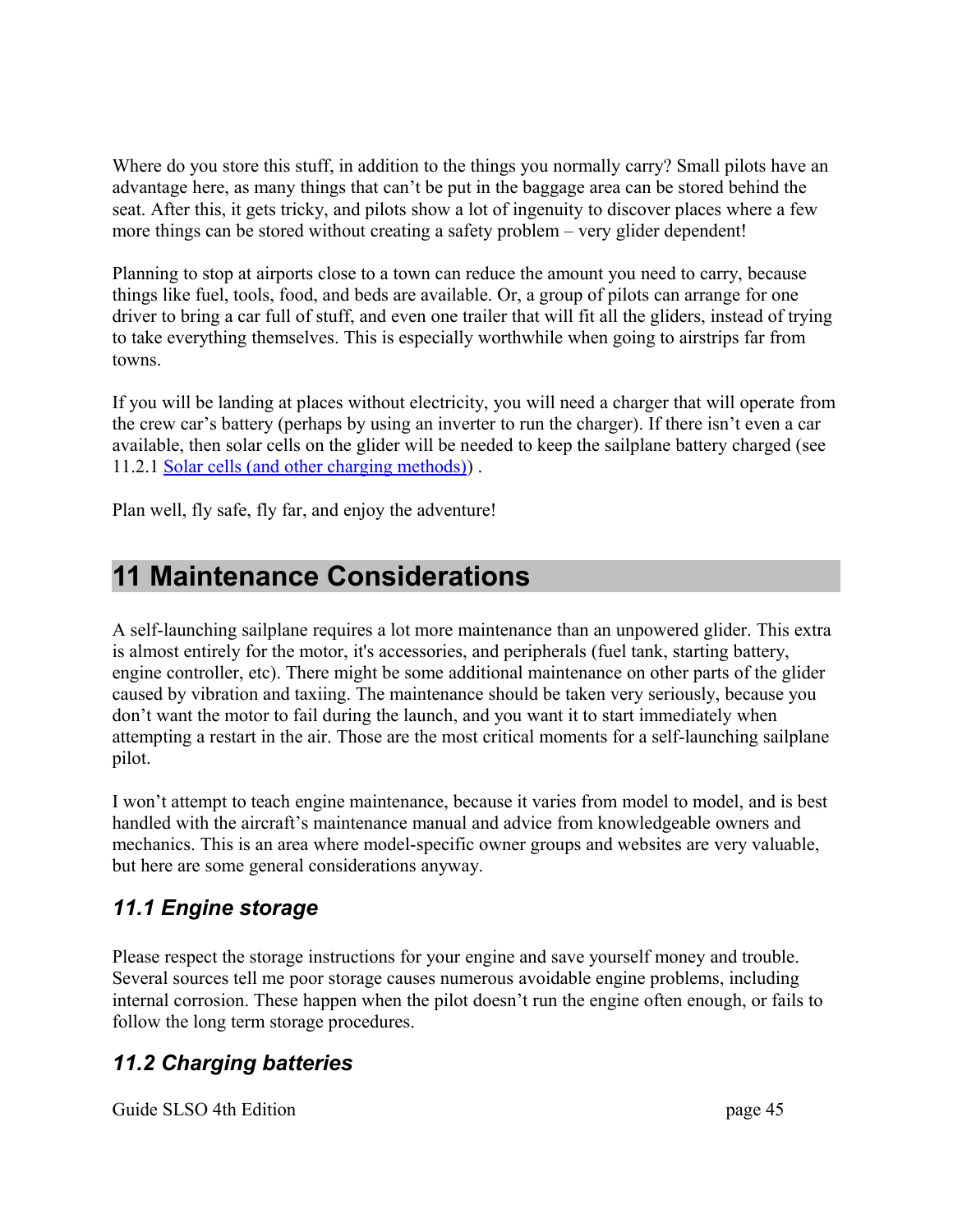Summary of "best practices":

- Charge the battery(s) fully after every flight
- Use a "three stage" charger
- Replace the battery(s) every three to four years.
- Install another (or bigger) battery, if possible, for cold weather (winter wave) flying.

The engine battery in a self-launching sailplane is very important, because its failure means you don't fly, or worse, make a field landing with all it's risks and inconvenience. It must extend the propeller and start the motor, and might be powering the instruments as well. "Instruments" is no longer just a radio and a vario, but now includes a flight recorder (and perhaps an additional GPS), a flight computer, PCAS or PowerFlarm, and often a transponder, all of which can total 3 or 4 times the current of "the old days".

Proper charging of the battery is needed to obtain full capacity and prolong the life of the battery. The smaller the charge (amp-hours) that is removed from a battery, and the sooner it is recharged, the longer the battery's life span. Charge it within at least a few days of use and it will be fine. The type of charger recommended by battery manufacturers for the type of lead-acid batteries we typically use (sealed, suspended<sup>[14](#page-45-0)</sup> electrolyte) is a "three stage" charger, which provides:

- 1. Constant current until the battery voltage rises to the "acceptance voltage" of about 14.4 to 14.7 volts.
- 2. Constant voltage at the "acceptance voltage" until the current falls to about 10-20% of the amp-hour capacity
- 3. Constant voltage at the lower "float" or "maintenance" voltage (about 13.6 -13.8 volts)

The optimum charging voltages required vary with the battery temperature. For a typical 12 volt SLA battery:

|     | Deg. F Accept | <b>Float</b> |
|-----|---------------|--------------|
| 110 | 13.6          | 12.7         |
| 90  | 14.0          | 13.1         |
| 70  | 14.4          | 13.5         |
| 50  | 14.8          | 13.9         |
| 30  | 15.2          | 14.3         |

Low cost chargers are usually "taper chargers", which charge well initially, but the rate tapers off rapidly so a good charge may take days, and they may never produce a full charge . The three stage chargers are much better, but not all are temperature compensating<sup>[15](#page-45-1)</sup>, and are usually set for about 70 deg. F. This is fine in the "thermal flying months" when the weather is warm, though it

<span id="page-45-0"></span><sup>&</sup>lt;sup>14</sup> "gelled" (rare these days) or "AGM – absorbed glass mat" are typical methods of suspending the electrolyte.

<span id="page-45-1"></span><sup>&</sup>lt;sup>15</sup> Typically, "compensating" chargers adjust the output for the ambient temperature, "compensated" chargers keep the same output despite ambient temperature changes.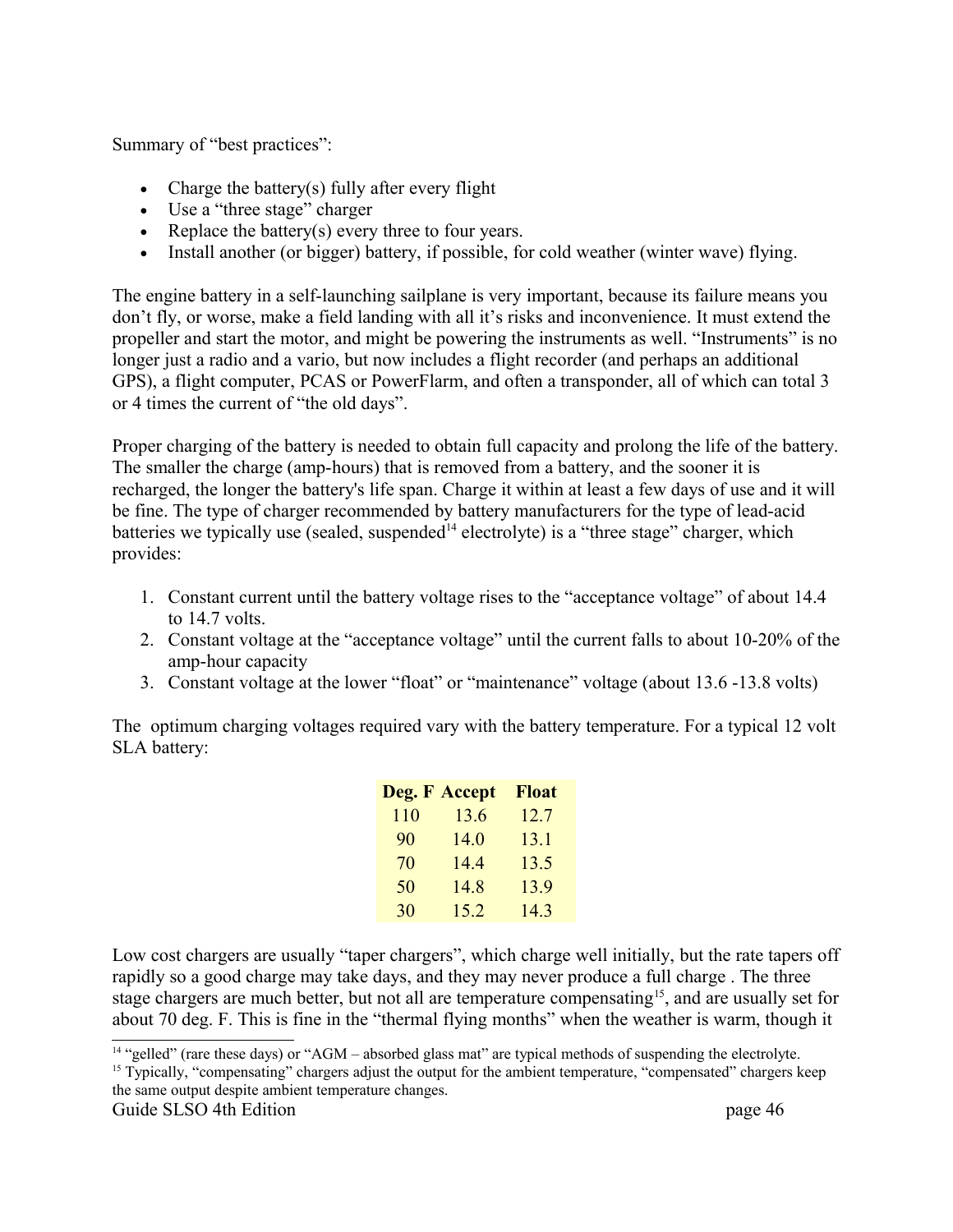is best to avoid overcharging by unplugging the charger within a few hours of entering the "float" stage in temperatures over 90 deg. F. The self-discharge rate is only 6% per month at 90 deg. F - you should fly more often than that, instead of worrying about the charging!

Winter is a difficult time for a battery, as the engine will be harder to start, while the available battery amp-hour capacity and "cranking voltage" are diminished significantly. The situation is not too bad at 32 deg. F (0 deg. C) when you might start your flight, but what about after coldsoaking it during a wave flight? Compared to 70 deg. F, the "instrument amp-hour capacity" is off 40% at 4 deg. F (-20 deg. C), and the "starting amp-hour capacity" is off a huge 60%!

Winter temperatures can also destroy a partially discharged battery by freezing it, so it should be fully charged before putting the glider away for the winter.

A three stage charger with about a 14.7 volt output will work adequately down to about 30 deg. F, but serious cold weather fliers that have to charge really cold batteries should use a charger with a higher output voltage. Temperature *compensating* chargers are available, but must be placed where they are the same temperature as the battery being charged.

I use the BatteryMinder 12248 charger because it has all the desirable features, plus selectable charging rates of 2, 4, and 8 amps, that are a good match for the various batteries I use.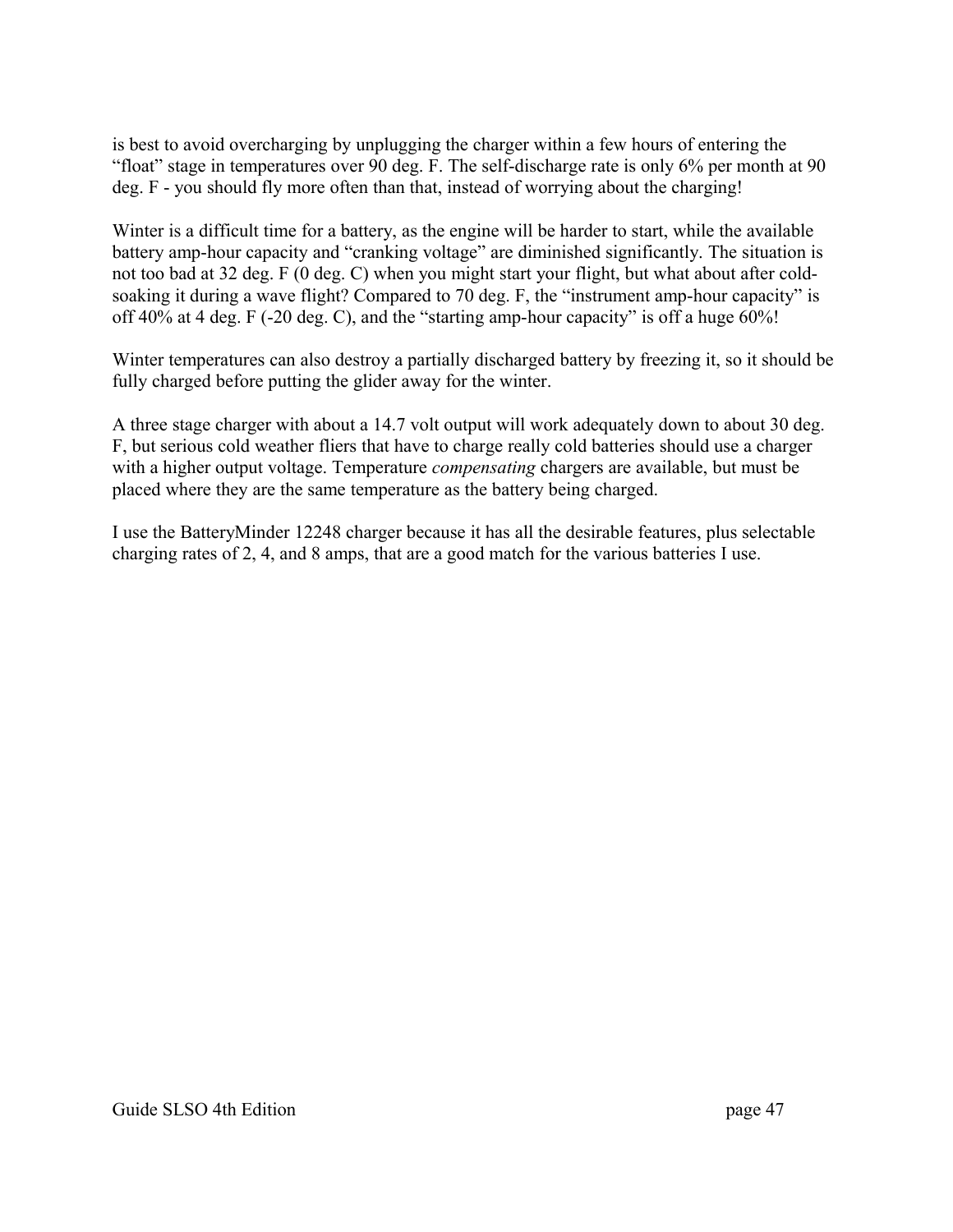

**volt DC output**

Even with he best charger and care, the data sheets for batteries suggest it will grow old before it wears out from use. The capacity begins to diminish quickly after three or four years, so why wait any longer when a new battery is only \$50 or so?

#### <span id="page-47-0"></span>**11.2.1 Solar panels and other charging methods**

#### Solar panels for ground use

Because self-launching sailplane batteries are typically difficult to remove, most people charge them in place. There are several ways to do this:

- Move the glider to where you can get an extension cord out to your glider, either in the trailer or at a tie-down
- Place a larger battery with a 12 volt to 12 volt charger next to the glider<sup>[16](#page-47-1)</sup>
- Run the motor longer in flight to allow the generator to charge the battery
- Set a solar panel next to glider
- Install solar panels on the glider itself

A solar panel set next to the glider, or mounted on the trailer (and often removable, so it can be taken to a tied down glider), is a popular method. The panel size depends on how long you fly and how many amps your equipment draws. I suggest the panel output be no less than (flight duration X amp  $d$ raw)/(4 hours) to ensure a full charge for the next day's flying. If you

<span id="page-47-1"></span> $^{16}$  DG Sailplanes sells a device for this; also, an inverter (12 VDC to 120 VAC unit) can be used with a conventional AC charger.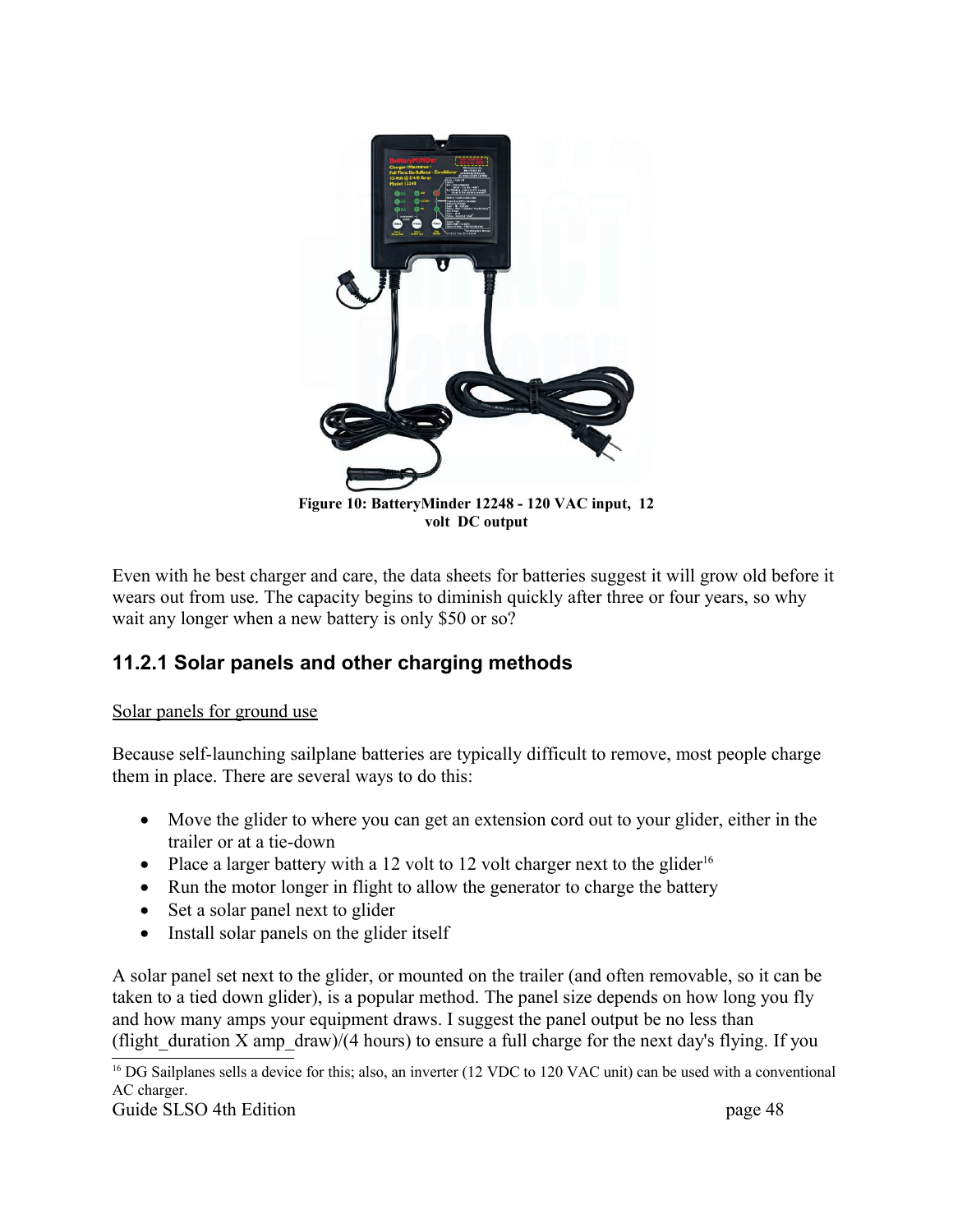fly 6 hours and your instruments draw 1.5 amps, that's  $(6 \text{ hrs } X 1.5\text{A})/4\text{hrs} = 2.25$  amp output solar panel required.

These panels and regulators are available from glider equipment suppliers, RV equipment dealers, and other places, and are used with a "three stage (or phase)" charge regulator to avoid overcharging the battery. Panels intended for battery charging usually have a 18 to 20 volt output, and are commonly designated by wattage. For the 2.25 amp example, a 40 watt panel would be just right.

#### Solar panels for in-flight use

Solar panels mounted on the glider are popular, despite their relatively high cost due to the panel's flexibility and high efficiency. Not only will it provide a charge when the glider is while it's in flight, but also tied down on the ground. That's very attractive for unsupported, "crewless" safaris. Because it's charging continuously, a smaller panel than a "ground based" panel can be used, but 0.5 amps is the smallest likely to be worthwhile. Remember, it's rarely in the optimal position for catching sunbeams as it flies around or sits on the ramp.

These panels are usually mounted on the engine doors with the cleanest installations having the panels inset and flush with the door surface. These are available from the factory when the glider is ordered. Adding them later is more difficult (or more expensive) if you want them inset. Here are two sources for flexible solar panels:

- 1. [www.strobl-solar.de](http://www.strobl-solar.de/) ("Strobl" brand used by Schleicher and others)
- 2. <http://store.sundancesolar.com/>("Powerfilm" brand cheap but low efficiency)

#### DC/DC chargers (12 volts to 12 volts)

A good alternative to directly charging the glider with a solar panel is the DC/DC charger. The R/C modelers use them routinely to charge their model batteries from their car battery while they are at the R/C flying field. I use the Multiplex LN-5014 (right). It's an easy and reliable way charge the glider battery when 120 VAC is not available.

The unit is powered by a 12 volt battery, and provides 14 volts output to charge my glider battery. The output amps can be adjusted from 0.1 amp to 5 amps. It shuts off automatically,



displaying the amp-hours it's sent to the battery, a useful indicator for verifying proper charging.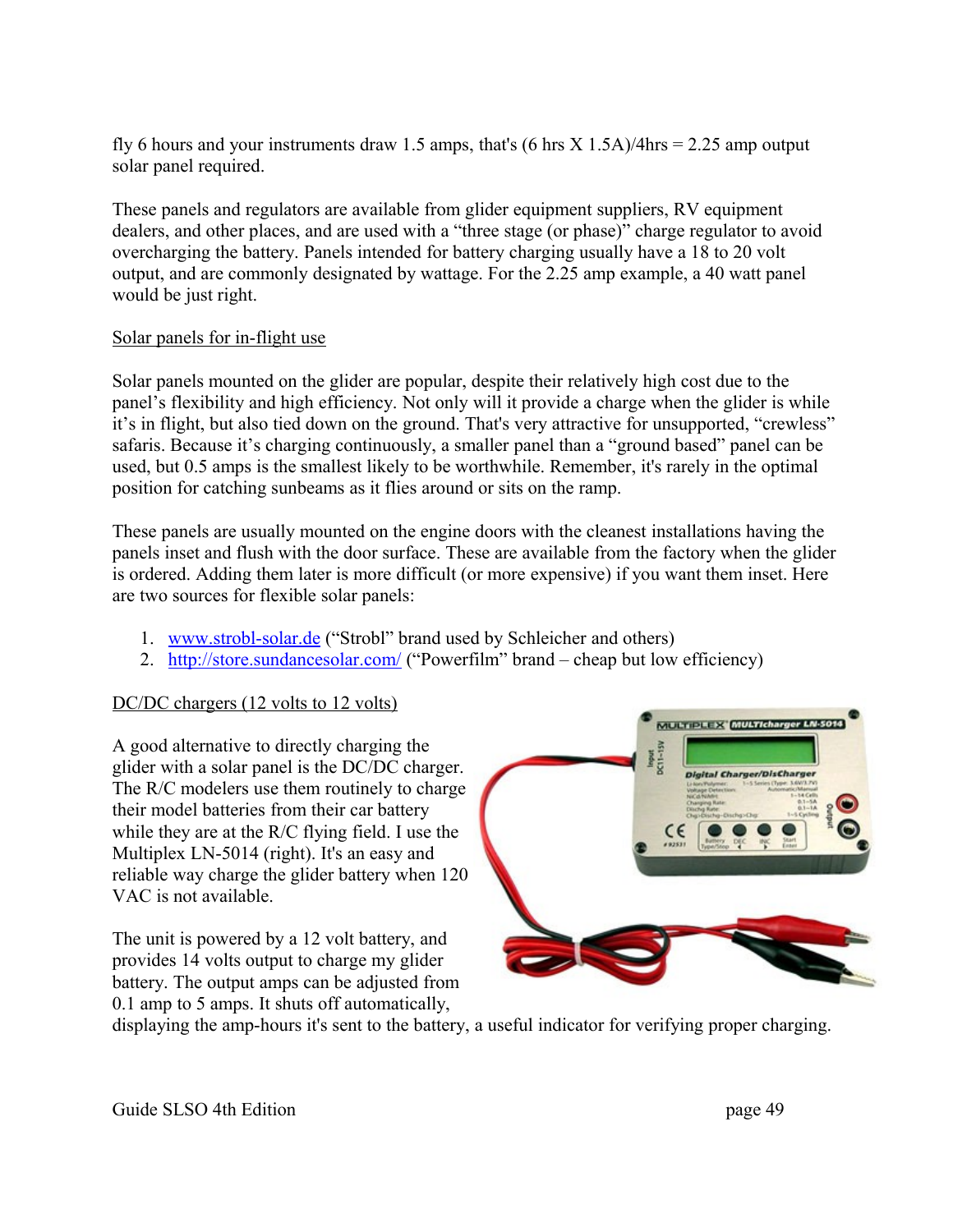I use it with a 12 volt, 12 or 18 amp-hour battery to power my charger. After a flight, and the glider is tied down, I'll connect the charger to the glider and start charging. By morning, with the glider completely charged, I'll place the charger and it's battery in the trailer, so the battery has all day to charge from the trailer's solar panel before I need it again in the evening.

### <span id="page-49-1"></span>*11.3 Tires*

If you taxi very much, you will discover the main tire wears out about 5 times as quickly as a similar unpowered glider that is pushed or towed to the takeoff area. I attribute this to the greater weight (pilot plus engine) and taxiing around with one wing down, which distorts the tire and causes the outer edges to wear more rapidly than the center. The main tire can leave a visible rubber mark on pavement, just from being pushed around! The common tires I previously used lasted about two and half years, or about 120 flights.

Not all tires last the same. The longest lasting tire that I've used is the Kevlar belted Goodyear Flight Custom III. With it's special tube, it costs about two or three times as much as the other tires and tubes, but it's lasted at least three times as long. Besides avoiding many tire changes, it holds air so well, I can go most of a season before adding air!

### <span id="page-49-0"></span>*11.4 Testing the motor without rigging*

There are times when it would be useful to run the motor without assembling the glider and tying it down. For example:

- To confirm proper operation after some maintenance, before driving all the way to the airport to fly it
- To run it briefly after a month without use to avoid using the long-term storage procedures

While it is possible to roll the fuselage out onto the trailer ramp and start the motor, this idea has some drawbacks:

- It's possible for you, or a bystander, to walk into the propeller arc with potentially fatal results, perhaps when attempting to "save" the glider if it starts to move or tip over
- The fuselage will move up the ramp well before full throttle is reached, unless it is restrained
- The fuselage could tip over, particularly with gliders that have high-mounted engines, causing damage and potentially injury from shattered propeller pieces
- A HUGE amount of wind is generated, even at part throttle, and the neighbors won't like the noise

All the manuals I know about caution against running the engine without the wings attached and the glider restrained. Even so, people do it. I have heard of one DG 400 owner in Europe killed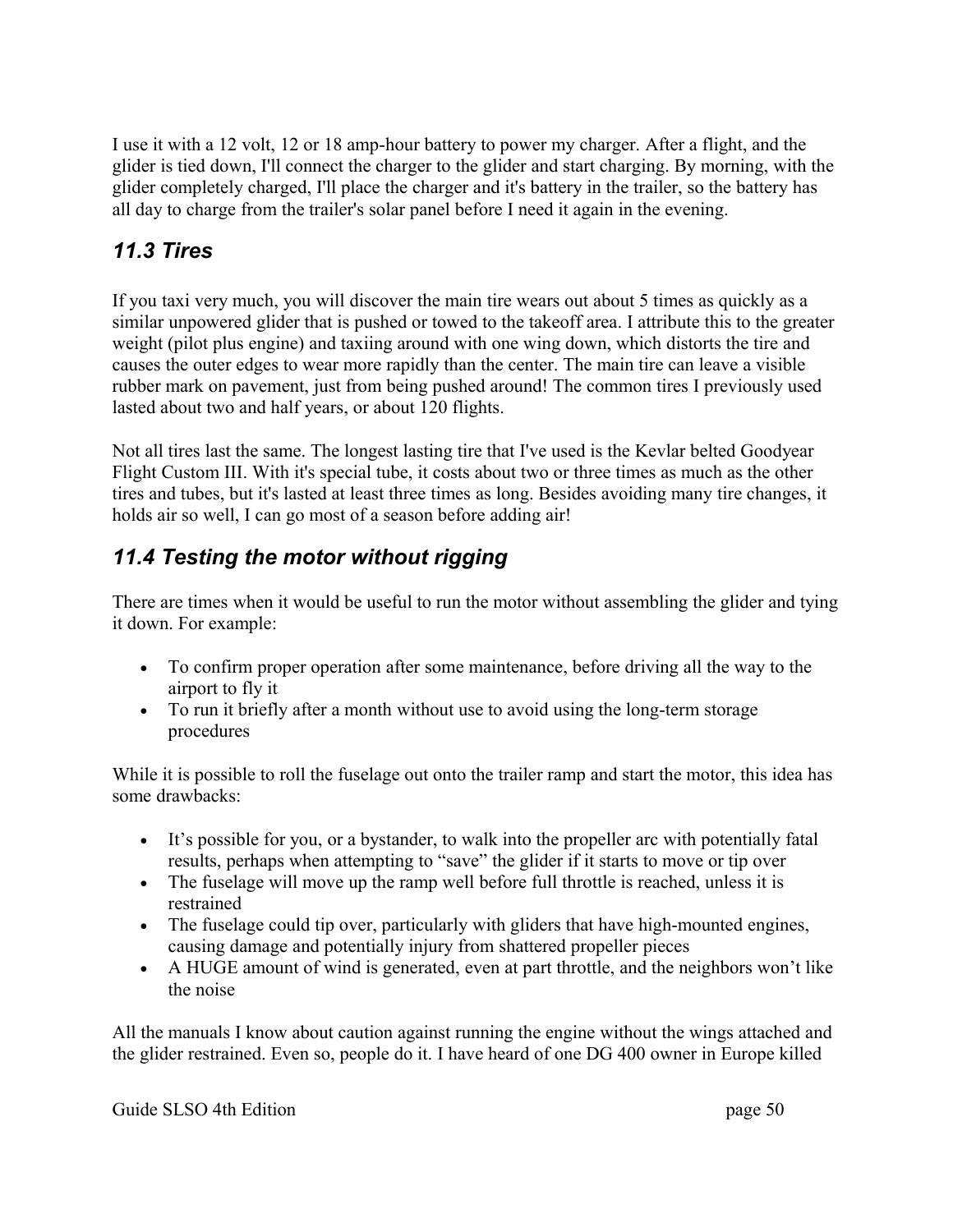while doing so. Please don't increase that number, and if you think you want to do it, talk to other owners about how to do it safely, and listen carefully.

## <span id="page-50-2"></span>**12 Staying Safe**

You've got to do the right things, and the right attitude makes it easier.

### <span id="page-50-1"></span>*12.1 Are you safer with a motor?*

There is a very important paragraph in my flight manual:

*"The power-plant of a powered sailplane must not be regarded as a life insurance, for instance when crossing unlandable areas. One should always be prepared for the possibility that the power-plant will fail to deliver the hoped-for propulsion. This may not necessarily be due to a technical shortcoming, but might be caused by nervous tension of the pilot (mistakes in carrying out starting procedure)."*

If you think the motor is a safety device, you are sadly mistaken. To be as safe in a powered sailplane as in an unpowered glider, you must treat the motor as a *convenience*. While it will help you avoid some field landings, it adds it own set of potential problems. Without additional knowledge and care, your safety will decrease.

Ironically, I've picked out more potential landing fields and made more low saves per flight hour with my powered sailplane than I ever did with a glider. It's because I fly more aggressively now than I did before, when misjudging the lift or the weather meant the end of the flight, followed by a retrieve.

While I am willing to take risks with the soaring, I don't take risks with the potential landing. My rule is only that a field be easy to land in safely; retrieve convenience is no longer even a small consideration. Since the chances are very small I'll even need the field, I don't mind if the retrieve would take a day or more. Even so, I tend to favor airports for their safety and convenience, unless there is no soaring in that direction.

A logical extension of this philosophy is to select any field that you can land in without injury, even if the glider is likely to be damaged; after all, if the chances are very small you will need it, don't worry, and take advantage of the extra flexibility that it gives you. Well, I do worry. Can I tell the difference between a field that will hurt only the glider and not me? Even if I am unhurt, do I want to be without the glider for the many months it will take to repair it, and pay the higher insurance premiums? Engines *do* fail to start.

### <span id="page-50-0"></span>*12.2 The culture of the "Low Save"*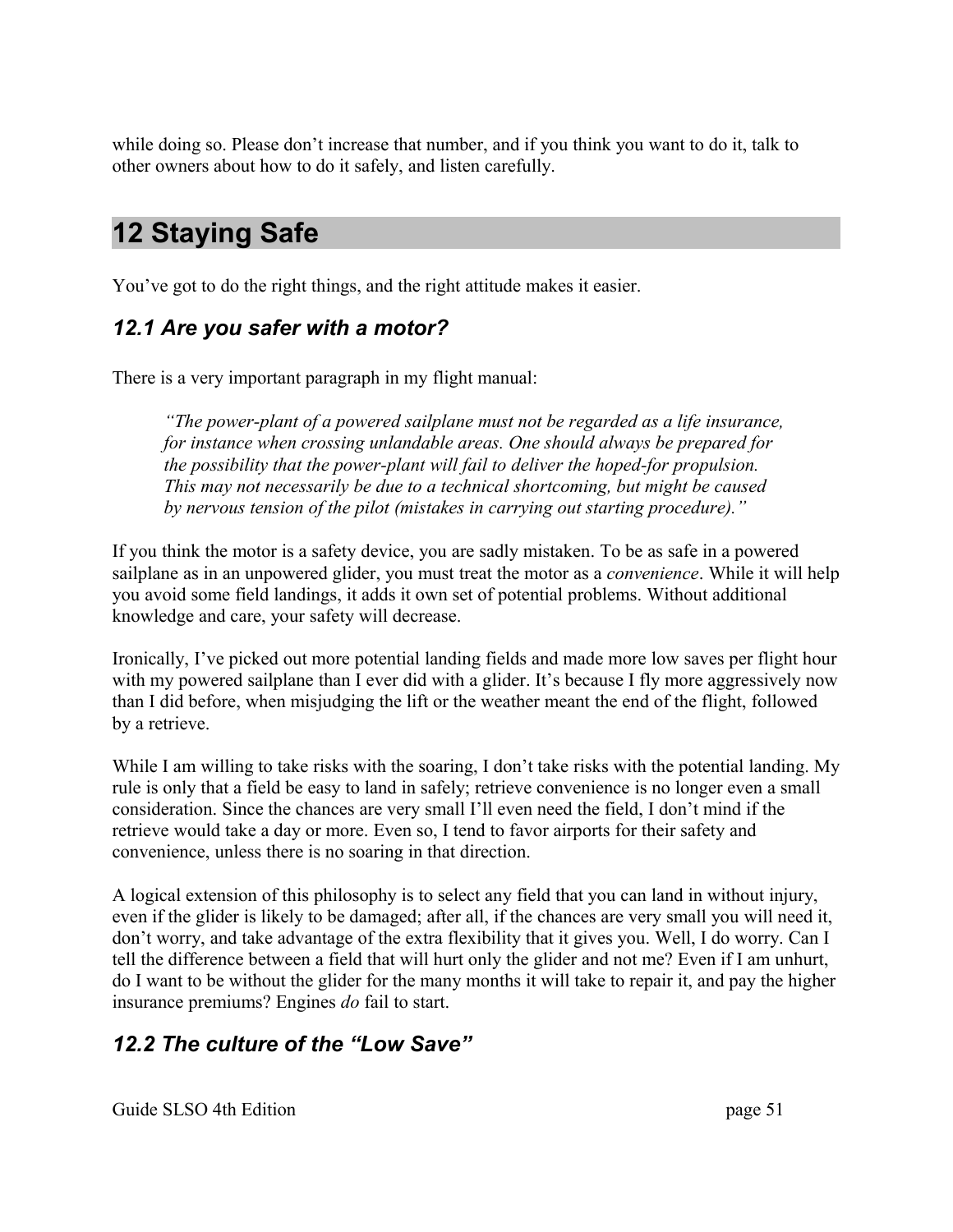After they've been in the sport for a while, most glider pilots adopt the culture of the "low save". That's the macho belief a "real" glider pilot doesn't give up soaring until he has to put the wheel down to avoid scraping the fuselage on the dirt. Stories of "getting away" from 600', 400', even 200', are retold by the pundits to the novices, who drive home from the airport fantasizing about hooking a thermal as they turn final, then taking it up to 14,000' before gliding home to win the day.

A result of this culture, coupled with the very real concerns about landing in a strange field and the inconvenience of the subsequent retrieve, is that many landouts are done poorly. The pilot is simply too low and too tense for a decent pattern and landing by the time he gives up the "save".

Glider pilots bring this culture with them when they transition to a powered sailplane, with the result the restart of the motor is often attempted too low to have any margin for error. This leads to serious, sometimes fatal, accidents. One of the hardest things an experienced glider pilot must do when flying a self-launching sailplane is to discipline himself to give up the "save" much higher than he did before, so there is time to start the engine, deal with any problems if it doesn't start on the first attempt, and finally to make a decent pattern and landing if the attempts fail. Almost every pilot underestimates the power of this culture.

I used to worry some about those who recently came to gliding from airplanes because they had little experience in gliders, and probably no experience with landing out. My concern proved unfounded, because these pilots tended get nervous much sooner and were quite willing (eager, even) to start the engine far higher than the experienced glider pilot would. Ironically, their limited glider experience (and consequently small exposure to the "low save" culture) seems to more than compensate for their limited experience with gliders and field landings. In fact, as airplane pilots, they have almost the opposite culture.

### <span id="page-51-1"></span>*12.3 How is your memory?*

The flight manual for my ASH 26 E is twice as thick as the one I had for my ASW 20 C. It's not the paper thickness, but all the additional information required to operate a powered sailplane successfully. The first two seasons, it was worthwhile reviewing all the manuals (flight, maintenance, and motor) about every six months. Now, I review the manuals completely at the beginning of the season, every year.

### <span id="page-51-0"></span>*12.4 Determining a "Minimum Turn-around Altitude" (MTA)*

The "Minimum Turn-around Altitude" (MTA) is the minimum altitude at which you would be willing to turn around and return to land on the runway you took off from after releasing from a tow or losing power during a self-launch. For typical situations, 200' is the generally accepted value for towed glider. For several reasons, this may not be enough for a self-launching sailplane: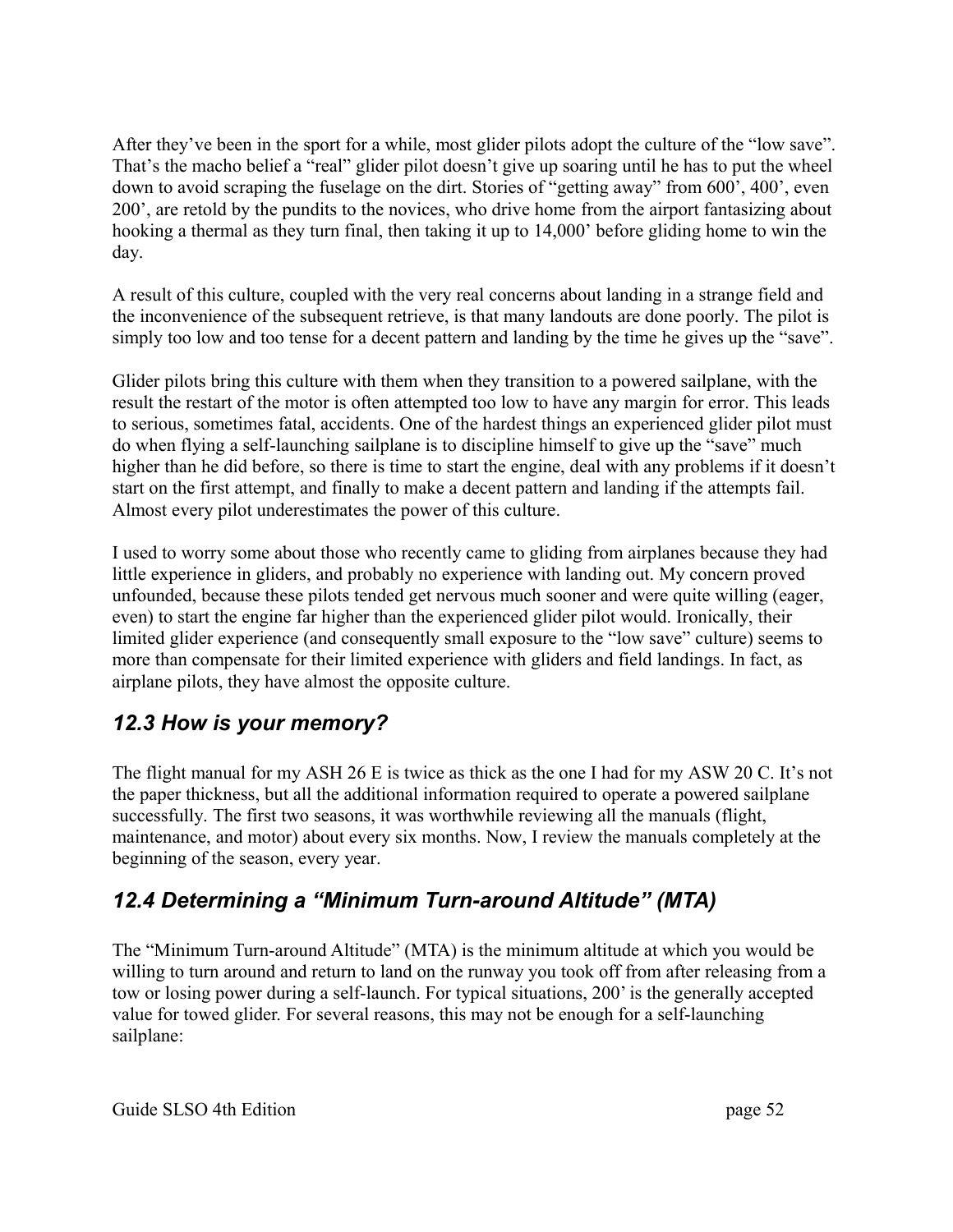- 1. Airspeed during a powered launch is about 10-15 knots slower than during a towed launch, so there is little extra energy above stall speed.
- 2. The attitude is nose-up instead of the level as it is during a tow.
- 3. The extended propeller (and often the engine) adds a lot of extra drag.

The result of these three factors is the speed will drop rapidly if the power fails, so the selflaunching pilot must *promptly* lower the nose to regain the proper speed, losing altitude to do so, and will likely lose additional altitude during the turn back to the runway due to the extended propeller. Conversely, the towed pilot can usually complete the turn back without losing any altitude, just by slowing down to landing speed.

The flight manuals don't have this minimum altitude in them, so each pilot must choose a number that is safe for him. Opinions vary widely, even among pilots flying the same model of glider, so I made a measurement of the altitude required for me flying my own glider.

I used my GPS flight recorder set on a 1 second rate to record the maneuver, but you could also do it by using the altimeter (the engine vibration overcomes any "stickiness" in it). I picked a time when the air was relatively calm, then launched to about 2000' AGL. In the "climb" configuration and airspeed (full power, climb flap position selected, gear down, airspeed 52 knots for my ASH 26 E), I cut the power, lowered the nose, and made about a 180 degree turn. The flight trace showed a surprisingly small loss of around 100 feet. A pilot in a DG 400 made the same test and got the same result, so the procedure may not be as difficult as it seems it might be.

Realistically, I must allow more height for some additional turning when the 180 turn doesn't align me with the runway, for poor flying (panic?), and sink! The measurements for the two gliders were done near sea level under good conditions, so the altitude loss would increase at higher elevations. It'd be an interesting experiment to make the measurement at, say, 10,000' density altitude, comparable to flying out of Taos, New Mexico, on a warm day.

### *12.5 Transponders*

A self-launching sailplane doesn't have any greater need for a transponder than unpowered gliders, but it can take advantage of them more easily. Their bigger battery can easily power a modern Mode S transponder like the Trig TT21, and the motor gives them the possibility of using Class C airports that typically require a transponder.

Even if you don't operate in airspace requiring one, there are places where one makes a lot of sense, like the Minden (Nevada), area, or the Chicago, Illinois, area. For about the cost of one year's insurance on the glider, you can have one. I think it's cheap insurance.

If you are ordering a new glider, at least have a transponder antenna and cable installed. It's not expensive, and it's easier than adding it later (cheaper, too, usually).

## *12.6 PCAS and PowerFlarm/Flarm*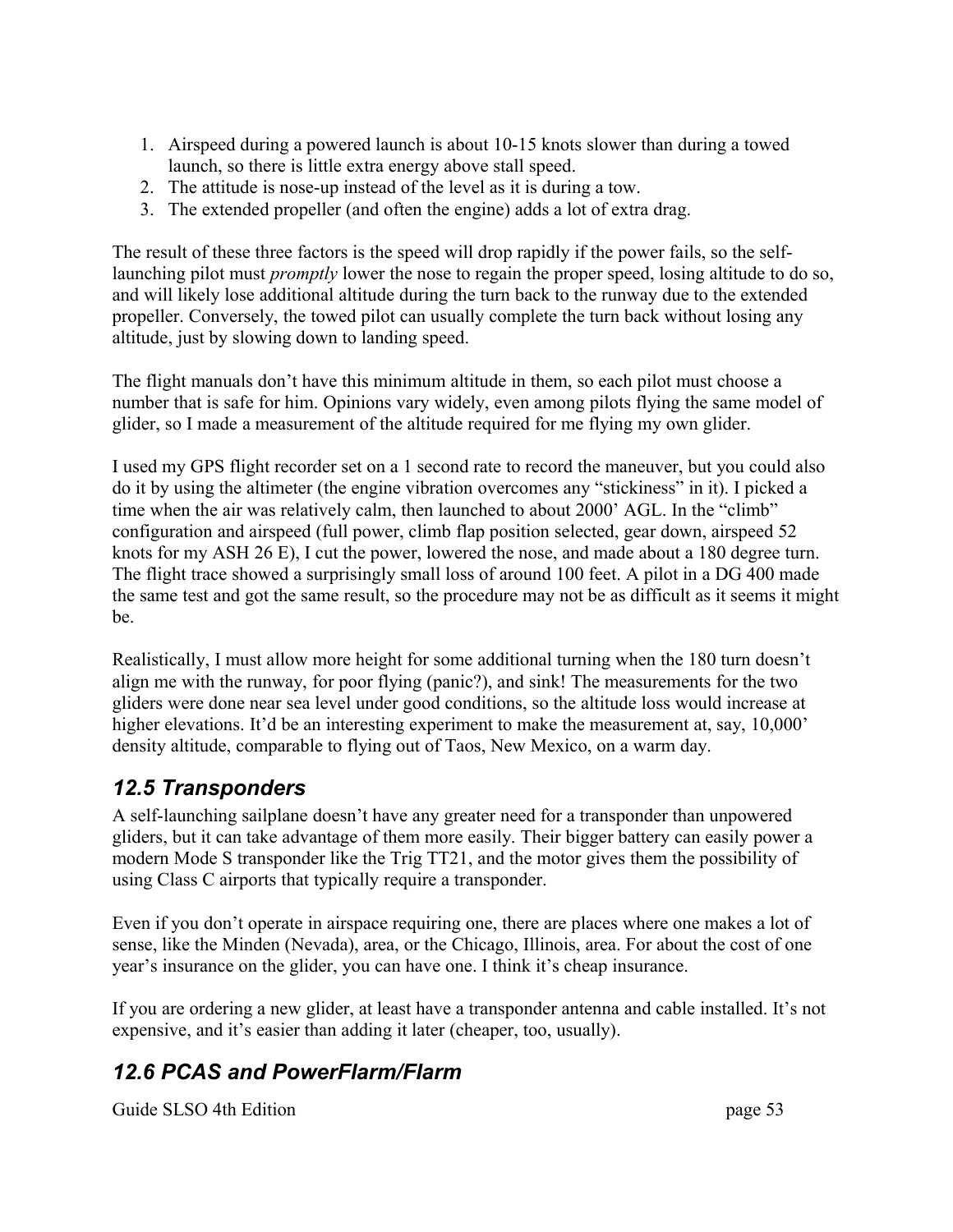There are two types of collision warning devices available to glider pilots (transponders do not warn the glider pilot of potential collisions). Both require the pilot to determine the proper response to a warning:

- PCAS ("portable collision avoidance system"): This device detects transponders operating within about 5 miles of it, displays the range and relative altitude of the other aircraft, and warns the pilot if it approaches too closely. It doesn't make you "detectable", but at least you can detect aircraft equipped with transponders.
- PowerFlarm (USA) and Flarm (Europe and elsewhere): this device transmits it's GPS position and projected flight path periodically, and uses that information transmitted by other units to determine if the pilot should get a collision warning. Both aircraft have to have a PowerFlarm for the system to work.

The PCAS unit is most desirable if you fly where there are transponder equipped aircraft, which includes many gliders these days; of course, if there are more than "a few" airliners, you should get a transponder, too.

The PowerFlarm/Flarm is most desirable where there are "a lot" of gliders flying with one. It was originally designed for gliders, and works very well for that purpose. The PowerFlarm unit also has the PCAS function (so you don't need to have both units) and also detects ADS-B equipped aircraft (primarily airliners now, but most aircraft by 2020 in the USA).

#### <span id="page-53-2"></span><span id="page-53-1"></span>*12.7 Mobile phones, ELTs, SPOT/inReach, and other emergency gear*

Sure, the motor is supposed to get you home, but what if it doesn't? Or if you are attempting a long, straight out flight for a badge or record with no intention of returning that day? Then you should be prepared for a night away from home.

Note that the following is just an overview of what is currently available. Each pilot needs to consider what is most effective for the location and kind of flying anticipated.

#### <span id="page-53-0"></span>**12.7.1 Mobile phones (cellular and satellite)**

I carry a cell phone in the cockpit with me whenever I fly, as do most pilots. It provides way of contacting help in an emergency, but the pilot must be conscious to use it, and many places with good soaring don't have good cell phone coverage.

The phone is kept where I can reach it in flight, in a strong. small pack designed to connect to a parachute harness. That keeps it safely secured so it won't dislodge in turbulence, or even a "mild" crash. I want to be able to use it after a crash, even if I can't remove myself from the cockpit, and it will be with me if I have to bail out.

I've heard using a cellular phone from an aircraft in flight is prohibited, but I would not hesitate to make a call if my safety was at stake and I couldn't reach anyone on the radio. Such situations might be: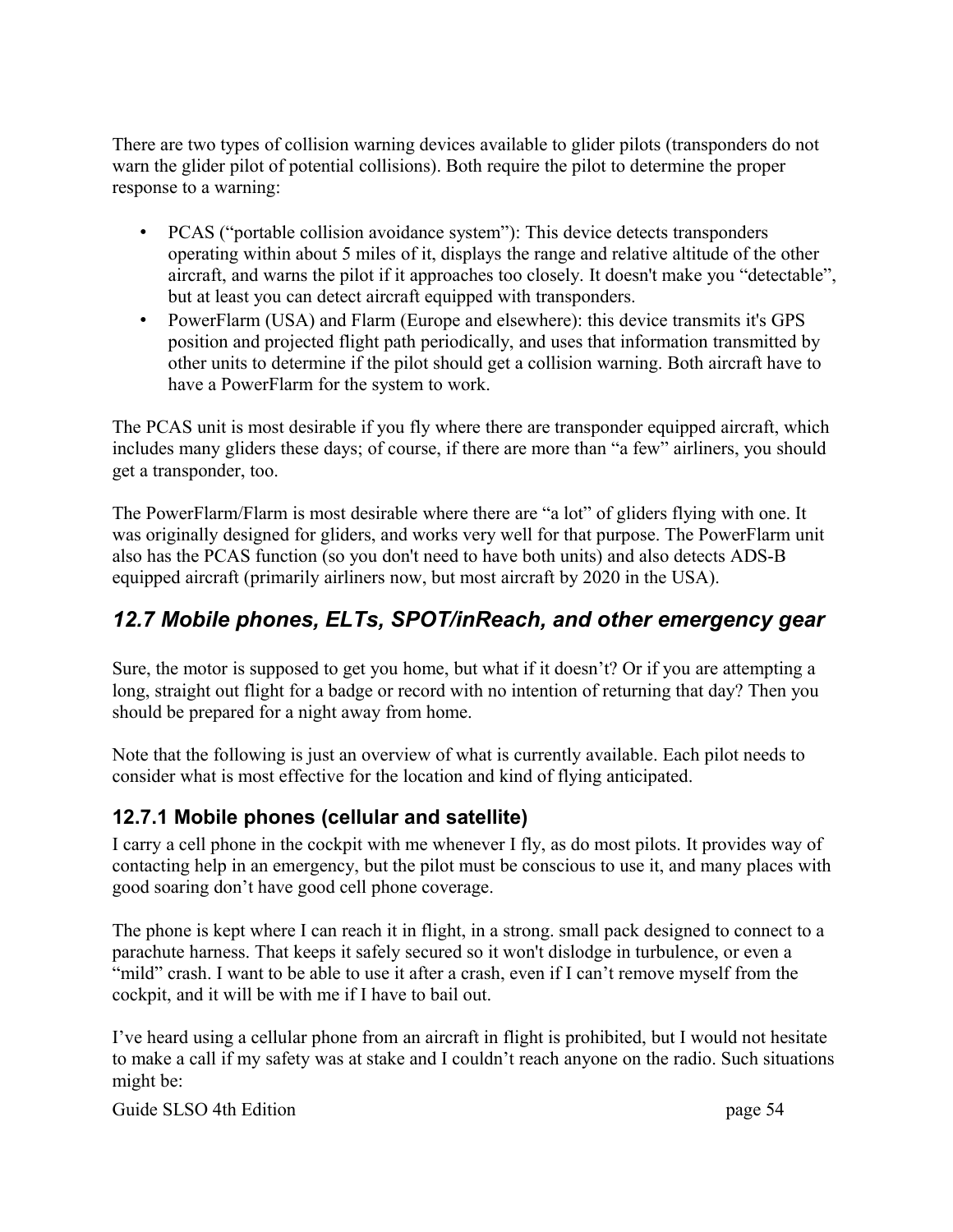- When an outlanding in a poor area appears likely, should the engine not start
- A long period without being able to contact my crew, another pilot, or other person by radio
- Radio failure

Despite the apparent prohibition against in-flight use, many pilots report that mobile phones seem to work just fine from the air, and the phone companies have no problem getting the charges to their bill! Be aware that in-flight usability varies widely with the service provider, reception is often uncertain, many areas have poor service, and hills can block the signal when on the ground.

Leaving a cell phone on while flying will likely drain it's battery much faster than when it's on the ground, because it uses higher power transmissions while searching for a good signal. Turn it off to preserve the battery for emergency use on the ground, or carry a spare battery. Some pilots carry a simple, pre-paid phone (and a spare battery) on the Verizon network, as their network has better coverage than the other networks (at least, in the USA).

The satellite phone avoids the reception problems that the cell phones can have, and works very well in a glider cockpit, since it needs open sky to "see" the satellites is uses. This ability to work anywhere in the air (and most places outdoors on the ground) comes at a price: the phones are bulky, expensive (\$500 and up, way up!), and so is the air time  $(\sim 1)$  a minute). But if you really must talk, there is no better solution. There are other, potentially cheaper, satellite-based options if text messages are adequate – see a following section on the inReach and Spidertracks.

I haven't heard of any interference problems, but any transmitting device (such as a mobile phone) should be tested on the ground before you use it in the air, as it may interfere with the engine electronics. Mobile phones in Europe use different frequencies and formats than North America, so even if one phone causes no problems, another one might.

And finally, while a mobile phone can potentially aid a pilot, using it while flying can be a big distraction that leads to an accident. That would be a cruel irony, indeed.

#### <span id="page-54-0"></span>**12.7.2 ELT (Emergency Locator Transmitter)**

Years ago, I installed an ELT in my glider after deciding these facts made an ELT worthwhile:

- I frequently fly when no other gliders are flying, either because it is a weekday, or because I am flying where there are no other glider pilots
- I can fly far beyond radio contact with my crew
- I often fly over mountains, deserts, and other unpopulated and inhospitable terrain
- It's definitely an aid to search and rescue, making their job safer and easier, and likely finding me more quickly
- And finally, my wife said it would give her some peace of mind if I carried one

However...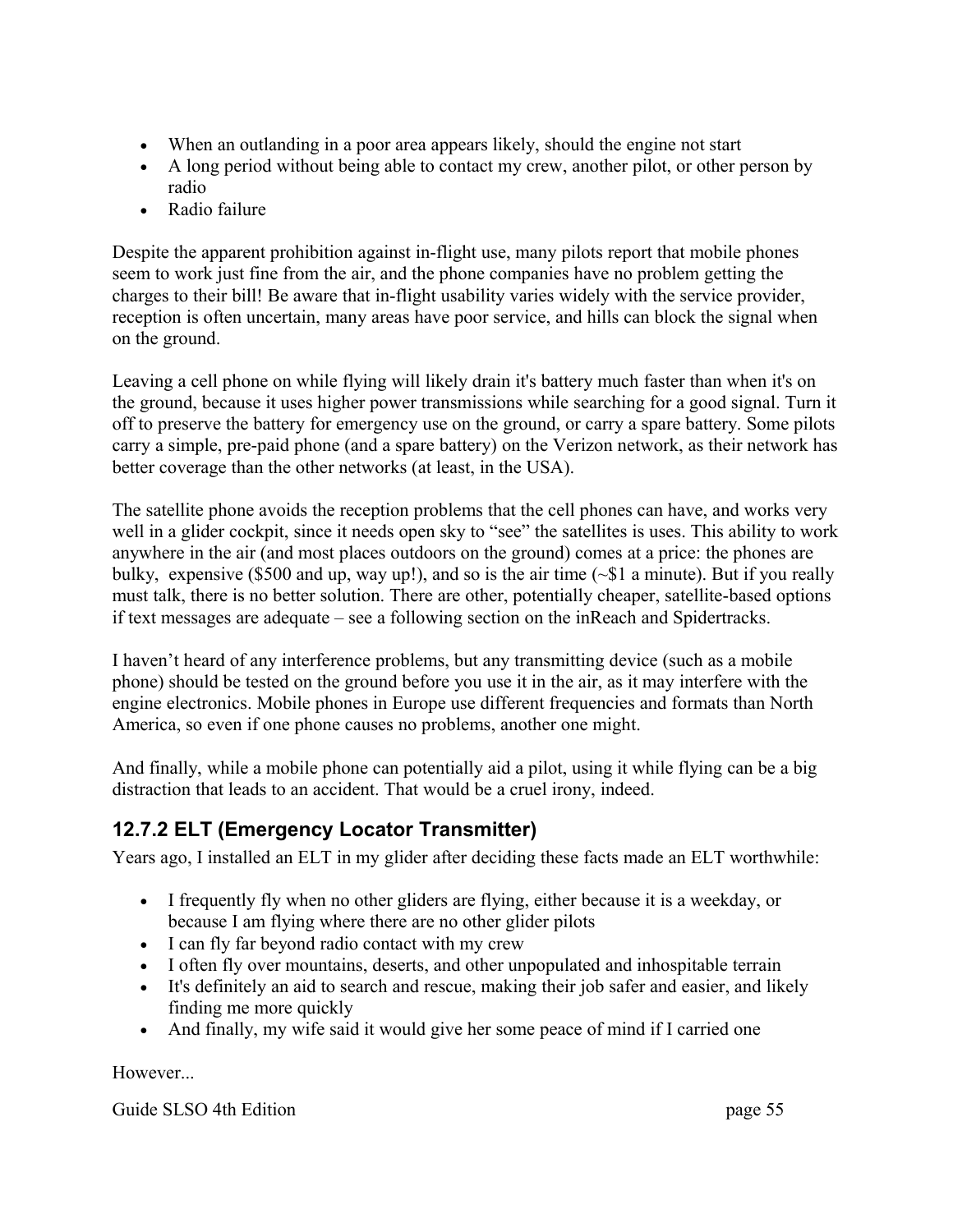- ELTs do not have a good record of activation in a crash, though the newest ones are better
- The older, smaller, cheaper 121.5 ELTs are obsolete and no longer monitored by the satellite system, though other aircraft may check on that frequency
- New ELTs are expensive and difficult to install in gliders

Fortunately, there are several other options for gliders, since we are not required to carry ELTs. Continue reading ...

#### **12.7.3 Personal Locator Beacons**

Some pilots carry "personal locator beacons" (PLB) that are attached to their clothing or parachute harness. Reasons given are the PLB will stay with them if they have to bail out, and that they don't think an ELT will reliably activate in a glider crash. As a consequence, the pilot needs to activate it manually anytime a crash seems possible (clearly, there are some practical difficulties with this idea), such as before a field landing, or before bailing out. They are effective if activated, and don't require any mounting, approvals, or modifying the glider.

#### **12.7.4 SPOT, inReach, Spidertracks, APRS**

The last few years saw a number of glider flight tracking systems appear, such as SPOT, inReach, APRS, and Spidertracks. They all do the same basic thing: a device carried in the glider reports the glider's GPS position every few minutes to a website where other people can view it. Beyond that, they vary in cost and responsiveness, and some can also send and receive text messages.

The tracking feature makes these devices good, even superior, substitutes for an ELT. With position reported every 10 minutes, even a crash that disables the device still leaves a search and rescue team with a relatively good estimate of your location, and a far smaller area to search than than without that information. Using a shorter interval would reduce that small area dramatically. If the device works after the crash, it will provide your location within a 100' or less, and the units with messaging would let the pilot communicate with the rescue team.

Besides the safety value, spouses, crews, clubs, and contest managers all really appreciate knowing where you are and that you are still flying. It can be a great comfort to them.

NOTE: Don't rely on info here to make a final decision, as this market is changing quickly.

**SPOT**: currently the most popular, the older SPOT devices can send a few preset messages, with "live" tracking at 10 minute intervals. The newest devices offers shorter intervals. It requires a yearly subscription for these services, starting at \$100 for basic services, with tracking an additional \$50.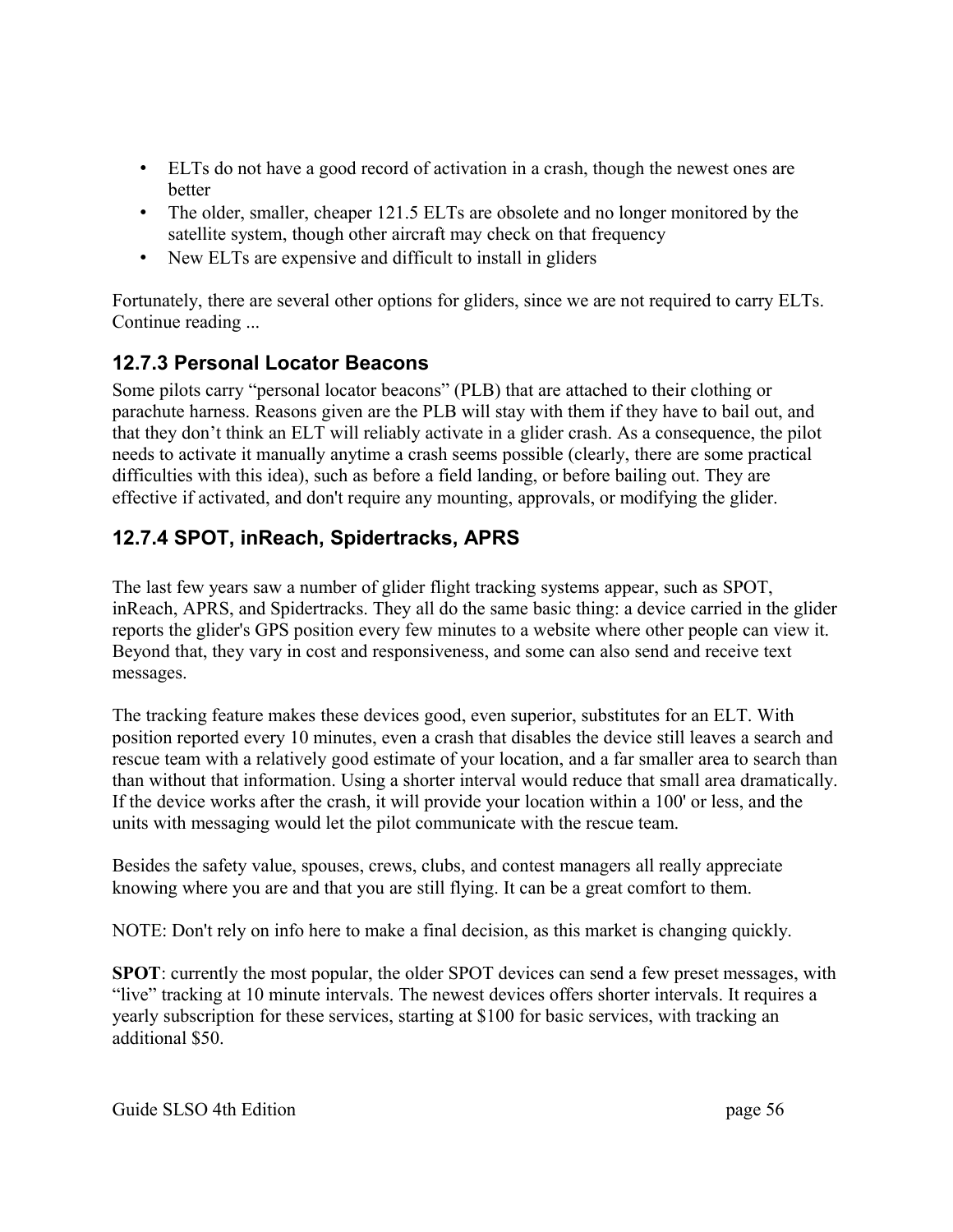**inReach**: a newer entry by Delorme, it can receive messages as well as send them (SPOT can not receive messages). It has other features, including more tracking rate options and subscription choices. The device is more expensive than SPOT, as is the cheapest subscription plan, but it's better suited for glider pilots because of the messaging ability and the altitude, heading, and speed data it sends with the position report.

**Spidertracks:** the most expensive of the group and with a commercial orientation, it has models similar to SPOT (tracking, no receiving messages) and inReach (also does text messages).

**APRS**: "Automatic Packet (or Position) Reporting System" - an amateur radio based system that requires the glider pilot have an amateur radio license (easily obtained, according to APRS users). No subscription is required, but because it's transmissions are to receivers on the ground, it's coverage is may be less than the other systems in certain areas and situations. It require a "ham" license, and more effort to get the device operational, but there are no subscription fees. Search for "APRS tracker" on the Internet, look it up on Wikipedia, or ask an amateur radio operator about it.

#### <span id="page-56-1"></span>**12.7.5 Additional radios**

Handheld aircraft transceivers are small and cheap enough that it may be worth carrying one as a backup in the glider, particularly since even a crash without injury might disable the glider's radio or it's antenna (a broken tail boom, for example). One with a Lithium battery would keep it's charge for many months, perhaps needing a charge only once or twice a season if not used.

A few pilots carry amateur radio (ham) transceivers for the 2 meter band, which can use repeater stations for coverage beyond line-of-sight. If you are already a "ham", this is another option that might work where mobile phones and aircraft radios don't.

#### <span id="page-56-0"></span>**12.7.6 Emergency landout equipment**

Even though the chances of landing in a remote area are, well, remote because I have an engine, I still carry emergency equipment, just as I did when I flew unpowered sailplanes. A 50:1 glider like my ASH 26 E can carry me hundreds of miles in just a few hours, where the weather and elevation can be quite different. In the Spring and Fall, for example, it can be 70 degrees at home, but below freezing at a mountain airstrip.

Here is what I always carry:

- 1 quart non-flight drinking water (2 quarts in desert conditions)
- Space blanket, down jacket (Winter: add mittens and warm hat)
- Signal mirror, whistle, emergency strobe
- First aid kit, sun block, insect repellent, water purification tablets
- Two 20 gallon plastic garbage bags, wire saw, pocket knife, 20' of cord
- Compass, flashlight, extra batteries, paper towels, knapsack
- Fire starter sticks, matches, foil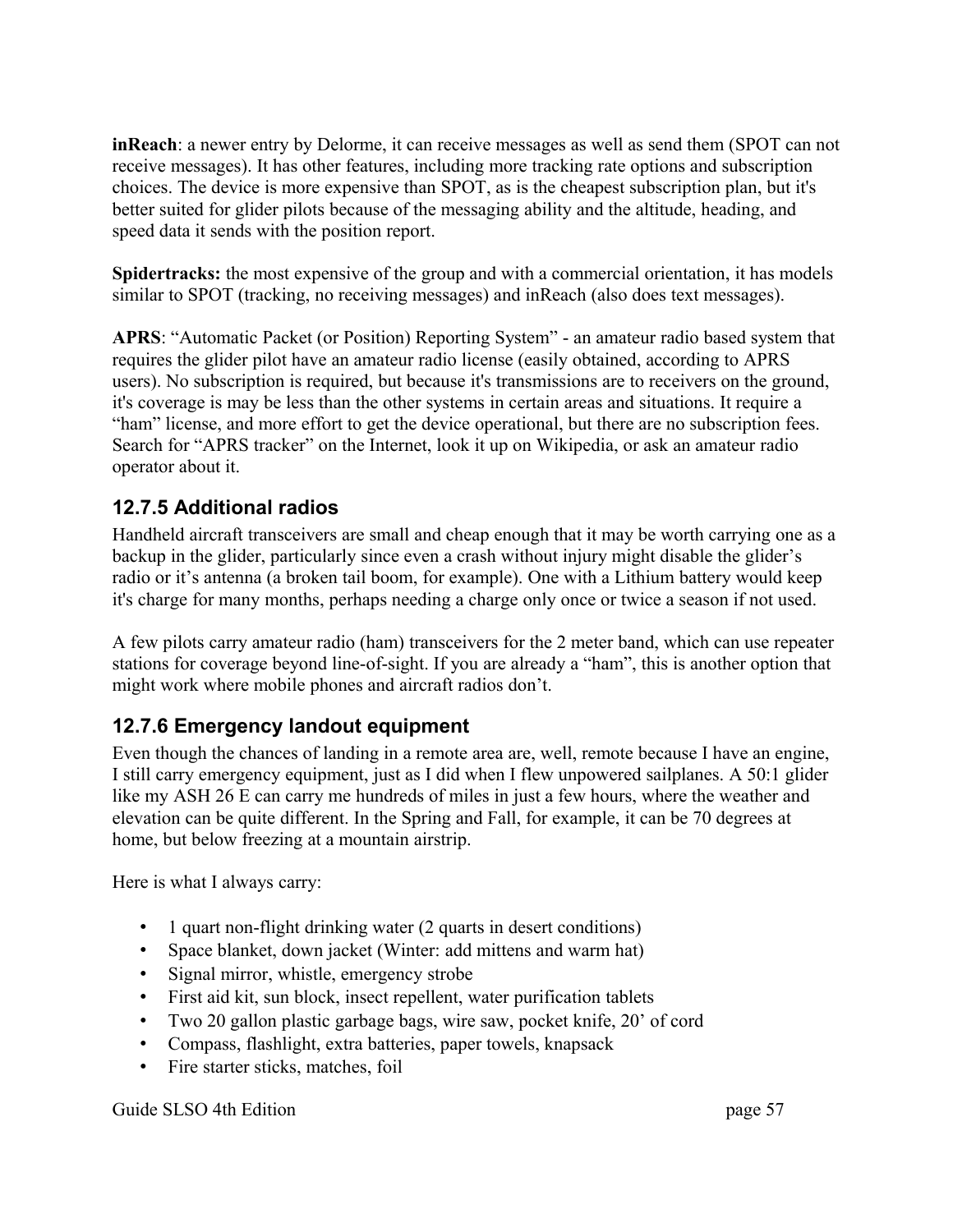- Booklet on post-crash survival techniques
- Tie-down ropes (can be used for other things)
- Delorme "inReach SE" satellite communicator with two-way text messaging

The knapsack will let me carry all this stuff (less than six pounds) if I need to leave the glider, and I'll leave a note (visible from outside the cockpit) describing my condition and where I'm going.

Even though the usual admonition is to "stay with the aircraft" if you are hoping to be rescued, circumstances may make it desirable to leave it and try to get somewhere. While a compass can help, a handheld GPS receiver will make it easier to head in the right direction, or to retrace your steps to the glider, if needed. There are many units, some less than \$100 (even less for used ones), which would serve this purpose. Many phones now have this capability, too.

## <span id="page-57-4"></span>**13 Appendix**

#### <span id="page-57-3"></span>*13.1 Where to get more information*

Besides the usual printed materials, the Internet has some excellent resources.

#### <span id="page-57-2"></span>**13.1.1 Related documents**

Don't ignore your aircraft's Flight Manual, Engine Manual, and Maintenance Manual. Review them occasionally.

#### <span id="page-57-1"></span>**13.1.2 Newsgroups, owner mailing lists, and factory web sites**

A good listing of these is on the Auxiliary-powered Sailplane Association's web site at [www.motorglider.org.](http://www.motorglider.org/) The "owner mail lists" and dedicated newsgroups are most useful for model-specific information, while the general soaring newsgroups (like rec.aviation.soaring) are better for soaring related questions.

Many of these groups and lists can be searched for particular subjects in past postings. The glider factories monitor some of them, though direct participation is rare. They are a powerful resource with participants from many countries who can often offer a solution or an answer more quickly than the dealer or the factory. You are not alone!

### <span id="page-57-0"></span>*13.2 Affording a self-launching sailplane*

*Affording an self-launching sailplane isn't an "operational" issue, but it's a very important issue to most pilots contemplating purchasing one, so here's a slightly tongue-in-cheek plan to save money by owning a self-launching sailplane! Costs are approximate for 2013 – "your mileage may vary".*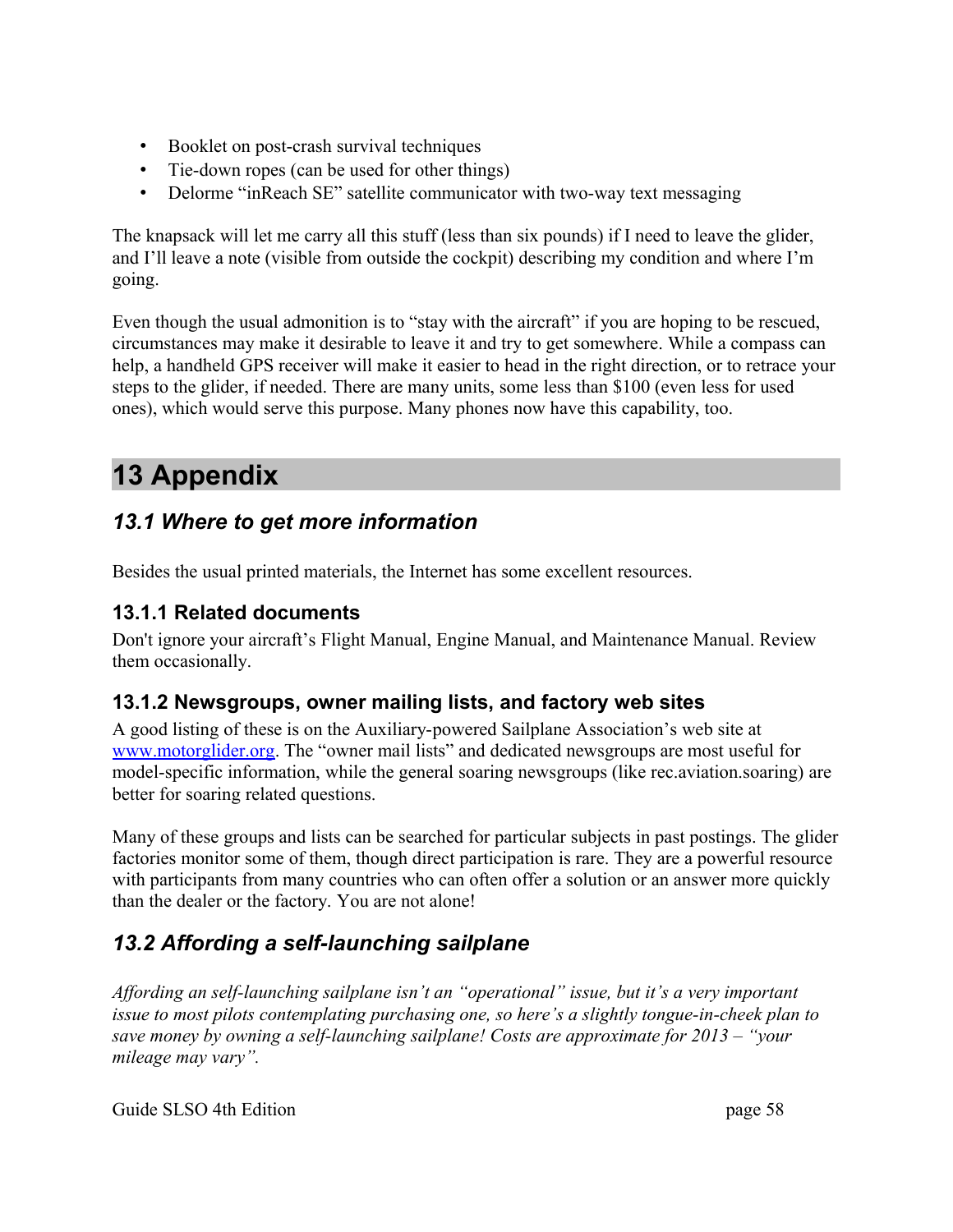If you already own a glider, then YOU may already be able to afford a self-launching, high performance motorglider! Let me show you how:

The first thing to realize is the motor is about a \$30,000-\$60,000 premium over a "regular" glider, whether you are buying a used one or a new one. Check the ads for gliders that are available both ways, and you'll see this. Here's an example of what it might cost an active pilot living in Seattle, Washington, and flying out of Ephrata, Washington (about a 170 mile drive)…

Additional costs per year due to the motor:

\$1500 interest cost (or interest not earned) on the \$30,000 motor purchase at a 5% rate

- 300 motor system maintenance average
- 100 annual inspection for the motor
- 500 insurance on the motor
- 120 fuel and oil for 40 launches
- \$2520 Total additional costs

Because it's a self-launching sailplane, there are costs you won't have, which I call ...

Avoided costs per year:

- \$1600 40 regular tows at \$40/tow
	- 270 3 aero-retrieves at \$90 each
	- 60 2 car retrieves plus dinner for crew
- \$1930 Total avoided costs

Net cost: \$2520 - \$1930 = \$590

As you already guessed, using a self-launching sailplane exactly as you used your unpowered glider is more costly, though you are spared the aggravation of the line-up for tows and the occasional retrieve.

The chances are you won't fly exactly same way with your self-launching sailplane as you did before it. To get the most value out of a self-launching sailplane, you'll use the extra soaring opportunities it provides:

- Flying from airports that don't have a towplane, or when a towpilot isn't available
- Flying cross-country when you otherwise wouldn't, because the conditions are weak, unpredictable or the lift is beyond an easy tow

So let's include some of this potential as …

More avoided costs: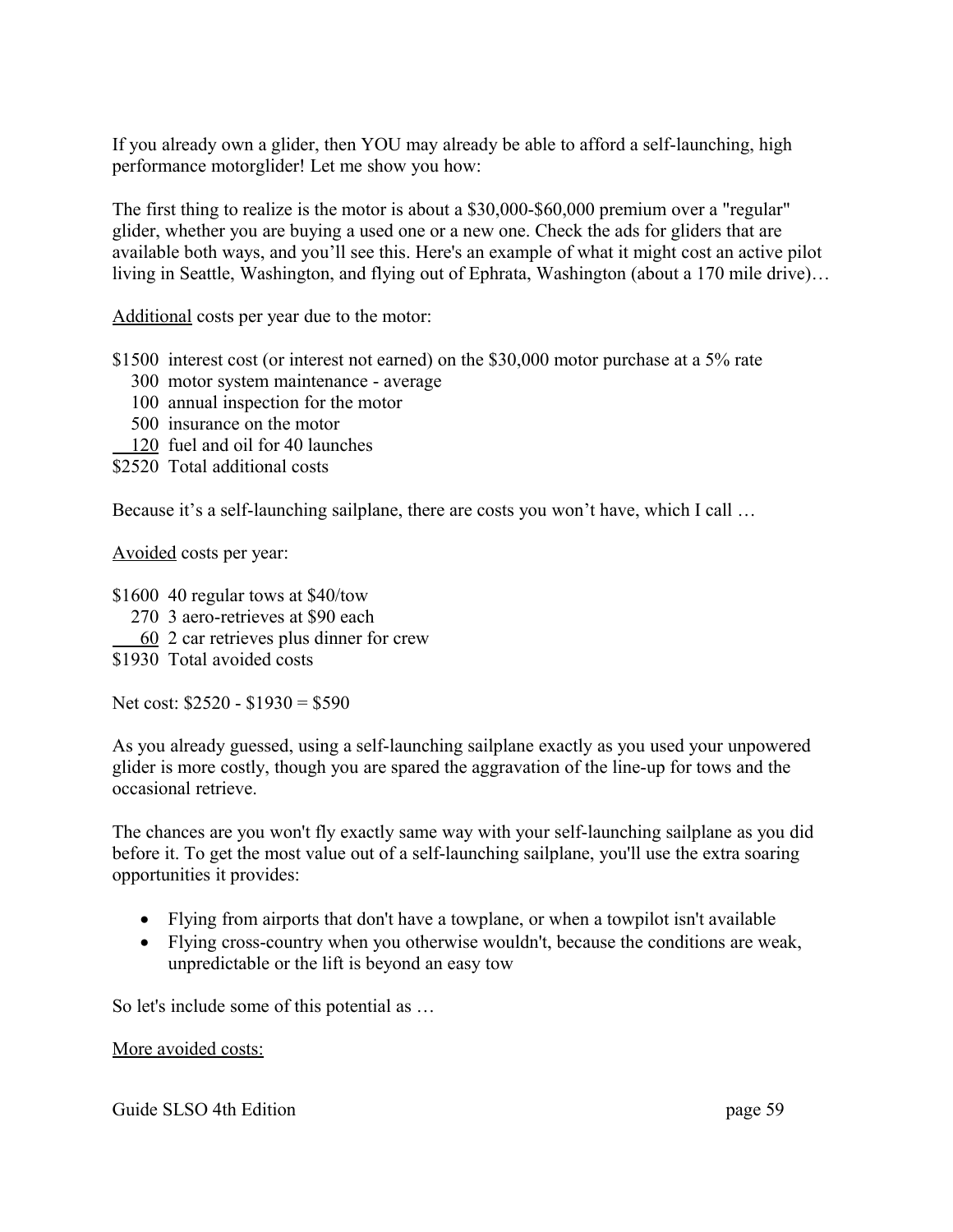\$525 three weekends flying from near home in the Seattle area, avoiding travel to Ephrata, motel, and food (you don't actually have to fly on a weekend, if you can get afternoons off during the week)

Net cost: \$2520 - \$1930 – 525 = \$65

For an active pilot, the additional cost of the self-launching sailplane may be easily outweighed by the advantages, providing the pilot can afford the extra purchase price. If not, or if the pilot is not so active, a partner can make the costs attractive, while the flexibility of the self-launching sailplane ensures that both pilots get most, and probably all, the flying they want. Each partner is now responsible for only half the costs, and since most of those don't depend on the amount of flying, the cost per partner is almost half that of a single pilot.

One caveat about a motorglider partnership: the motor makes operating the glider more complex; in addition, careless use of the motor can increase your risks, so a partner should be chosen even more carefully than for a unpowered glider, to ensure your partner is capable of operating it safely.

My point is that the self-launching sailplane may not as expensive as you might think, if a good accounting of the avoided costs and the effect of its versatility are fully considered. A similar analysis can be made for sustainer type (e.g., Ventus BT) and "touring" style (e.g., Grob 109, Ximango, Phoenix) motorgliders. For example, someone that flies airplanes and gliders might discover a touring motorglider does both well enough that only one aircraft is required.

The introduction of lower cost powered gliders like the Apis and Silent means that the costs shown above should be smaller, while the avoided costs (like aerotows) remain the same, tipping the balance in favor of the motorglider!

#### <span id="page-59-1"></span>*13.3 Instruments and gadgets*

Pilots love their gadgets, and the self-launching sailplane gives you an excuse to own a few more.

#### <span id="page-59-0"></span>**13.3.1 Headsets (Hey! This one is important!)**

Hearing protection is important for any gasoline-fueled self-launching sailplane, but particularly for some models: for example, in-cockpit measurements<sup>[17](#page-59-2)</sup> had the ASH 26 E at 103 dB(A), the DG 400 at 110 dB(A), and Nimbus 4M at 117 dB(A). The "permitted exposure times" are, respectively (minutes:seconds): 7:30, 1:30, and 0:20! Just because you might be able to tolerate the engine noise during the typical launch does not mean your hearing is unaffected. Wear hearing protection, or buy a battery powered glider.

<span id="page-59-2"></span><sup>&</sup>lt;sup>17</sup> "Hearing Damage by Cockpit Noise in Motor Gliders", January 2001, Technical Soaring. Guide SLSO 4th Edition page 60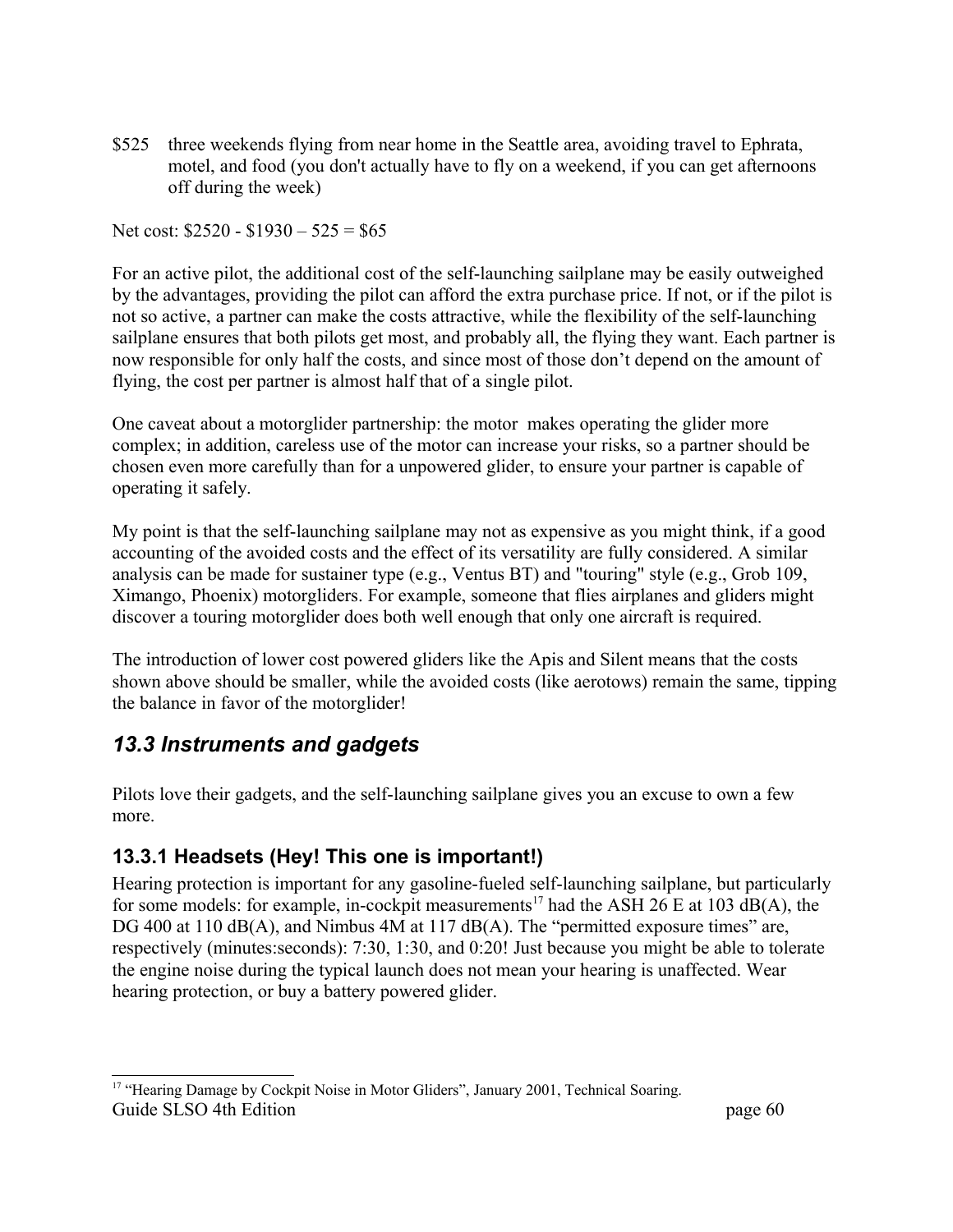I've always used a headset during the motor operation of my ASH 26 E to protect my hearing and to hear the radio better (there is always some airplane in the pattern with a lousy radio or a "soft talker"), but there are other options to protect your hearing, such as:

- Instead of a headset, get the "headphone" version: it doesn't have the microphone (use the boom mike in the glider), so it's easier to stow and cheaper to buy.
- Just use earplugs. This gives more attenuation than even the best passive headset, but it's likely you won't be able to hear the radio or the vario well enough while using them.
- Use earplugs with a passive headset. This gives you huge noise attenuation while still allowing you to hear the radio. Forget about hearing the vario unless its signal is added to the headset input. Since most units are stereo, the vario signal could come into one earcup and the radio into the other without much wiring difficulty.
- Earplug style headsets, such as the Clarity Aloft Aviation Headset. Small, light, expensive, but easy to stow (or just drape around your neck when not using it), and designed for high noise environments
- Earplug style "headphone" (no microphone), similar to the Clarity Aloft, but not marketed to pilots, these can have good noise reduction specifications at a third or less cost than the Clarity units.

Because new headsets come to market all the time, a review of what's available when you need one might come up with even better choices. And remember, unless you are flying one of the electric powered sailplanes, you do need one!

#### <span id="page-60-1"></span>**13.3.2 ENL enabled flight recorders**

Nowadays, it's hard to outfit a glider without having a flight recorder (or two) in it, as the advanced variometers and flight computers have them built-in; if not, stand-alone units are available from several companies. ENL refers to "engine noise level", indicating the flight recorder will record engine running time.

Flight recordings can make after the flight almost as interesting as the flight itself, by "replaying" them in a flight display and analysis program such as SeeYou, StrePla, or several others. It's particularly entertaining and educational to simultaneously show the flights of several gliders from the same day, as you can see how different choices and techniques affect the speed and distance a pilot can achieve.

If you aren't doing badges, contests, OLC (OnLine Contest) or records, any flight recorder will do, including the recordings made by soaring flight software like SeeYou Mobile, WinPilot, XC Soar, and several others that run on handheld computer (PDA, PNA, smartphones, etc). None of those detect engine operation. They are cheaper than a full featured flight recorder, but you are also missing out on a lot fun by not participating in those events.

### <span id="page-60-0"></span>*13.4 Final Remarks*